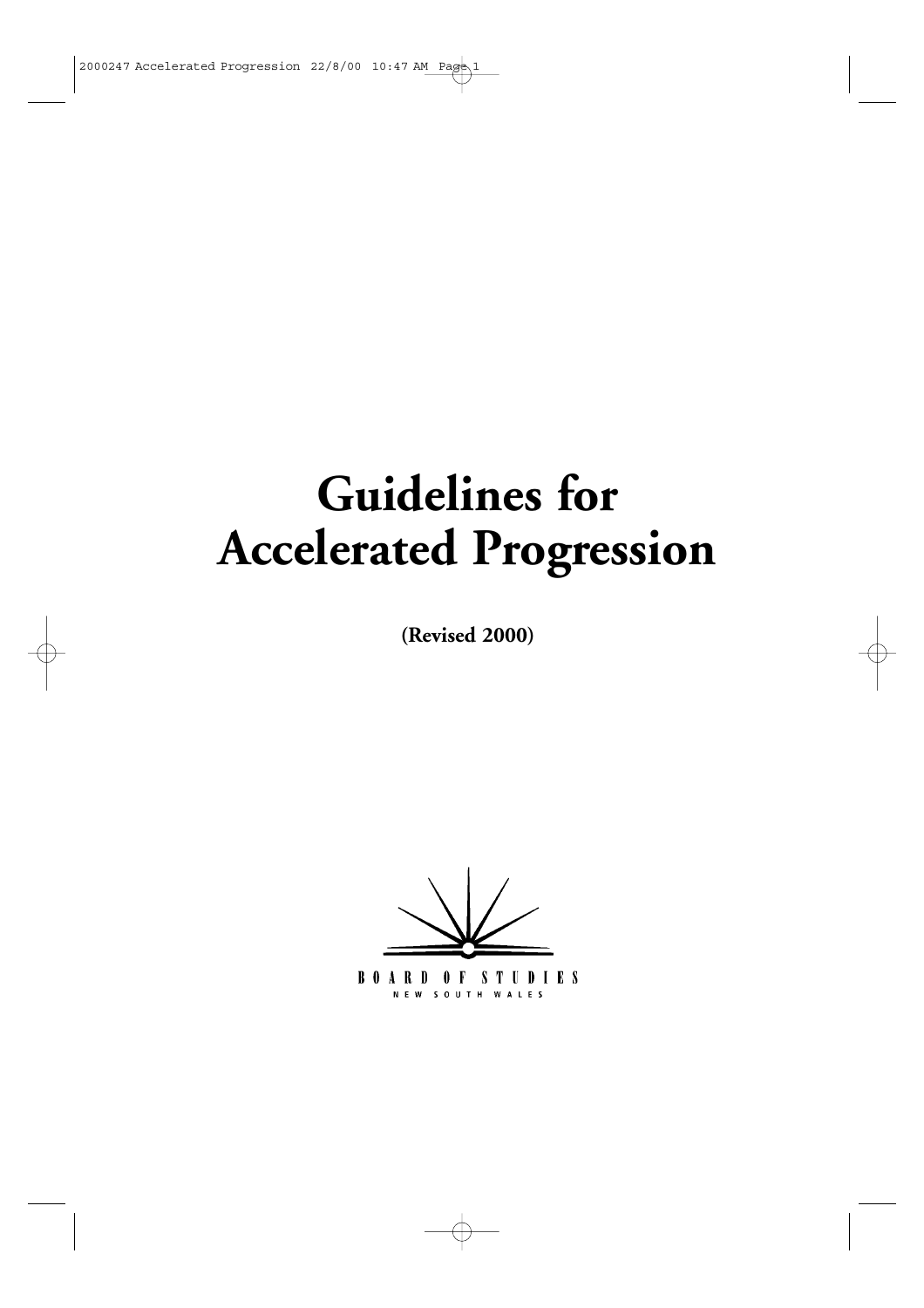© 2000 Copyright Board of Studies NSW for and on behalf of the Crown in right of the State of New South Wales.

This document contains Material prepared by the Board of Studies NSW for and on behalf of the State of New South Wales. The Material is protected by Crown copyright.

All rights reserved. No part of the Material may be reproduced in Australia or in any other country by any process, electronic or otherwise, in any material form or transmitted to any other person or stored electronically in any form without the prior written permission of the Board of Studies NSW, except as permitted by the Copyright Act 1968. School students in NSW and teachers in schools in NSW may copy reasonable portions of the material for the purposes of bona fide research or study.

When you access the Material you agree:

- to use the Material for information purposes only;
- to reproduce a single copy for personal bona fide study use only and not to reproduce any major extract or the entire Material without the prior permission of the Board of Studies NSW;
- to acknowledge that the Material is provided by the Board of Studies NSW;
- not to make any charge for providing the Material or any part of the Material to another person or in any way make commercial use of the material without the prior written consent of the Board of Studies NSW and payment of the appropriate copyright fee;
- to include this copyright notice in any copy made;
- not to modify the Material or any part of the Material without the express prior written permission of the Board of Studies NSW.

The Material may contain third party copyright materials such as photos, diagrams, quotations, cartoons and artworks. These materials are protected by Australian and international copyright laws and may not be reproduced or transmitted in any format without the copyright owner's specific permission. Unauthorised reproduction, transmission or commercial use of such copyright materials may result in prosecution.

The Board of Studies has made all reasonable attempts to locate owners of third party copyright material and invites anyone from whom permission has not been sought to contact the Copyright Officer, ph (02) 9367 8289, fax (02) 9279 8484.

Published by Board of Studies NSW GPO Box 5300 Sydney 2001 Australia

Tel: (02 9367 8111 Fax: (02) 9367 8484 Internet: http://www.boardofstudies.nsw.edu.au

ISBN 0 7313 4574 6

2000247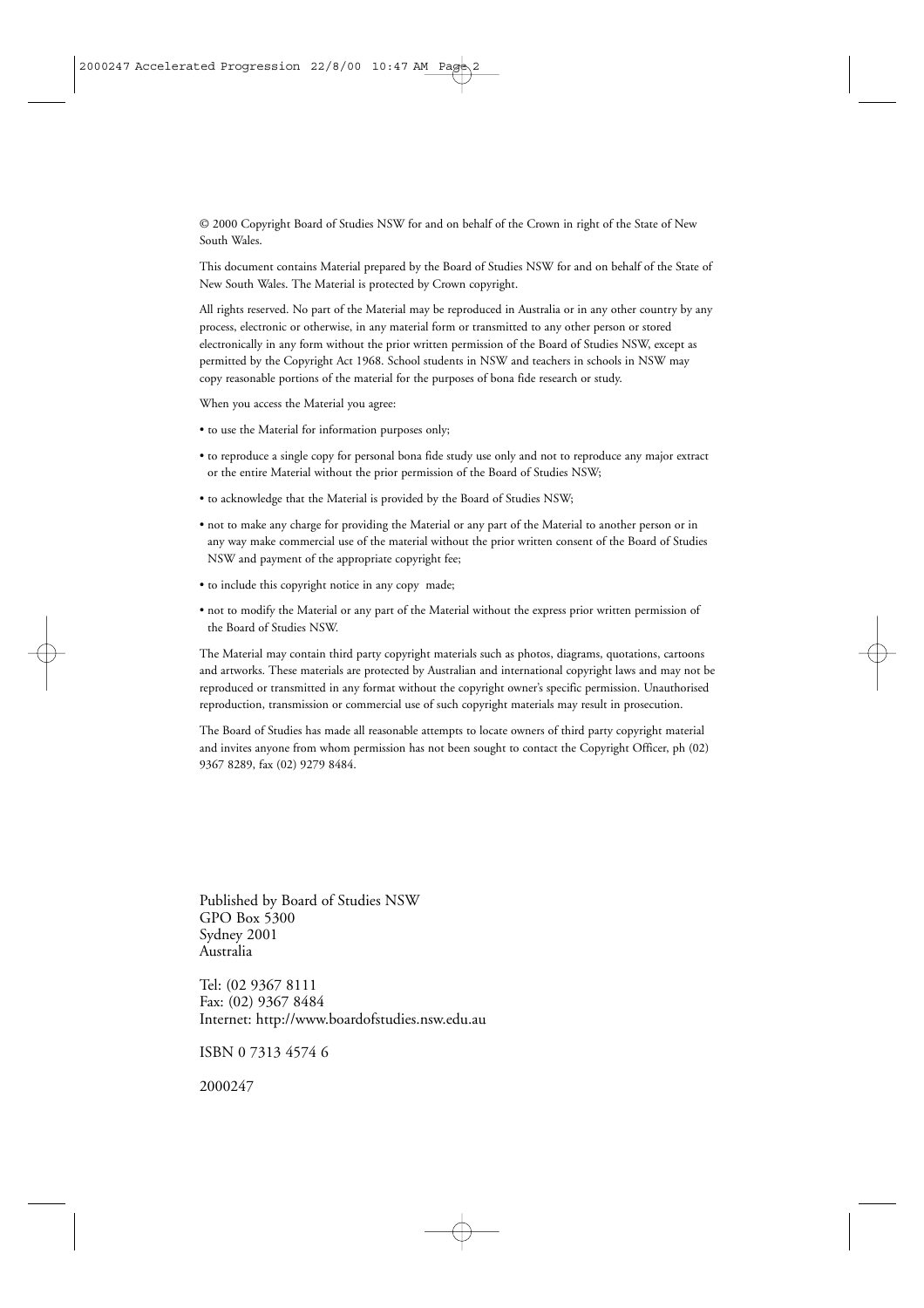## **Contents**

| Introduction |                                                                                                                                                                                      | 4  |  |  |
|--------------|--------------------------------------------------------------------------------------------------------------------------------------------------------------------------------------|----|--|--|
|              | Part One: Giftedness and Talent                                                                                                                                                      |    |  |  |
| 1.1          | Definitions                                                                                                                                                                          | 6  |  |  |
| 1.2          | Characteristics of the Gifted and Talented                                                                                                                                           | 6  |  |  |
| 1.3          | Identifying the Gifted and Talented                                                                                                                                                  | 8  |  |  |
| 1.4          | Options for Providing for the Gifted and Talented                                                                                                                                    | 9  |  |  |
|              | Part Two: Flexible Progression                                                                                                                                                       |    |  |  |
| 2.1          | Within Existing Class Structures                                                                                                                                                     | 11 |  |  |
| 2.2          | Vertical Grouping                                                                                                                                                                    | 12 |  |  |
| 2.3          | Semesterisation                                                                                                                                                                      | 13 |  |  |
| 2.4          | <b>Flexible Grouping</b>                                                                                                                                                             | 14 |  |  |
| 2.5          | <b>Accelerated Progression</b>                                                                                                                                                       | 15 |  |  |
|              | <b>Part Three: Accelerated Progression</b>                                                                                                                                           |    |  |  |
| 3.1          | <b>General Principles</b>                                                                                                                                                            | 16 |  |  |
| 3.2          | Selection of Students for Accelerated Progression                                                                                                                                    | 20 |  |  |
| 3.3          | Early School Entry                                                                                                                                                                   |    |  |  |
| 3.4          | Individual Progression within the Same Student Group                                                                                                                                 | 23 |  |  |
| 3.5          | Whole-group/Whole-class Acceleration                                                                                                                                                 | 23 |  |  |
| 3.6          | Transition from Primary to Secondary                                                                                                                                                 | 24 |  |  |
|              | Part Four: Board of Studies Policies on Accelerated                                                                                                                                  |    |  |  |
| Progression  |                                                                                                                                                                                      |    |  |  |
| 4.1          | General policies K-12                                                                                                                                                                | 26 |  |  |
| 4.2          | Acceleration in Years 7-10                                                                                                                                                           | 27 |  |  |
| 4.3          | Acceleration and the Higher School Certificate                                                                                                                                       | 35 |  |  |
| 4.4          | Options for Accelerating Students at                                                                                                                                                 |    |  |  |
|              | Higher School Certificate Level                                                                                                                                                      | 36 |  |  |
| 4.5          | Repeating of Courses by Accelerants                                                                                                                                                  | 36 |  |  |
| Appendix I:  | International Guidelines on Suitability for Accelerated<br>Progression                                                                                                               | 37 |  |  |
| Appendix II: | Flow Chart: Selection of Appropriate Students for<br><b>Accelerated Progression</b>                                                                                                  | 39 |  |  |
|              | Appendix III: Bibliography                                                                                                                                                           | 41 |  |  |
|              | Appendix IV: Proforma for use in informing the Office of the Board<br>of Studies when acceleration is proposed for two or<br>more years and is likely to lead to early entry for the |    |  |  |
|              | secondary credentials.                                                                                                                                                               | 50 |  |  |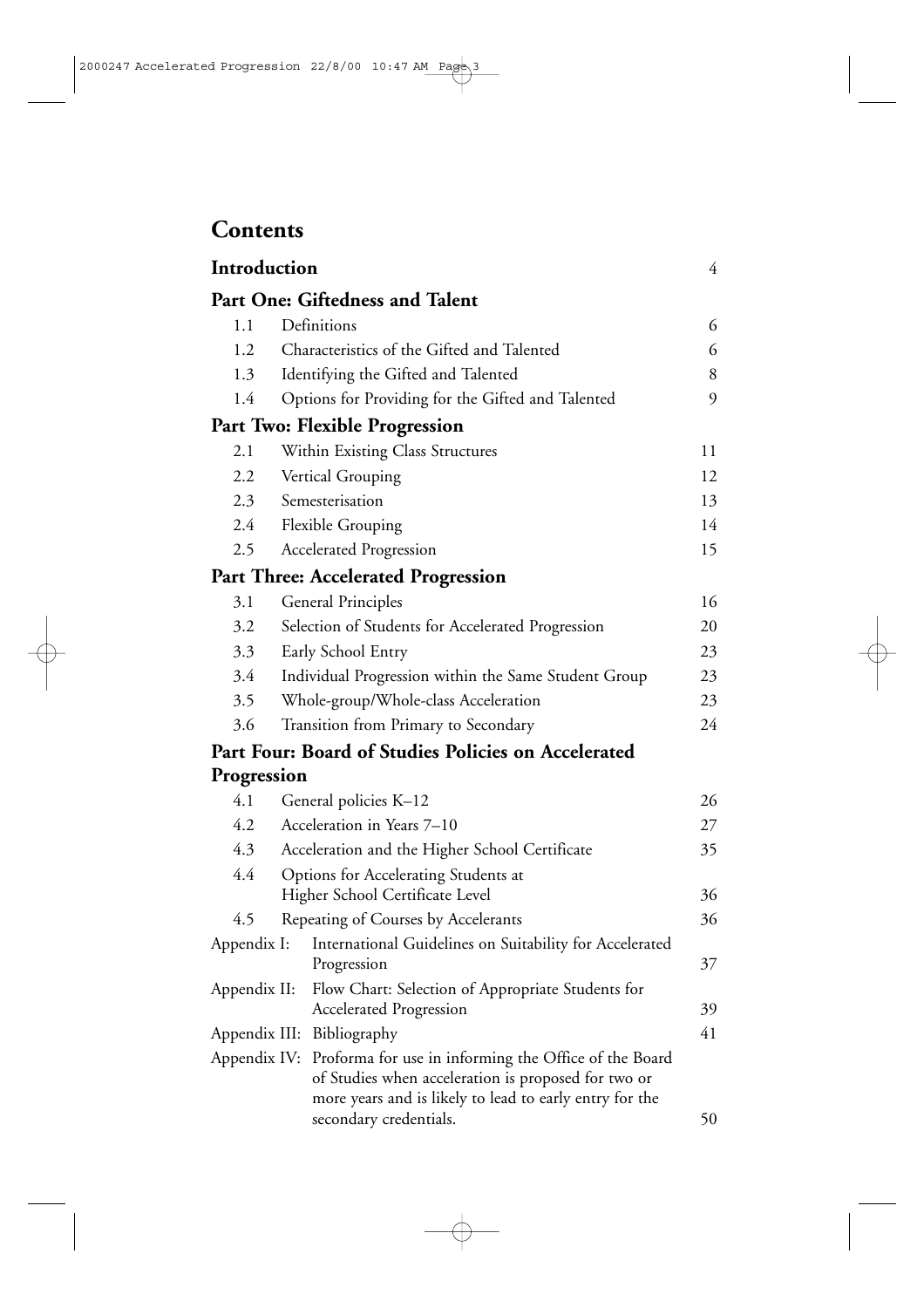## **Introduction**

All children need to receive an education that takes account of their special characteristics as learners.

Gifted students possess such superior intellectual abilities and potential for outstanding achievement in comparison with the total student population that, like other groups, they need differentiated educational opportunity if they are to realise their unique potential.

When advanced skills exist and can be identified they should be nurtured. Development of special talents cannot occur, however, unless specific plans are made to provide educational challenges.

Gifted children are generally eager to move faster than their grade peers and they do so with ease and pleasure. This combination of great ability and personal eagerness to accelerate educationally should virtually guarantee success if the students have been selected carefully, and an appropriate program developed to suit their particular needs.

Accelerated progression is one of many strategies that schools may employ to respond to the academic and social needs of gifted students. When stated simply, it involves the promotion of a student to a level of study beyond that which is usual for their age. As an intervention tool acceleration has long been supported by research literature.

The Board of Studies Guidelines for Accelerated Progression were first issued in July 1991 and were revised in 1993 and 1997. The 2000 revision reflects further research in the field, updates the bibliography and embraces Board of Studies policy changes associated with reforms to the School Certificate and the Higher School Certificate. The Board of Studies acknowledges the valuable contributions to this revision of Professor Miraca Gross and Dr Katherine Hoekman of the Gifted Education Research, Resource and Information Centre, University of New South Wales.

The early sections of the revised Guidelines deal with the topics of Giftedness and Talent, Flexible Progression and Accelerated Progression. Part 4 refers particularly to Board of Studies policies on acceleration in the context of the Board's responsibilities in curriculum development and accreditation of students for the secondary credentials.

The implementation of flexible progression, including accelerated progression, is a matter for individual schools and school systems.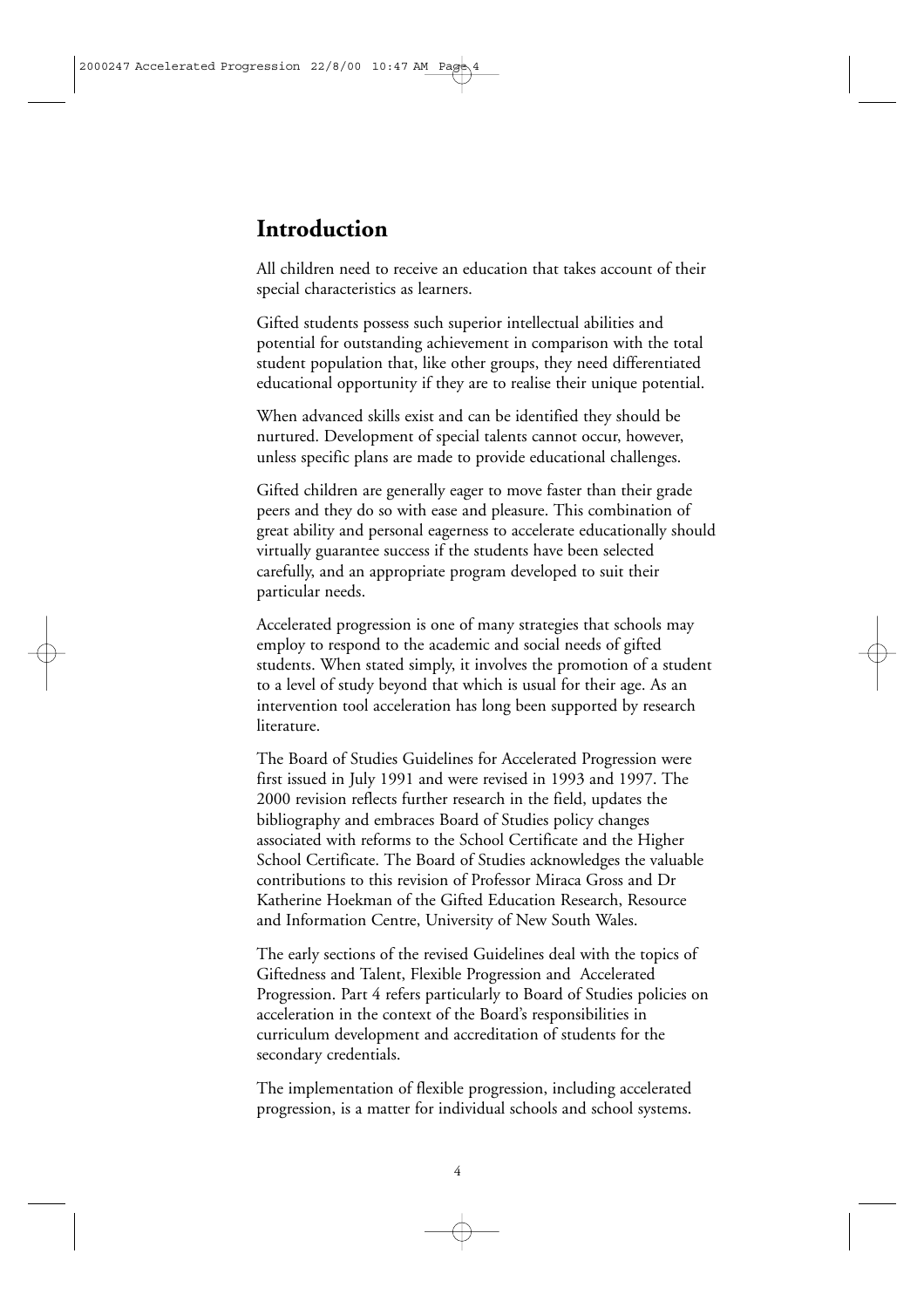Board policies relating to accelerated progression focus on such issues as demonstrating the achievement of Board syllabus outcomes and meeting the requirements of the secondary credentials. Decisions about acceleration of students seeking these credentials will be made by principals within Board guidelines.

Schools do not need to inform the Board of accelerating students except when the proposed advancement is to be two or more cohort Years ahead of the student's present cohort and is likely to lead to early entry for the secondary credentials.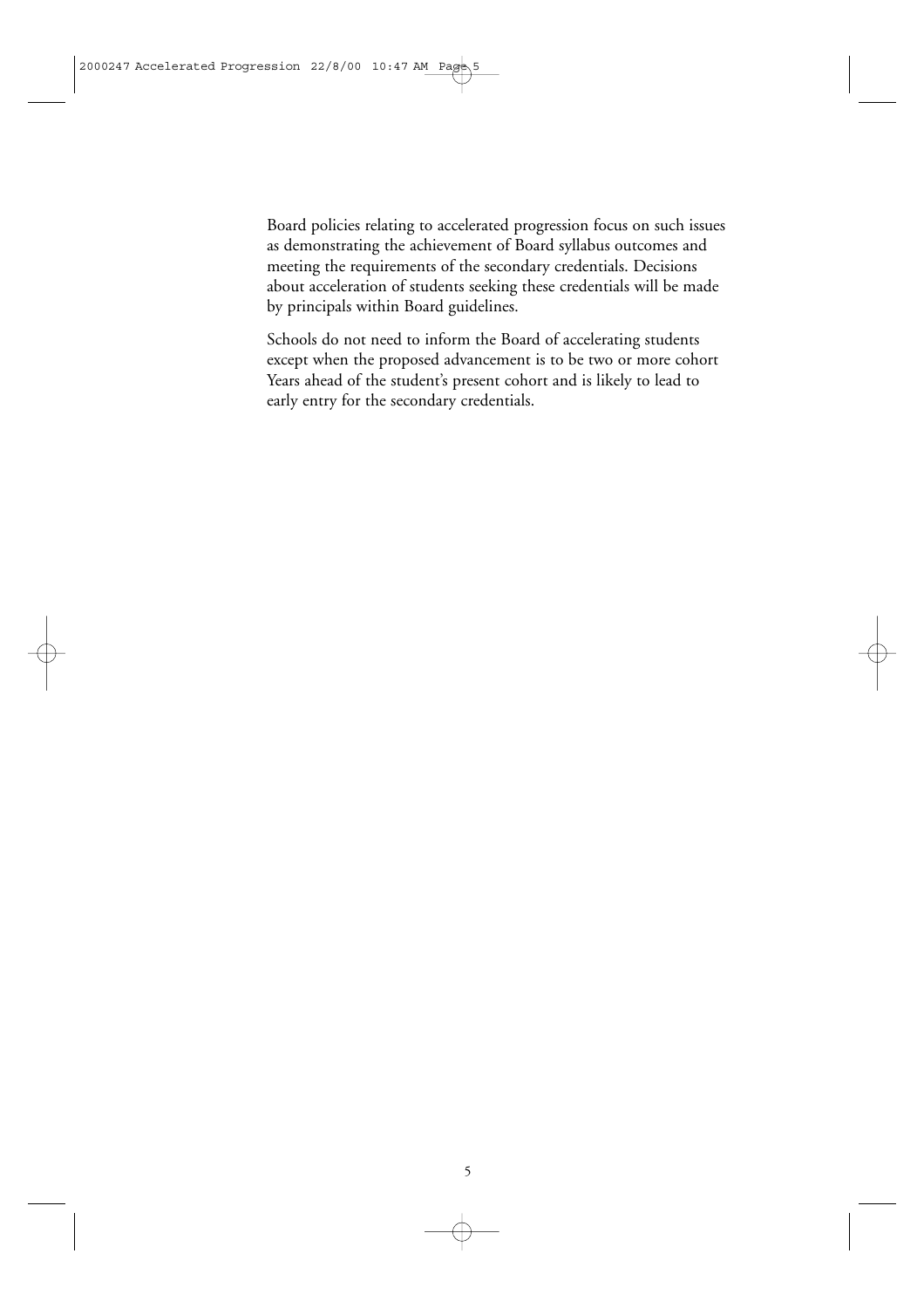## **Part One: Giftedness and Talent**

#### **1.1 Definitions**

When addressing the issues involved in accelerated progression it is essential to consider those students who would benefit from such a program. The terms 'gifted' and 'talented' need to be clarified.

In the recent research of educators such as Gagné, it is argued that giftedness is the potential to perform at a level considerably superior to one's age-peers in one or more domains of ability. Talent, by contrast, is defined as significantly superior achievement or performance in one or more fields of human performance.

An underachieving child of high potential can thus be acknowledged as a gifted student whose abilities have not yet developed as talents. The translation of giftedness into talent can be either facilitated or impeded by variables including the student's motivation and selfesteem, socioeconomic and cultural factors, and the school's capacity to identify and foster his or her gifts. (Gagné, 1995 ).

#### **1.2 Characteristics of the Gifted and Talented**

'Giftedness' is a many faceted concept but implies an 'exceptional' ability well beyond the level typical of age-peers. Early identification of gifted (and talented) students is important, as gifted students frequently learn to conceal their abilities for peer acceptance. (Tannenbaum, 1983; Harrison, 1999). A student may also exhibit talents in one area or in a combination of areas. (Marland, 1972; Gagné, 1995). Highly talented students may be advanced in all aspects of their development/learning.(Gross, 1993 Silverman, 1998).

Superior abilities and dedication to task are not always displayed by gifted and talented students. Nor do their responses always meet the accepted classroom behavioural norms. This means, therefore, that their gifts or talents can be overlooked in the school setting and not reveal themselves until later stages in their lives. Since gifted and talented students may be found in all societal groups, some may indeed require remediation in certain areas of learning. Schools should be alert to the needs of these students and intervene with appropriate programs as early as possible.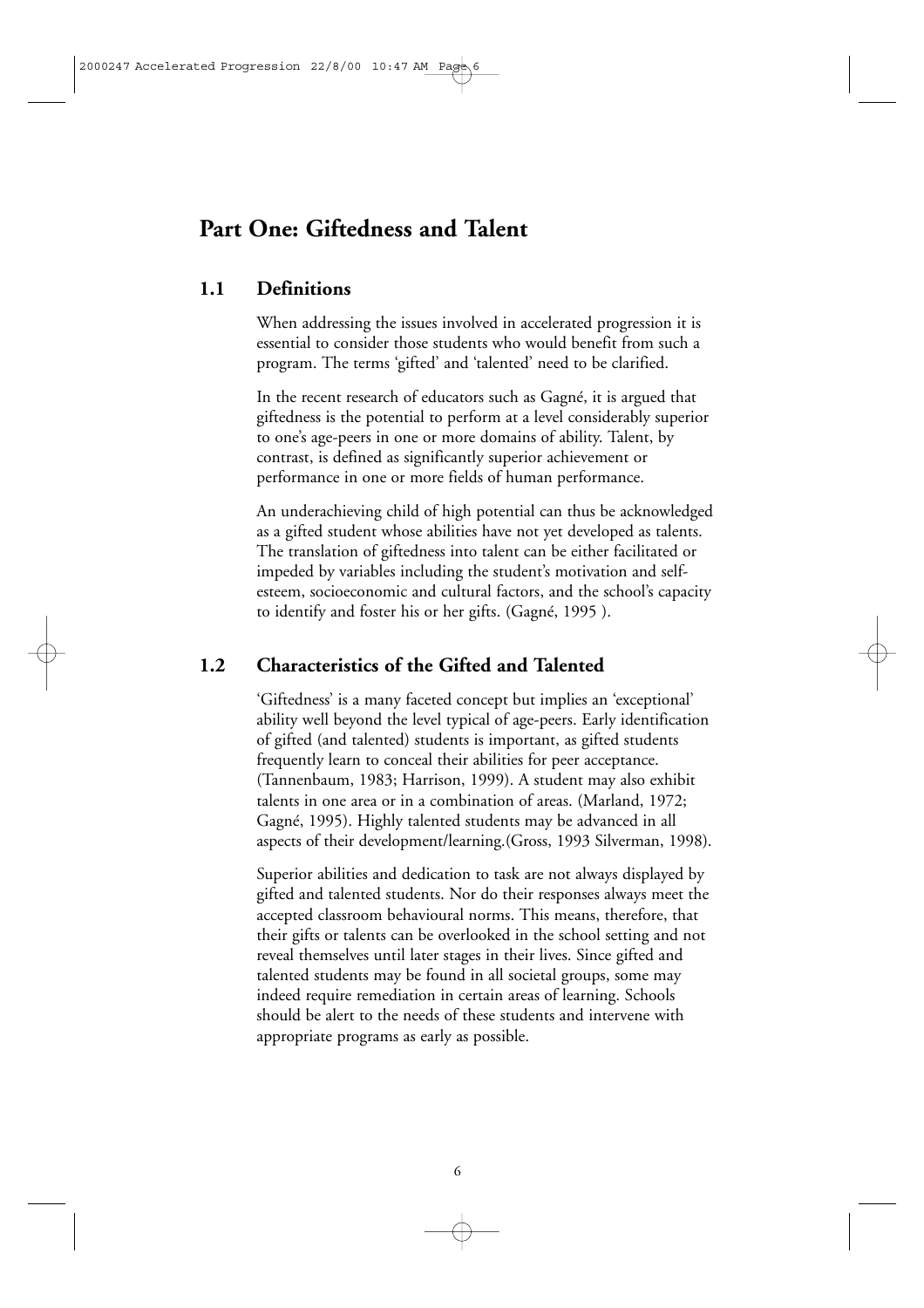#### *1.2.1 Some typical attributes*

Some typical attributes of gifted and talented students include:

- a large, advanced vocabulary for their age;
- the ability to discuss complex ideas and concepts;
- quick mastery and recall of factual information;
- creativity and imagination;
- enjoyment of reading;
- the ability to work independently, to be self-critical, and to strive for perfection;
- an interest in and concern about world problems;
- the ability to apply learning and knowledge from one situation to another;
- the ability to grasp relationships and principles, and draw sound generalisations;
- initiation of their own activities and absorption in them, with little external motivation;
- wide interests, often in art, music and drama;
- the ability to relate well to older students/adults and enjoy learning from them;
- the ability to use two or more languages.

#### *1.2.2 Core characteristics*

Cohen (1994) suggests seven core characteristics of the gifted and talented:

- a rich memory storehouse
- intense curiosity
- reflectivity
- openness to experiences
- an ability to make relationships, generalise, and abstract
- an ease and speed of problem solving
- acute sensitivity.

Milne (1996) makes a distinction between the 'creative productive' students — the bold divergent thinkers — and the 'schoolhouse gifted' who do well on school tasks. The latter are often identified as 'high achievers' in the school setting. At school, 'gifted learners' tend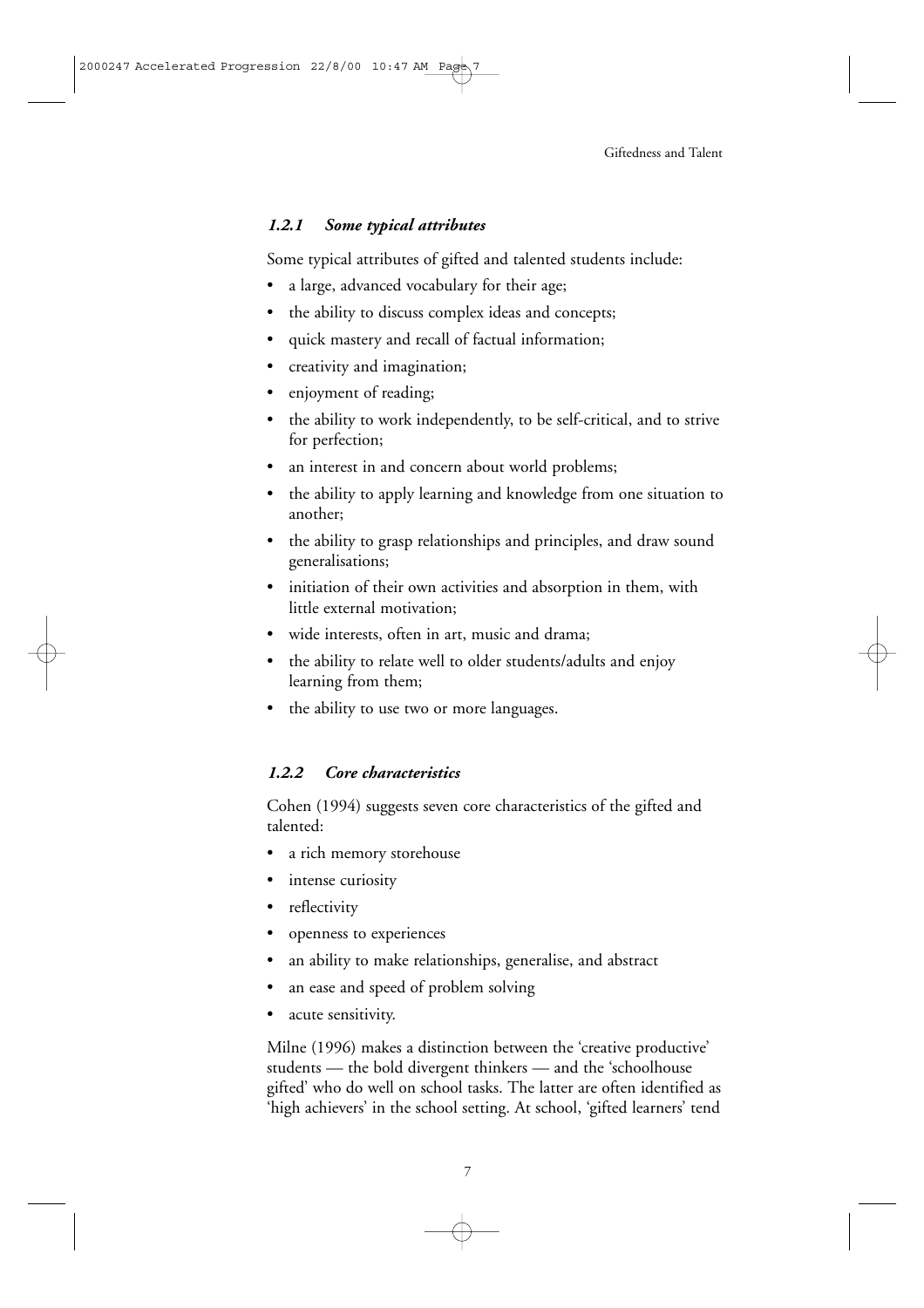to ask the difficult or obscure questions; daydream or appear to be inattentive and yet score well on teacher tests; need little repetition for mastery; give elaborate and detailed answers to simple questions; are highly inquisitive; display strong opinion.

## **1.3 Identifying the Gifted and Talented**

Research has shown that although the talents of some gifted students survive and grow unsupported, in others lack of support produces insecurity and anxiety. Gifted students may very well achieve some degree of academic success on their own, but it is unlikely that they will reach their maximum potential without the provision of specialised individualised educational provisions that are designed and implemented to foster the enhancement of their truly exceptional abilities and talents (Silverman, 1989; Tannenbaum, 1991). Research shows that at least 60% of gifted students underachieve in school to a considerable degree (Marland, 1972; Gross, 1993). A significant percentage of gifted students drop out of high school. Seeley's USA research (1987) places the figure as high as 15%–20%.

It is important that gifted and talented students are recognised early and challenged to their full capacity in the most appropriate way during their progression through Kindergarten to Year 12 including, where appropriate, early enrolment in school and into high school.

#### *1.3.1 Areas for consideration*

Following Gagné (1995), a gifted or talented student will possess, to an outstanding degree, potential or demonstrated ability in one or more of the following areas:

- general intelligence
- specific academic fields
- creativity
- psychomotor activities, such as sport, visual and performing arts
- social abilities such as leadership, capacity to understand and empathise with others, and sensitivity in social situations.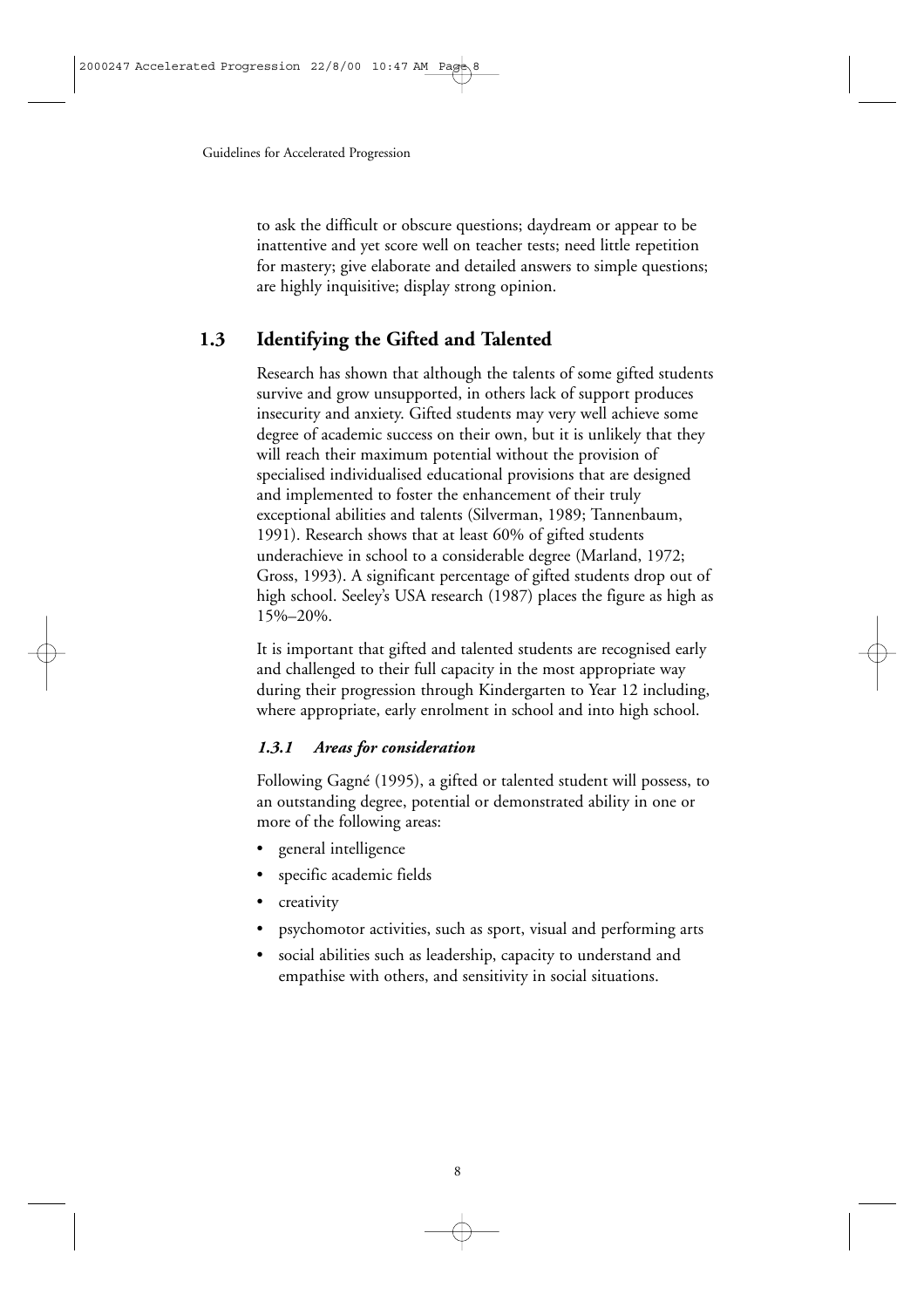#### *1.3.2 A balanced approach to assessment*

A balance of objective and subjective approaches is most appropriate for the assessment of the gifted and talented. These may include:

- professional observation of performance
- parent observation
- peer observation
- checklists of traits and characteristics
- cumulative school history
- anecdotal evidence
- interviews
- interest surveys
- standardised achievement tests
- tests of cognitive/intellectual ability
- teacher-devised tests.

The syllabus statements of expected outcomes will provide a framework to assist teachers in identifying talented students in particular areas and in adopting special provisions, eg accelerated progression, as a means of meeting the needs of these students.

In the school setting, the students must be considered as 'whole' students and be socially and emotionally ready for acceleration as well as intellectually advanced. Care should be exercised not to build up excessive expectations from grade advancement which would make the student feel that they are a failure if it does not go well. Variables other than student readiness are involved in accelerated progression.

## **1.4 Options for Providing for the Gifted and Talented**

A wide range of educational options is required to cater for students with exceptional ability. Possibilities include lateral extension, acceleration, mentor programs and specialist classes. (Van Tassel-Baska, 1998)

Enrichment, extension and acceleration are the three main methods of catering for the intellectually gifted child. 'Enrichment' activities add greater breadth to curriculum content and are suitable for all students. 'Extension' activities allow students to explore areas of study or interest in more depth. Most students will benefit from these activities. 'Acceleration' permits a limited number of students to move through content at a faster rate. 'Enrichment' should be a feature of both 'acceleration' and 'extension'. (Pohl, 1994)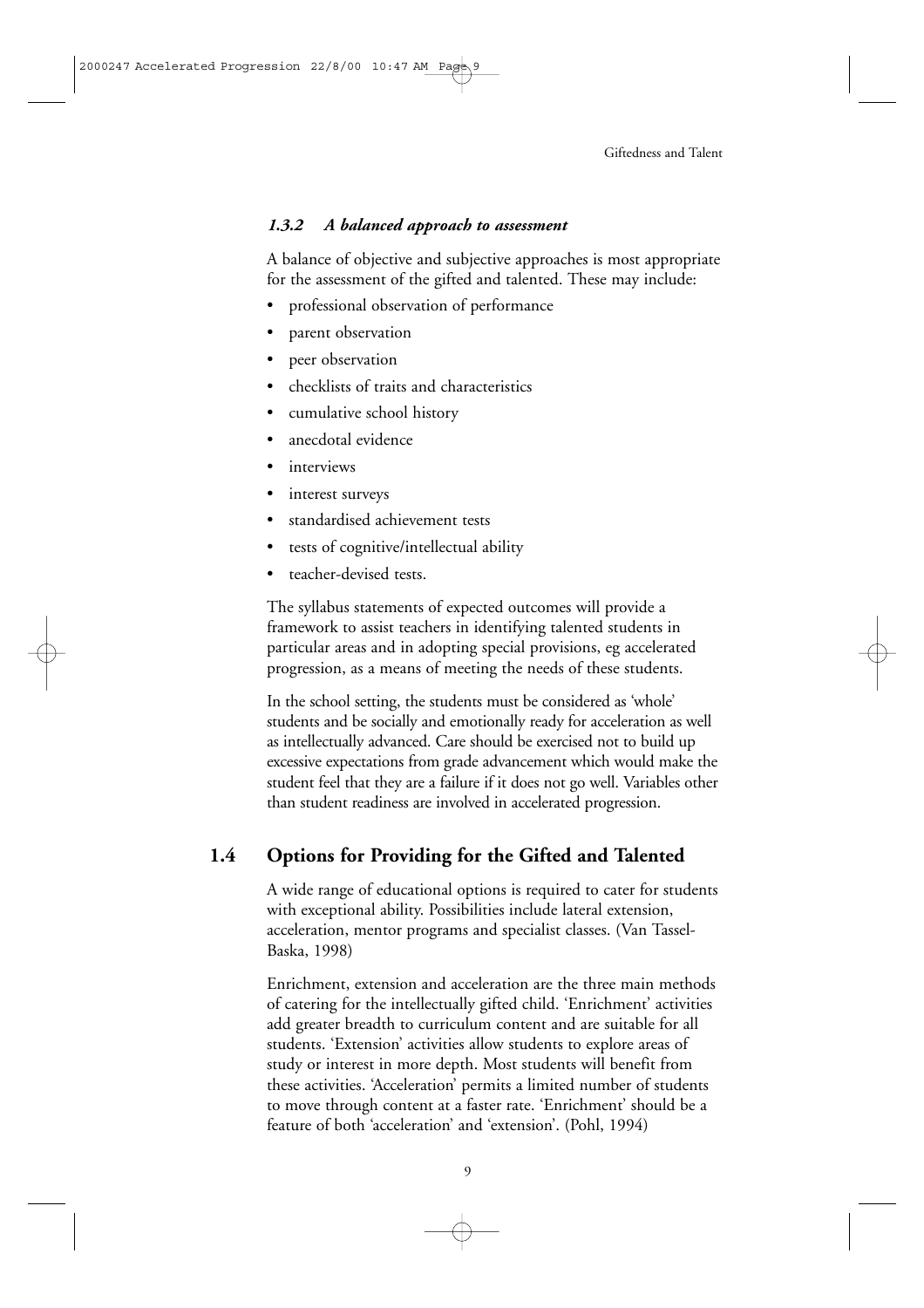Gifted and talented students should be challenged through the provision of learning experiences that provide the most appropriate combinations of:

- enrichment at the same level of challenge;
- more work at a higher level of challenge;
- work that meets the specific needs and interests of the particular student;
- the opportunity to spend time, where possible, with others of like ability and interests. (Benbow, 1998)

For a very small number of high ability students — the outstanding and the exceptional — this may mean acceleration beyond their enrolment cohort into a higher cohort, either:

- in all subject areas (ie grade advancement), or
- in one or more subject areas in which the student is particularly talented (ie partial acceleration).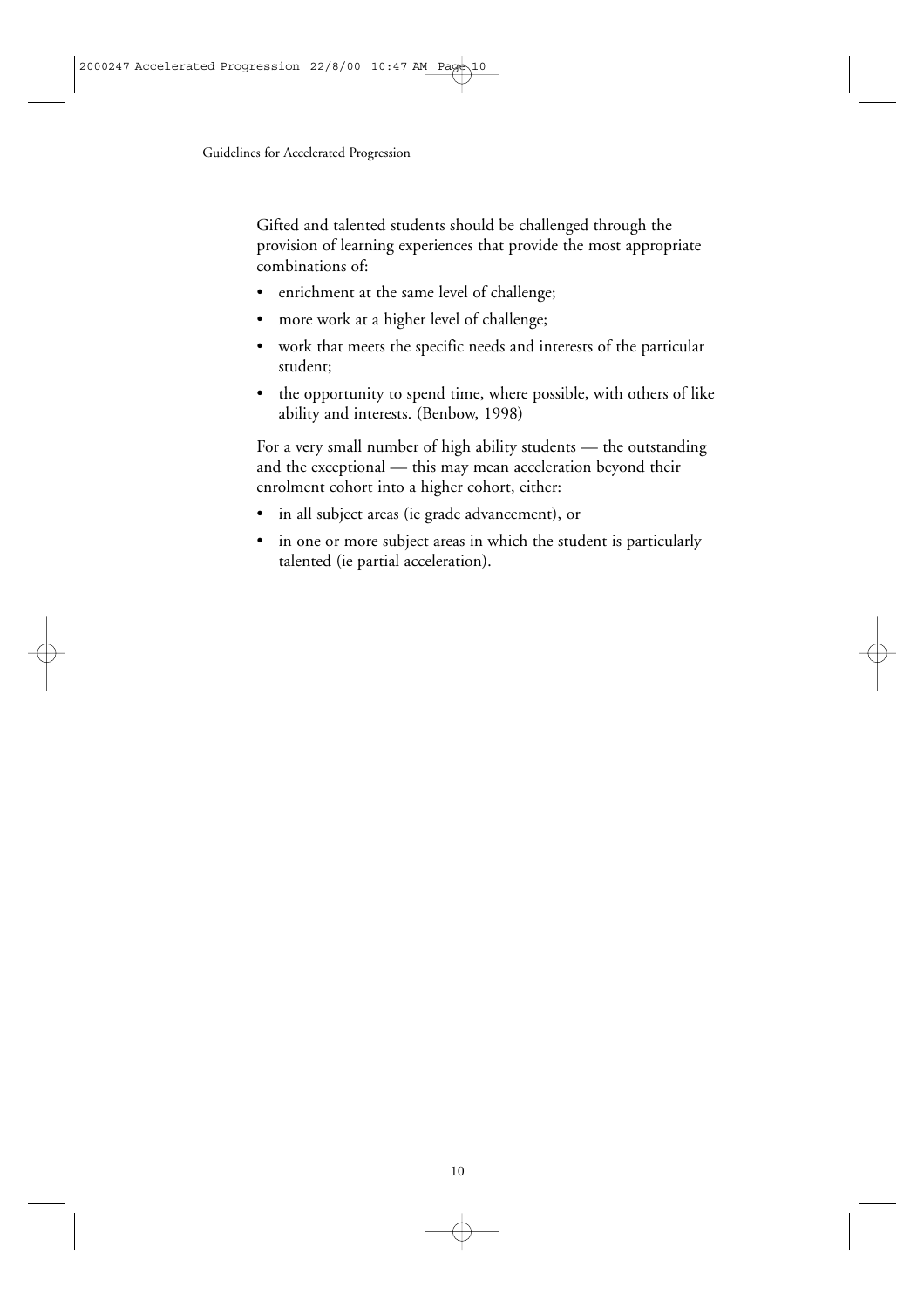## **Part Two: Flexible Progression**

Flexible progression is a means by which each individual student, as far as possible, is able to progress through the years of schooling according to their achievement, capacities and needs.

The following ideas on flexible progression suggest organisational approaches that might assist schools in catering for the needs of the full range of students. These approaches can be introduced within existing class structures and within existing timetabling arrangements.

It is generally recognised that there should be a degree of individualisation of teaching programs for each student, or at least that students should be grouped in relation to the level of the work they are undertaking. In each class there might well be four or five groups with at least one of these working beyond the others.

In secondary schools, particularly, it is also possible to employ alternative timetabling arrangements. The following suggestions can operate within existing class structures in secondary schools. For some years, some schools have used vertical grouping arrangements to facilitate curriculum progression. Structures that are based on semesterisation also facilitate flexible progression (though it should be noted that the Board will only credential courses that comprise a minimum of 100 hours (indicative time) in Stage 5).

There are also structures that go beyond vertical grouping and that do not necessarily relate to class structures at all; rather, they are based on the grouping of children, with the groups being of different sizes and for different purposes.

## **2.1 Within Existing Class Structures**

It is quite feasible to implement flexible progression within existing classes. Most teachers already achieve this through the use of group work and/or special programs for individual students. In one-teacher schools, this type of group/individual programming has been successfully employed as the norm for many years.

There will always be, in any class, several groups of ability levels and generally at least one or two students to whom teachers give 'extension' work because those students are capable of working at levels well ahead of the other groups. The approaches being suggested simply build on this premise.

Gifted or talented children might, by group or individual programs, move ahead of their colleagues by studying topics in the next 'stage'.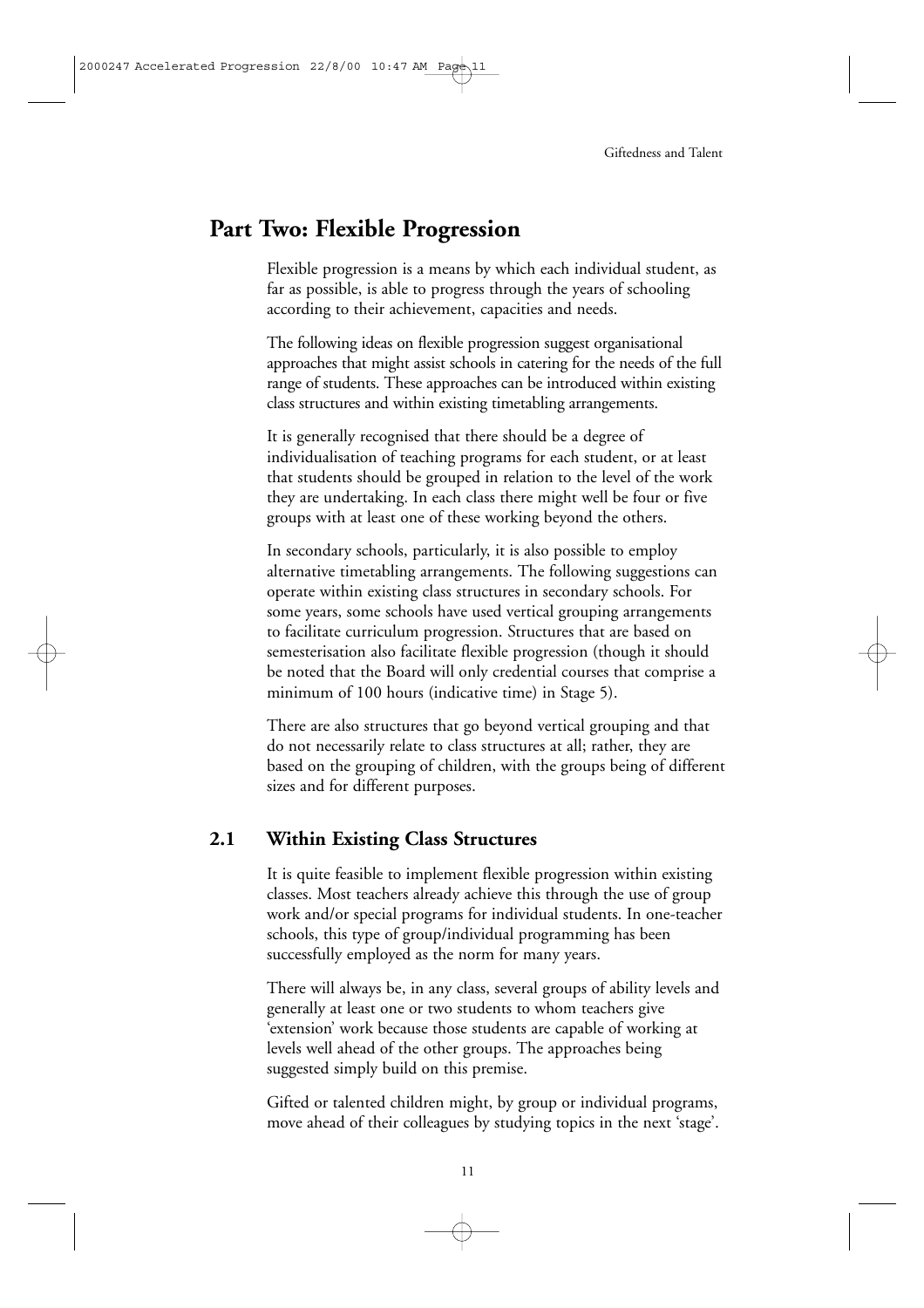Similarly, students who are having difficulty achieving the outcomes of a program might be given additional units of work at the same or an easier level of achievement.

Teaching strategies designed to meet individual needs usually follow these broad principles:

- Teaching should allow for differences in learning styles as well as for the different abilities of the students.
- There should be an emphasis on encouragement and positive expectation; an emphasis on success, not failure.
- Students' programs may be conveniently organised into 'units' that can be worked through by each student independently.
- The units of work can allow for 'branching' to introduce supplementary content and remedial support where necessary.
- The units should include as much visual stimulus and have as much active, varied student participation as possible. (Sosniak,1997; Gross, Sleap and Pretorius,1999).

## **2.2 Vertical Grouping**

Vertical grouping is a method of school organisation that involves significant variations to the conventional timetable. It applies more to secondary schools than to primary schools.

Vertical grouping is the system in which students in different Year groups are timetabled to be taught together for particular courses. Classes are not based, therefore, on age or on the student's enrolment cohort. For example, a block of Years 7, 8 and 9 English classes might be timetabled so as to allow the formation of a number of classes each containing students from Years 7, 8 and 9.

Vertical grouping can enable younger gifted and talented children to work with older students of a similar intellectual and emotional age. It can also enable a school to offer a wider curriculum choice through drawing students interested in a particular unit or course from more than one cohort year.

Vertical grouping may occur across the curriculum in a school or may be combined with traditional timetabling methods. For example, it could operate in some courses but not in others, in mandatory studies as well as additional studies, or in one to two courses only within a school.

In secondary schools vertical grouping is most commonly applied in Years 8–10. It is less common for Year 7 and Years 11–12 to be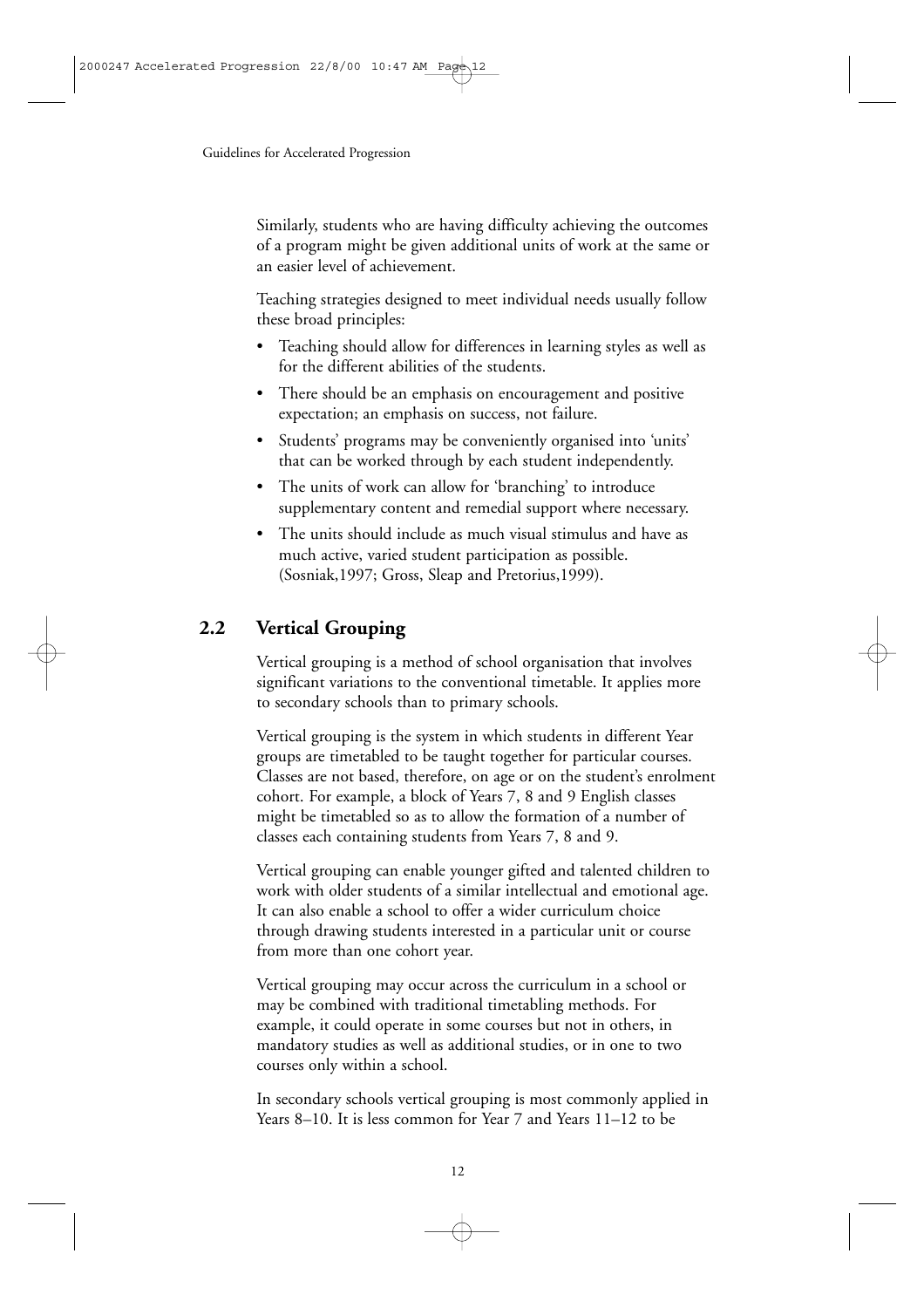involved in a large-scale way. In principle, however, vertical grouping could operate through the K–6 years, and through Years 7–12.

Vertical grouping is, in many schools, combined with a 'unitised' or 'semesterised' curriculum. Such an organisation is predicated upon the curriculum being organised into small units of study (or, for example, 10 weeks, a term, or a semester), and classes grouped vertically to undertake the units of study. Such organisation of students, of course, involves careful tracking and record-keeping. This method of organisation is often called Vertical Semester Organisation (VSO).

#### **2.3 Semesterisation**

'Semesterisation' is generally regarded as applying to any system of timetabling that is based on courses that run for less than the full school year. While usually applying to courses of 20 weeks, or half a school year in duration, the term 'semesterisation' is also applied sometimes to courses of less duration, eg 15 or even 10 weeks.

Semesterisation as a timetabling and curriculum approach need not be combined with vertical grouping of students, though, as stated above, the two are often employed together.

Semesterisation of the curriculum can lead to more clearly defined goals within concrete, achievable time frames; can allow progression based upon the successful completion of units of work; and can allow students to work through small curriculum units at their own pace.

Semesterisation requires careful 'tracking' of students, detailed recording of students' individual progress and may, if not monitored, lead to some lack of coherence in the program of an individual student. Its advocates, however, argue that these potential difficulties are easily overcome and that the planning and 'tracking' of students' programs should occur no matter what type of school organisation is in place.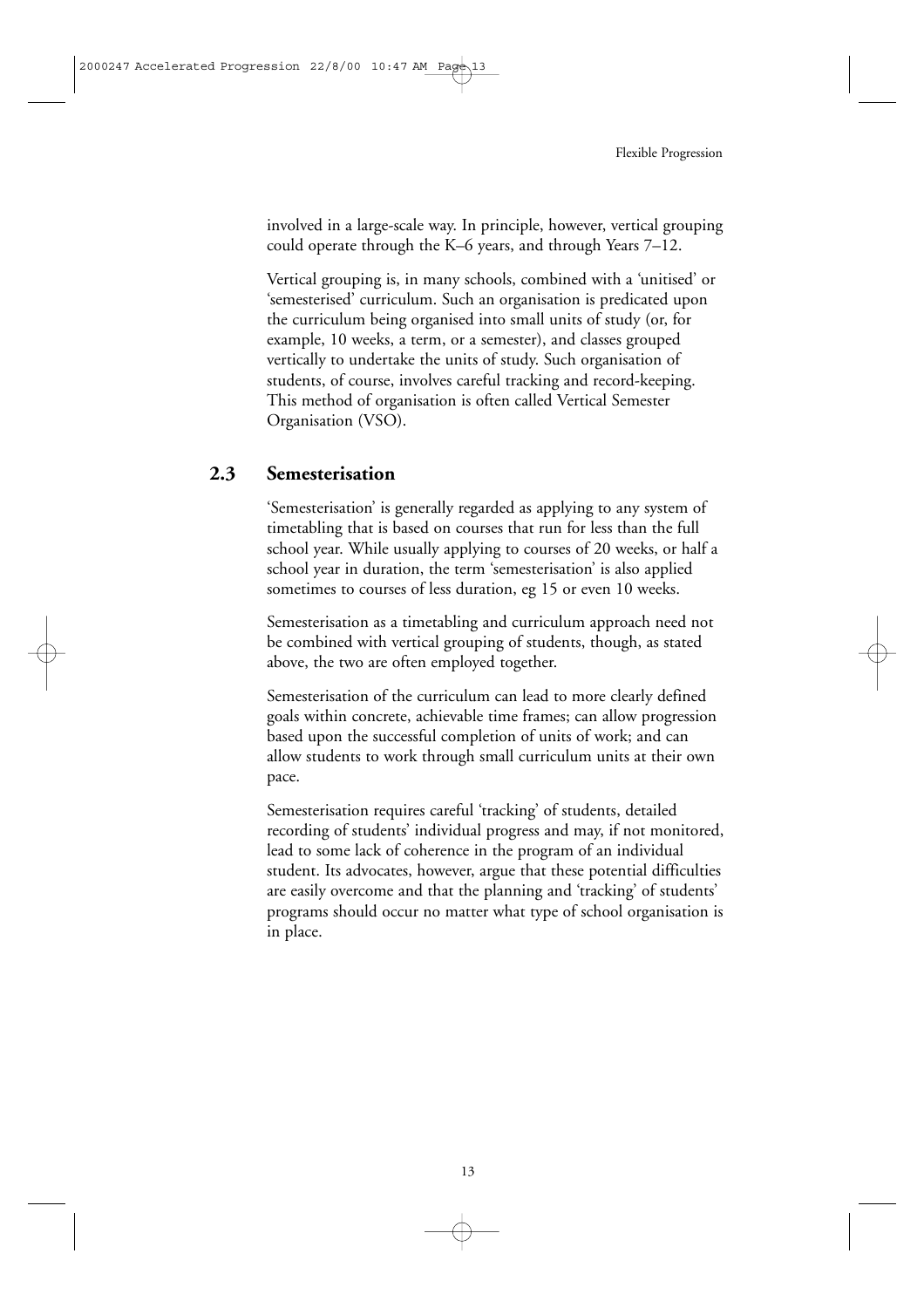## **2.4 Flexible Grouping**

A variation on semesterisation is to base the organisation of the school's curriculum on 'units' of work which are carefully prepared from the syllabuses. This places the emphasis in the school's structure on the grouping of students, as they work through these units.

#### *2.4.1 Structures and role of teacher*

Central to this organisation is the allocation of students to Base Groups. (Age criterion groups are preferred but with variations possible, as research indicates that the social and emotional needs of students are based more on intellectual age than chronological age). These Base Groups may also be used for pastoral care, for course and progress counselling, and for courses such as personal development and living skills. Base Groups usually meet daily for these purposes. Base Groups may also be used for administrative purposes.

Under flexible grouping, each student has an individual timetable that shows courses, current unit within each course, and location when undertaking that unit. Each student's timetable would be in three parts: Base Group Sessions, Unit Workshops and Study Time.

A timetable showing Base Group meetings, Workshop Sessions and Study Time/Counselling is no more difficult to construct than a traditional timetable, once units have been devised and teaching allocations made.

The role of the teacher involves an emphasis upon the preparation of units of work, conducting group sessions of students taking particular units, marking students' work, overseeing Base Groups and providing assistance and counselling to students.

This type of organisation is similar to a distance education mode of delivery, but applied at the school level.

While such a system introduced without sufficient planning may have serious disadvantages, a well-planned system can facilitate flexible progression, and avoid disadvantages such as lack of continuity in study.

## *2.4.2 Unit of work approach*

The units of work should be of a length that encourages both student satisfaction and natural cohesion in terms of the course. While units may include a great deal of individual work, they would also require group interaction, specific teacher demonstration, and teacher-led explanation and discussion.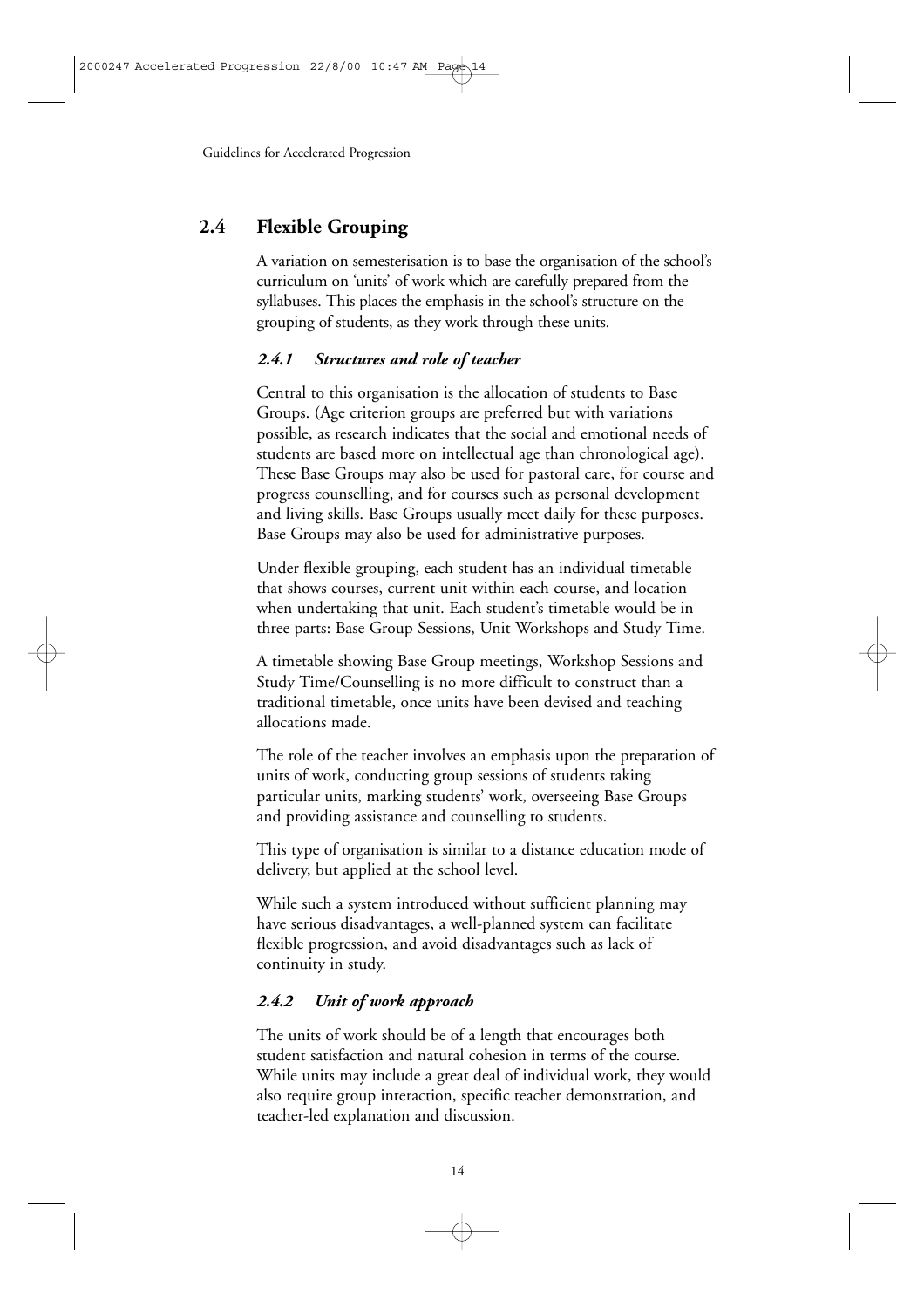A fully operational flexible system would require:

- careful advice to students on the selection of units, to ensure a satisfactory, planned program of study; and
- careful tracking of students and record-keeping.

The emphasis in unit workshops should be on those activities that require student/student interaction, teacher/student group interaction, demonstration, group viewing and student practical activity where this requires teacher supervision.

Work that is to be undertaken individually by students may properly be left for private study sessions, unless supervision is required. It is important in workshop sessions for students to relate to a particular teacher who will take them for several units. Such continuity will engender firm student/teacher relationships and allow the personal influence and enthusiasm of good teachers to be passed on to their students in the same way that the best teachers traditionally gain the respect and loyalty of students.

#### *2.4.3 Study time*

Study time allows students to work at their own rate through those aspects of units that are not included in workshop sessions. The actual proportion of time between workshops and study will vary with each course. Some courses may have a high proportion of workshop activity.

Study time should be clearly structured and should be an integral part of the unit. Students must have precise instructions on what work they are to undertake in relation to the objectives of the unit.

During the study time it is desirable that students have access to a teacher or teachers for assistance and counselling as required.

## **2.5 Accelerated Progression**

The Board of Studies views accelerated progression as part of the wider process of flexible progression. Parts Three and Four of these *Guidelines* are devoted to the principles and processes related to accelerated progression.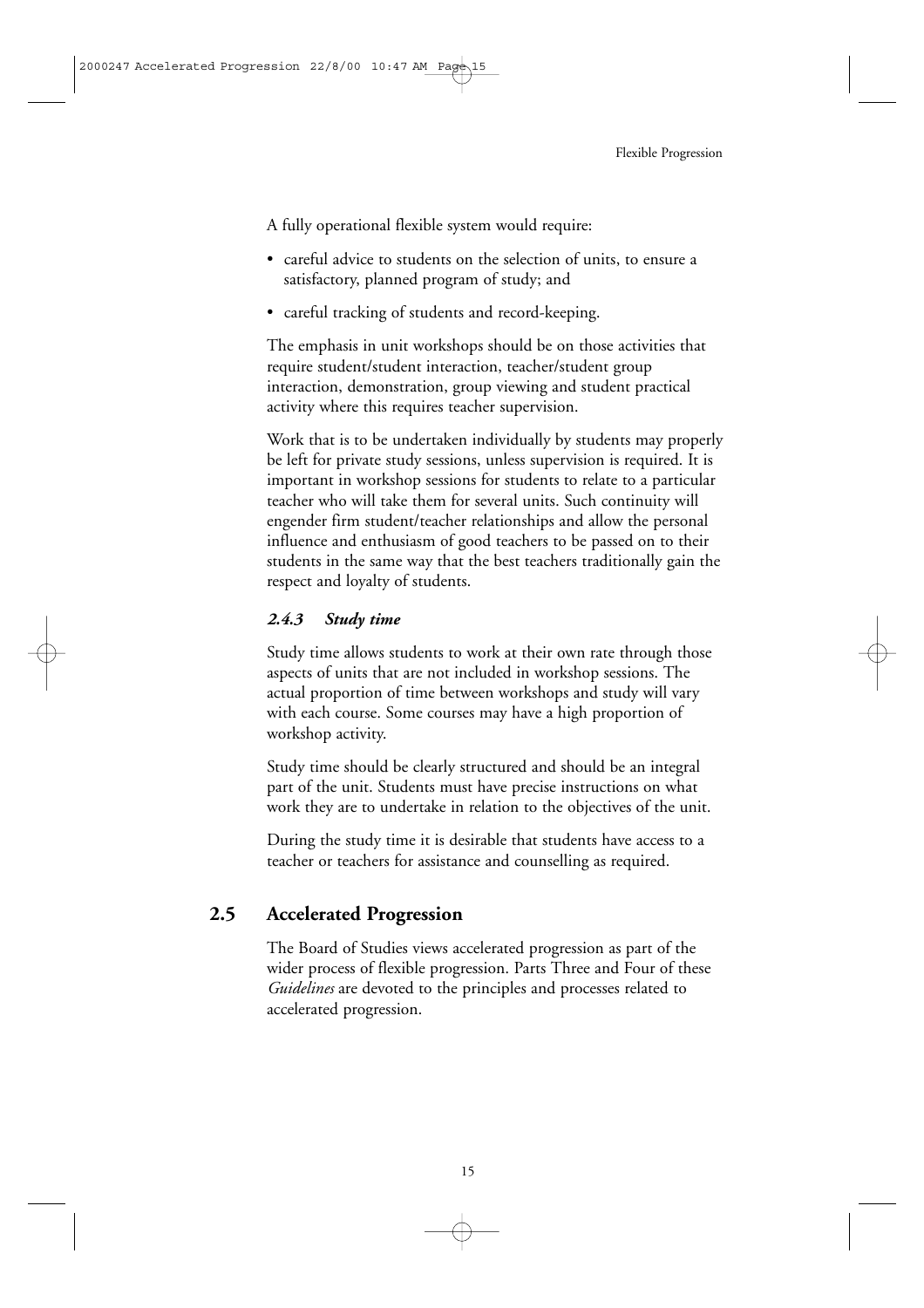## **Part Three: Accelerated Progression**

## **3.1 General Principles**

Accelerated progression in its various forms can provide a suitable framework around which schools can facilitate the education of talented learners. It is a readily available educational alternative if based on a comprehensive assessment of the readiness of the individual students and their attainment of defined outcomes.

If the student has demonstrated an outstanding level of achievement of the outcomes, there is no point in their remaining at the same stage any longer, provided all the important learning that may be expected in the outcome statements has been achieved. Again, this is also provided that the student is socially and emotionally ready for advancement, and that lateral extension would not be sufficient.

Research reviews indicate that acceleration is a highly effective intervention technique with intellectually gifted learners, yet misunderstandings and misinterpretations persist regarding its efficacy. Neither the research literature nor effective practice can support these misunderstandings. (Pollins,1983; Feldhusen,Proctor and Black,1986; Southern and Jones,1988; Bragett,1992; Sayler and Brookshire,1993; Gallagher,1996; Gross,1998).

Accelerated progression should provide a challenging and satisfying educational environment without disadvantaging the student educationally, emotionally or socially. (Southern, Jones and Stanley,1993; Benbow,1998)

#### *3.1.1 Likely social and emotional outcomes of accelerated programs*

Appropriate and carefully planned programs for accelerated progression should improve the motivation, confidence and scholarship of gifted students, prevent the development of habits of mental laziness, and allow the gifted students access to older students who are more likely to share their abilities and interests.

Young gifted students need opportunities to challenge their abilities and develop to the next level of their skills. The student's existing level of competence should be matched by corresponding educational experience, enhancing student self-esteem in a positive learning environment. Enrichment or lateral extension may well be appropriate for many very capable students. For others — the gifted rather than the highly able — acceleration matched with enrichment may be the most appropriate action.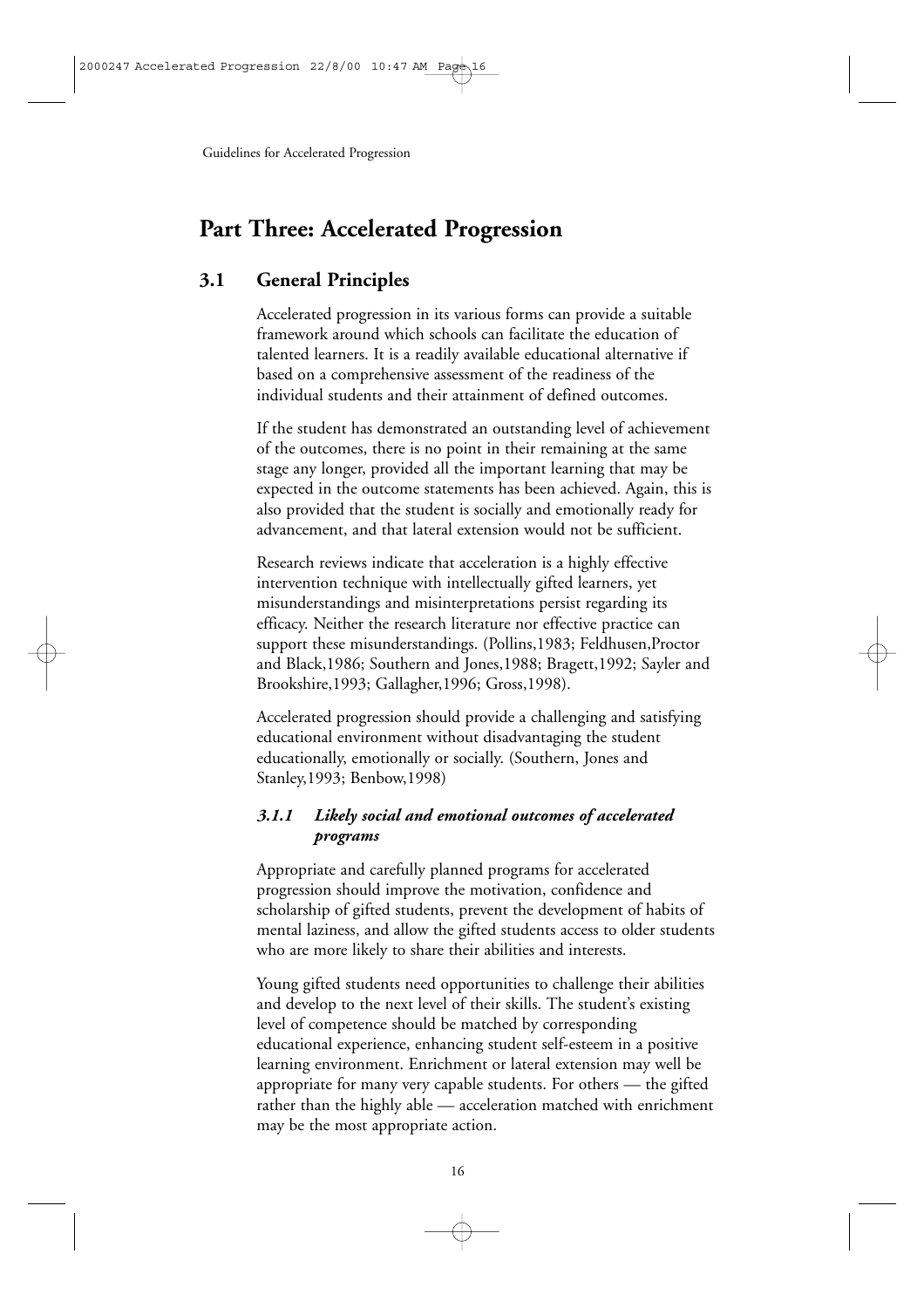Children are likely to achieve intimate and supportive relationships with other children with whom they have things in common. It has often been noted that intellectually gifted children tend to seek out the companionship of others who are at similar stages of intellectual development. This search for like minds for companionship appears to begin at an early age. (Janos and Robinson,1985; Harrison,1999).

Educational and psychological research shows that young students' levels of social and emotional development are more closely correlated with their mental age than with their chronological age. (Hallahan and Kaufman, 1982; Tannenbaum, 1983). Gifted students' enhanced capacity for abstract reasoning, coupled with their frequently accelerated capacity to obtain and process information, often leads them to become familiar with ideas not normally encountered until a much later stage. Serious difficulties of communication can arise if they attempt to share their particular interests with age peers.

Accelerated students should be able to handle anxiety and perseverance at reasonably accelerated levels without evidence of stress or obsessional behaviour. There should be a readiness by the students to separate from the friendship groups though this may not be an actual or full separation. It will, however, be a separation from common work conditions and habits.

Much of the emotional trauma experienced by intellectually gifted young people arises from the conflicting psychosocial needs of intimacy and achievement. The gifted student has to choose between acknowledging and using their exceptional potential, or conforming to the attitudes, values and achievement levels of the social group of which they are a member. Many deliberately underachieve to conceal their advanced emotional and social development in an attempt to win social acceptance from classmates and teachers. Others who are less able or less willing to compromise can become loners, preferring to invent solitary, intellectual stimuli. This results in lack of motivation and low self-esteem. (Tannenbaum,1983; Gross,1989).

Personal self-esteem is a concern for a gifted student who is not stimulated in the area(s) of talent. To assume that academically gifted students have high self-esteem is an error. Social and general self-esteem can be extremely low in gifted students who have little access to other gifted young people who share their abilities and interests. (Janos and Robinson,1985; Gross,1997). Boredom is a danger that can occur if the student is only stimulated by horizontal enrichment. For highly precocious young students, acceleration seems to be vastly preferable to most types of enrichment, as such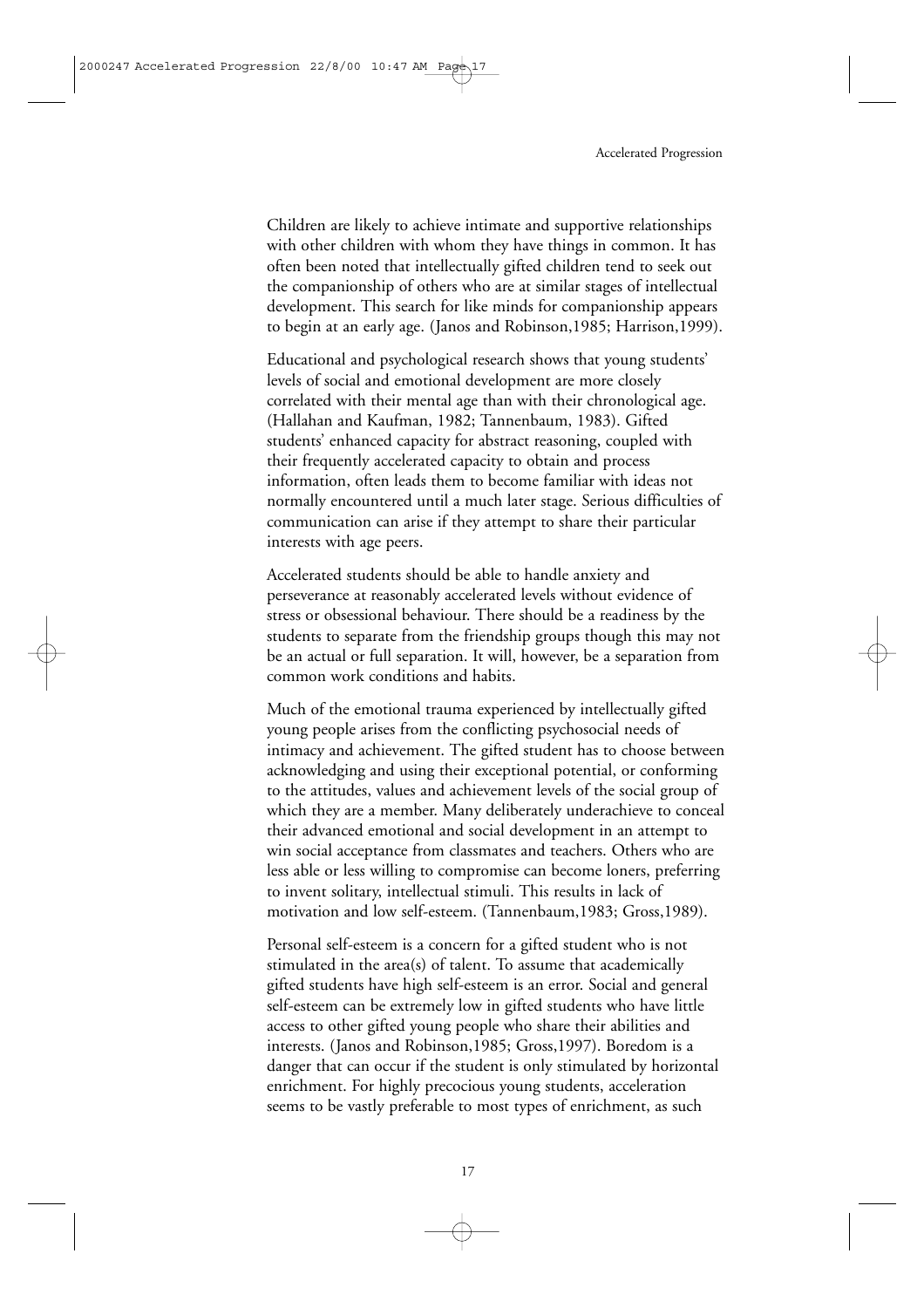students will be appropriately challenged and will regain enthusiasm for work. (Passow,1996). For such students, lateral enrichment will only put off the boredom for a while and virtually guarantees that it will eventually be more severe. (Borland,1989). Accelerated progression is one of the options that research suggests can assist students who suffer emotionally from being held back. It is a matter for the school to consider the structure within which acceleration occurs and to monitor the students who are involved in acceleration in one or more areas of study.

Researchers who have examined the issue of the student's social and emotional development being jeopardised find no evidence to support the notion that socioemotional problems arise through wellrun acceleration programs. They suggest that we should concern ourselves rather with the maladjusting effects that can arise from inadequate intellectual challenge. (Schiever and Maker, 1991; Gross,1993; Silverman,1998).

#### *3.1.2 Making decisions about accelerated progression*

The accelerated progression of an appropriate student should be possible at any stage during their formal schooling. From Kindergarten to Year 12, decisions on the acceleration of a student will generally be made by the school principal in consultation with relevant staff, the student and the parents.

In determining the appropriateness of acceleration as a strategy for the education of gifted and talented students, the individual progression of each student must be considered. If a class or group of students is being considered for acceleration, each student within the class or group should be considered individually and comprehensively.

While academic attainment and capacity are the principal criteria for acceleration, they are not the only ones. Regard should also be paid to the student's emotional and social development and general wellbeing. Acceleration should not be permitted if the student is likely to be disadvantaged because of these aspects.

When considering the student's level of maturity and suitability for acceleration, the following additional factors should be borne in mind in considering all-round intellectual and emotional readiness:

- the student's age
- the student's extracurricular and out-of-school activities
- the interpersonal relationships of the student.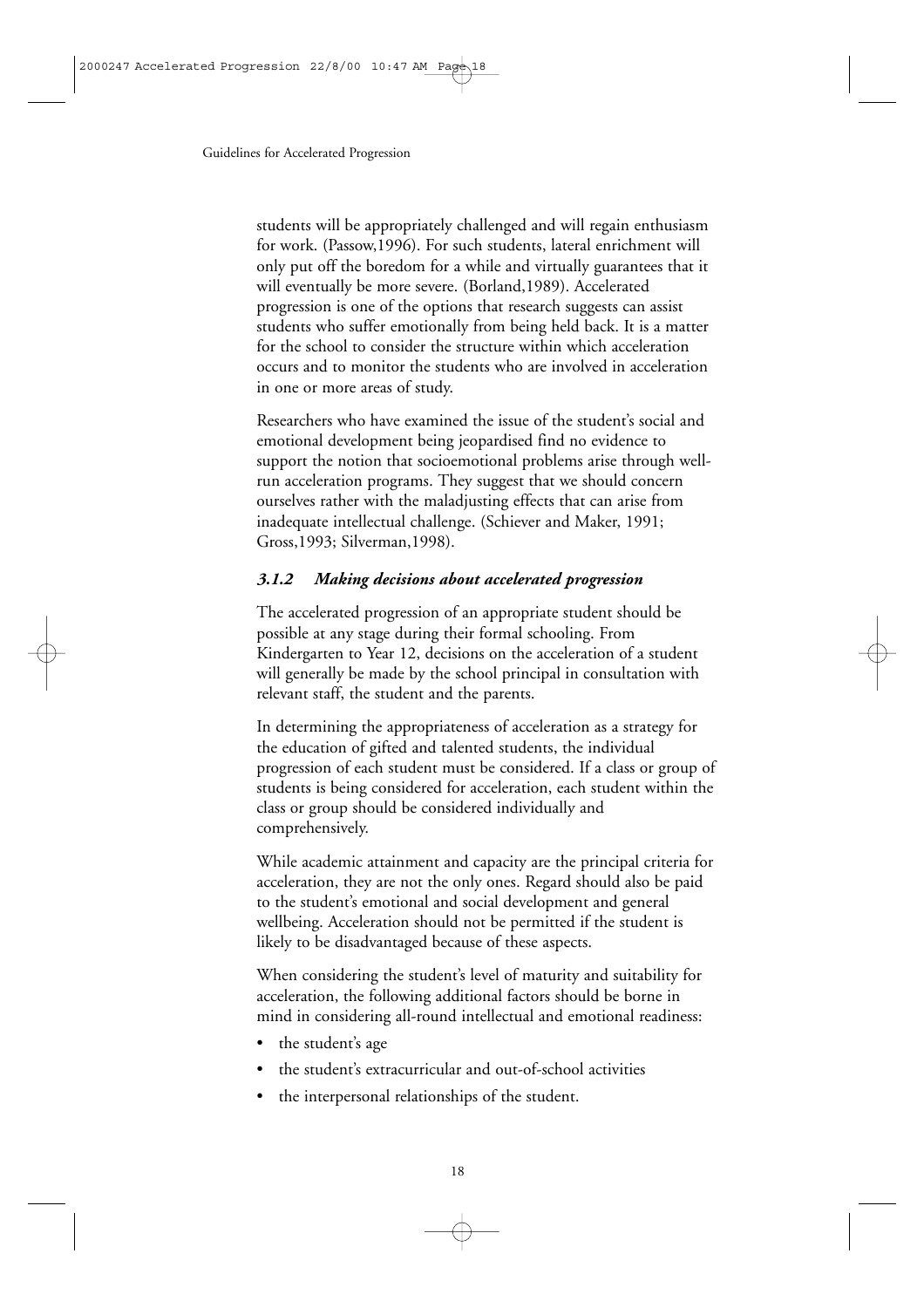Even if a student has achieved all the required outcomes of a particular stage, it should be established that acceleration is in the best educational interests of the student. It is possible that extension or lateral enrichment experiences may be more appropriate than acceleration.

#### *3.1.3 Types of acceleration programs*

Successful educational programs for accelerated students should contain elements such as content acceleration to the level of the student's abilities; thoughtfully planned, relevant enrichment; guidance in selected courses and directions; special instruction with the opportunity to work closely with other students of a similar level of ability; and the opportunity to work with mentors who have high level expertise in the student's area of giftedness. (Van Tassel-Baska,1998)

Appropriate and specific strategies that form a solid basis for the education of the talented student should be implemented in the regular classroom. Ability grouping is one method that could provide the opportunity for students to advance at their own pace with others of similar ability.

Students who have been identified as being suitable for acceleration will generally be keen to advance more quickly than their age cohort and to break from lockstep grade progression. If appropriately selected, these accelerants will cope with ease, enthusiasm and satisfaction.

#### *3.1.4 Choosing appropriate acceleration programs*

Gifted students need not demonstrate excellence in all areas. If a student is of such high ability in one or more areas that extra attention is required over and above what is reasonable to expect from the regular teaching, there is an obligation to provide this. For students to receive specialised educational attention is not for them to receive more than their fair share. They are simply receiving what in their individual circumstances is appropriate. (Braggett, 1985)

Assessment of students should determine in which area of the curriculum they are gifted and the program should cater for the acceleration in this area only. Grade advancement decisions, ie advancement in all courses from one cohort to another, should be based on a comprehensive individual assessment.

The needs of the individual should be considered above all. Fulfilment of these needs should not be jeopardised by narrow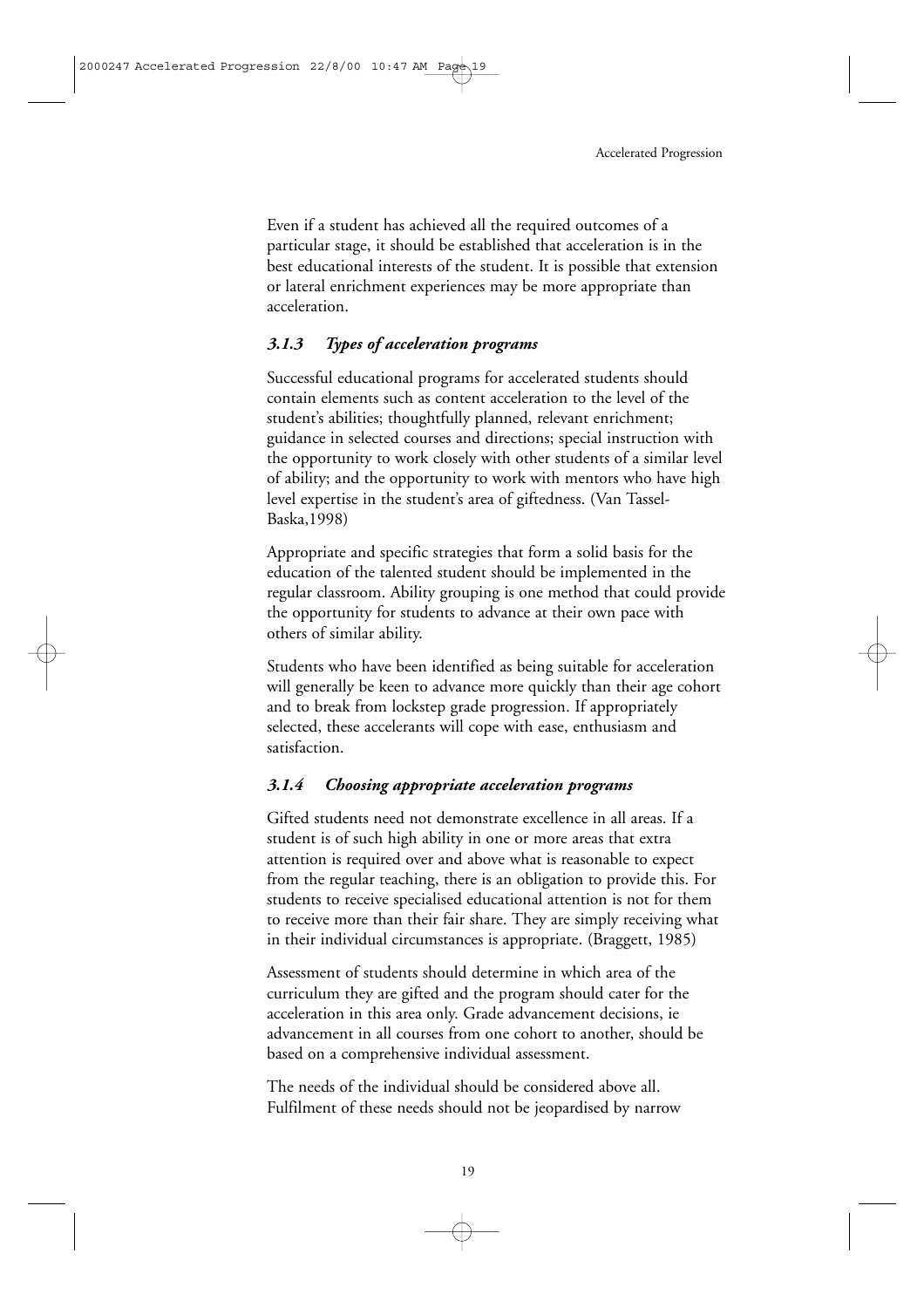concerns of productivity of the student or the speed at which they can complete individual stages. The needs of the 'whole' child must be taken into account in any decision to accelerate.

The development of a wide range of characteristics should be facilitated, with gifted students being led to develop in areas where they are able to grow in their personal talents, helping them to acquire the skills and confidence necessary to take increasing responsibility for their own actions and to grasp the opportunities that assist them to learn and develop their own potential. Exploration of the areas of knowledge should be to the depth that their interest takes them, and they should be taught to cope with struggles against failure or unsuccessful experiences.

## **3.2 Selection of Students for Accelerated Progression**

(See also Appendix 1: International Guidelines on Suitability for Accelerated Progression)

Accelerated progression is a placement strategy available only to appropriate students as determined by the school principal, drawing upon the advice of others and of these guidelines as appropriate. Clearly, acceleration is a strategy appropriate for outstanding or exceptional students. The great majority of students will progress with their enrolment cohort in the usual way, enjoying enrichment and extension activities according to need.

#### *3.2.1 The basis for selection*

In selecting appropriate students for accelerated progression, a wide range of factors need to be considered including:

- academic capacity;
- school performance;
- early achievement of the required outcomes stated for their particular curriculum stage in Board of Studies syllabuses;
- social adjustment;
- emotional readiness for the acceleration proposed;
- future patterns of study; and
- issues centred on school staffing and resources.

#### *3.2.2 Statewide indicators of capability*

As a general guide the following statewide percentages are indicators of the proportion of students capable of acceleration: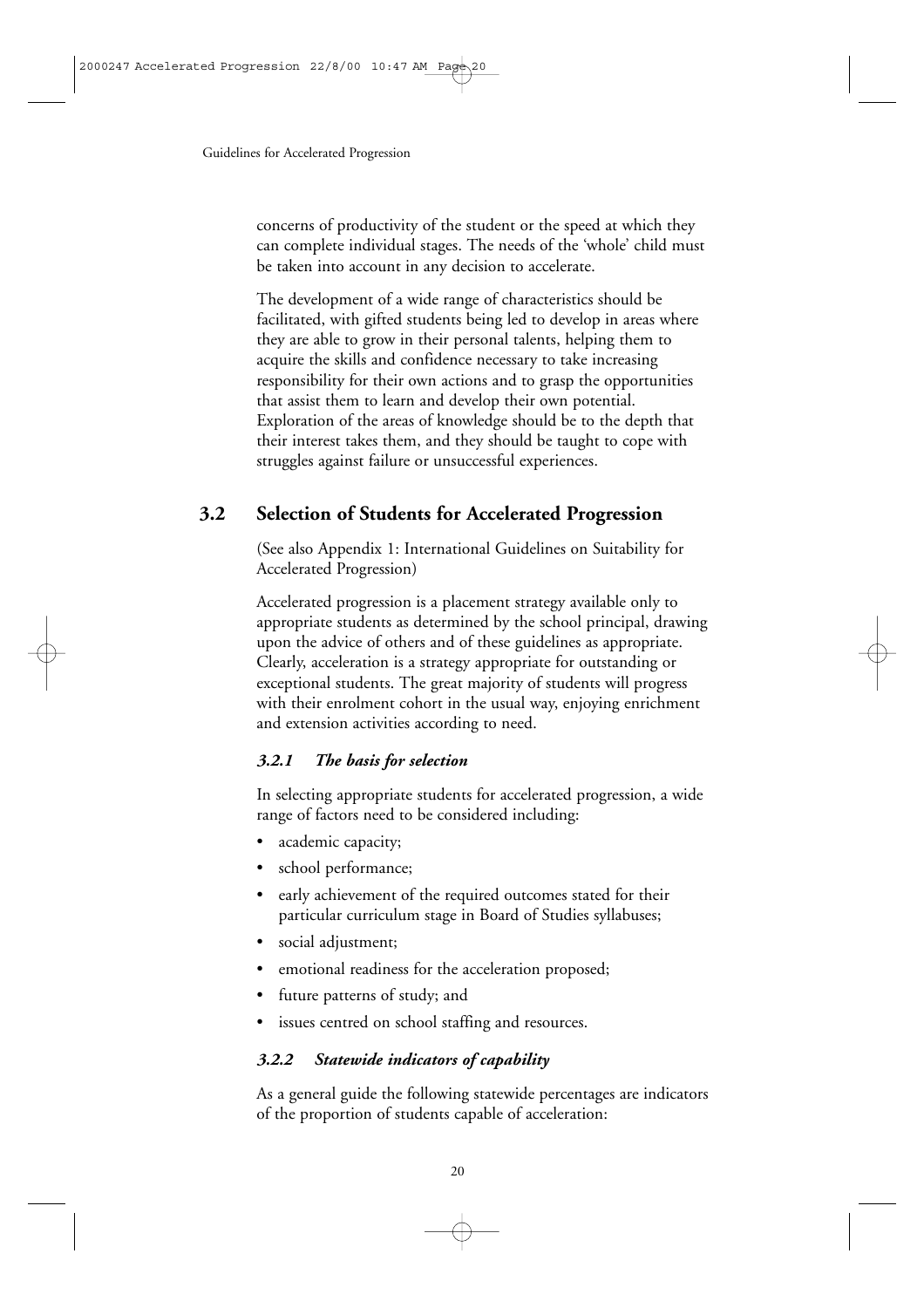• Grade Advancement (acceleration in all subjects)

On a statewide basis, it is probable that only one in 200 (0.5%) students would be capable of acceleration in all subjects.

Acceleration in one subject, or in one or more subjects

On a statewide basis, it is probable that the most capable 5% of students could be appropriate for acceleration in one subject of special interest and expertise. Some students may be appropriate for acceleration in more than one subject, if not in all of the subjects they are studying.

These statewide percentage indicators mean that some schools may not, at any time, have any students of a truly outstanding or exceptional ability level warranting either single-subject or whole Year acceleration.

#### *3.2.3 How much acceleration is appropriate?*

In determining how much acceleration is appropriate, due regard should be paid both to the outcomes for the curriculum stage the student is currently undertaking, and the outcomes for the next curriculum stage. Questions such as the following would be appropriate:

- Has the student demonstrated a comprehensive achievement well in advance of the enrolment cohort when performance is assessed against the outcomes for the current curriculum stage?
- What level of achievement of the outcomes for the next curriculum stage is the student already demonstrating?
- Has this comprehensive achievement been demonstrated in one subject, in more than one subject, or in all subjects?

#### *3.2.4 Assessing capacity for acceleration*

Measures that may be used to assess capacity for acceleration may include:

- standardised tests of achievement and general ability
- multidimensional testing
- behavioural checklists
- reports from class teachers
- products and performance
- class grades
- a report from the local school counsellor
- recommendation of a psychologist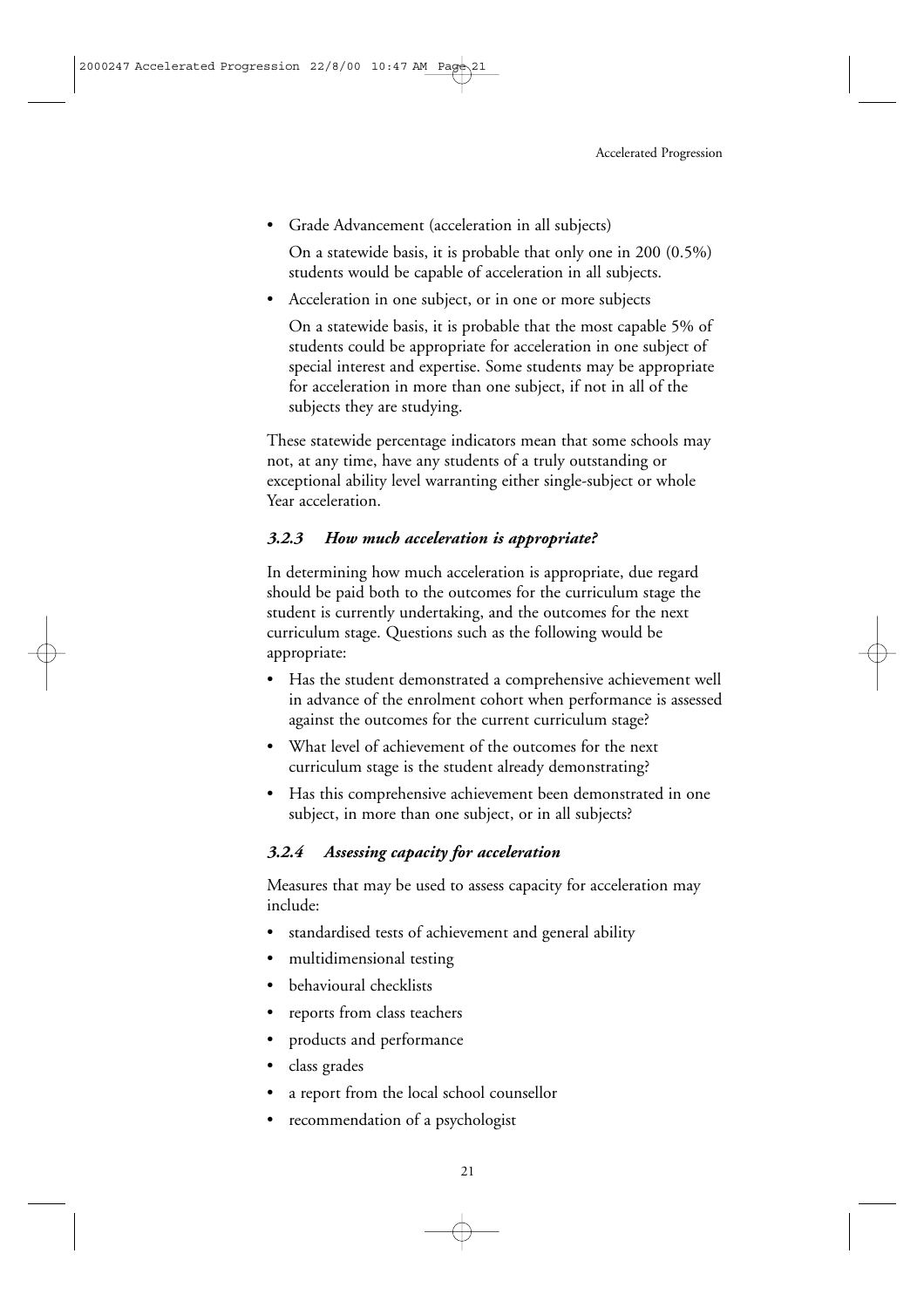- interviews with the student
- interviews with the student's parents/guardians
- anecdotal records
- evidence of any academic prizes or awards the student has received
- evidence of the student's extracurricular and out-of-school activities, interests and abilities.

Other documentation that might be considered may include, for example, a report from an independent person with expertise in the education of gifted and talented students.

#### *3.2.5 Determining emotional and social readiness*

The emotional and social readiness of a student for acceleration should be determined in a number of ways including:

- observation of interactions with peers over a reasonable time period;
- evidence of the student's maturity, social skills and participation in activities beyond the school environment, eg out-of-school hobbies, interests, participation;
- the student's level of self-esteem and motivation;
- consideration of the student's adjustment to problems and decision-making skills;
- the student's participation in extracurricular school activities;
- the relative benefits of acceleration versus enrichment;
- anecdotal evidence from teachers and parents.

#### *3.2.6 Recording student progress*

A comprehensive record of any student who has been accelerated should be maintained. Supporting documentation on each record should show evidence over time of the suitability/necessity for accelerated progression. That is, it should reveal a trend extending back beyond the current year, without requiring an exhaustive dossier over too long a period of time.

The process of selection of appropriate students for accelerated progression can be represented by the flow chart in Appendix II.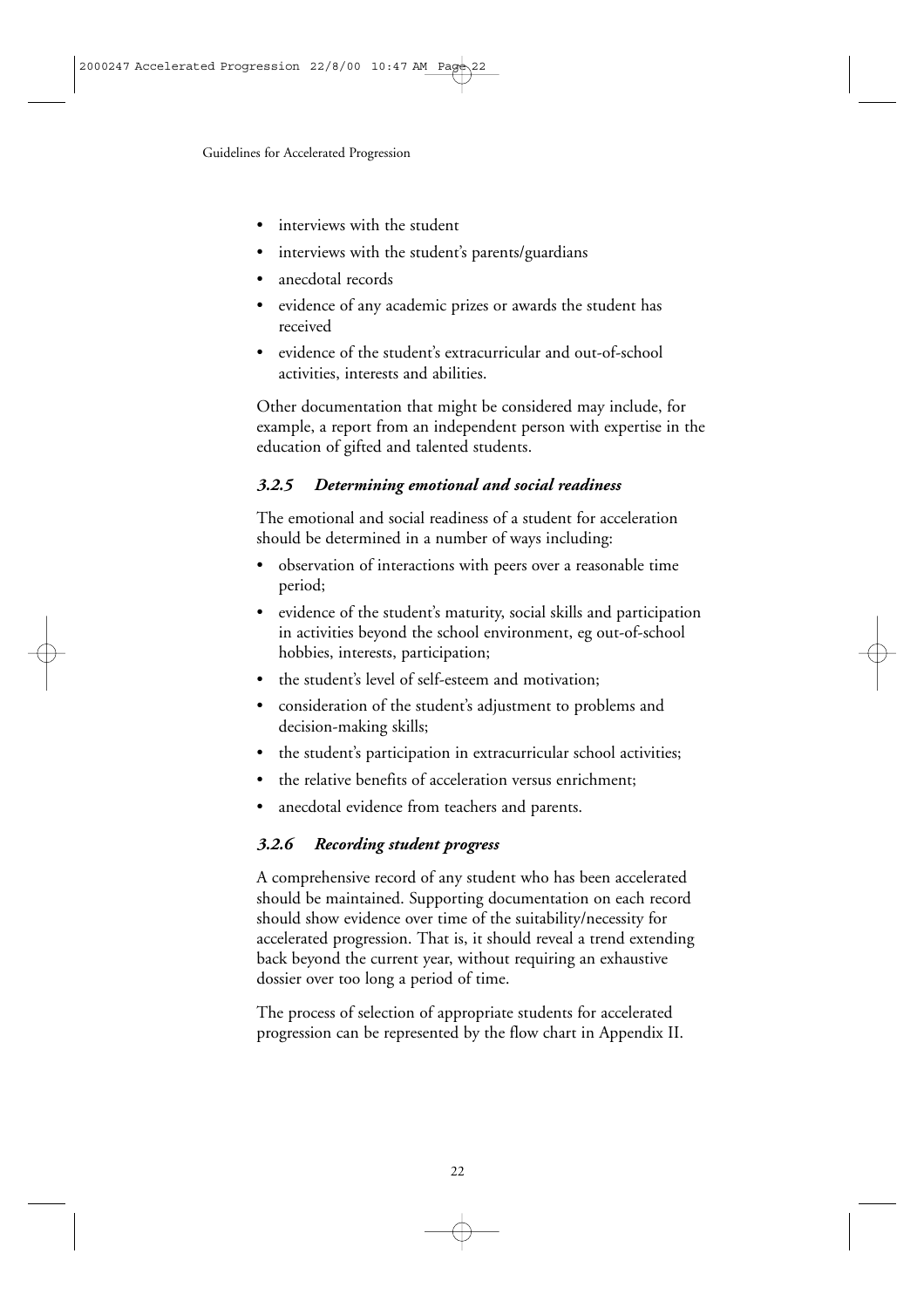## **3.3 Early School Entry**

Early entry to school is a particular case of acceleration.

A review of the research reveals a consensus that, for successful outcomes, a child should be within six months of the approved entry age, and that there should be a comprehensive psychological evaluation of the child's intellectual functioning, academic readiness and social-emotional maturity.

The parents must be in favour of early entry but should not pressure the child; the child should express the desire to begin school; the receiving teachers should have positive attitudes towards early admission.

## **3.4 Individual Progression within the Same Student Group**

The one-teacher primary school exemplifies a relatively natural form of acceleration in which exceptional students can progress to a higher stage without moving class.

This individual progression within the regular classroom can be achieved by teachers in larger schools and may be preferable in some cases to a child advancing to another grouping of students all working at a higher level. In some cases, however, the range of enrolment may not allow the gifted student the opportunity to work with others of similar ability and interests.

## **3.5 Whole-group/Whole-class Acceleration**

It is important in any program of accelerated progression that is based upon the acceleration of a total group of students that the principles of individual progression are not lost in the timetabling and administrative arrangements.

Accelerated progression is based upon the proposition that students learn at different rates and in different ways and should be able to progress according to their ability, readiness and motivation. Keeping a whole group of students together and providing a program that ensures that they all 'accelerate' together may limit the possibilities for some students.

The acceleration of students should be on an individual basis, ie each student should be separately and carefully considered for accelerated progression, whether in single subjects or for grade advancement.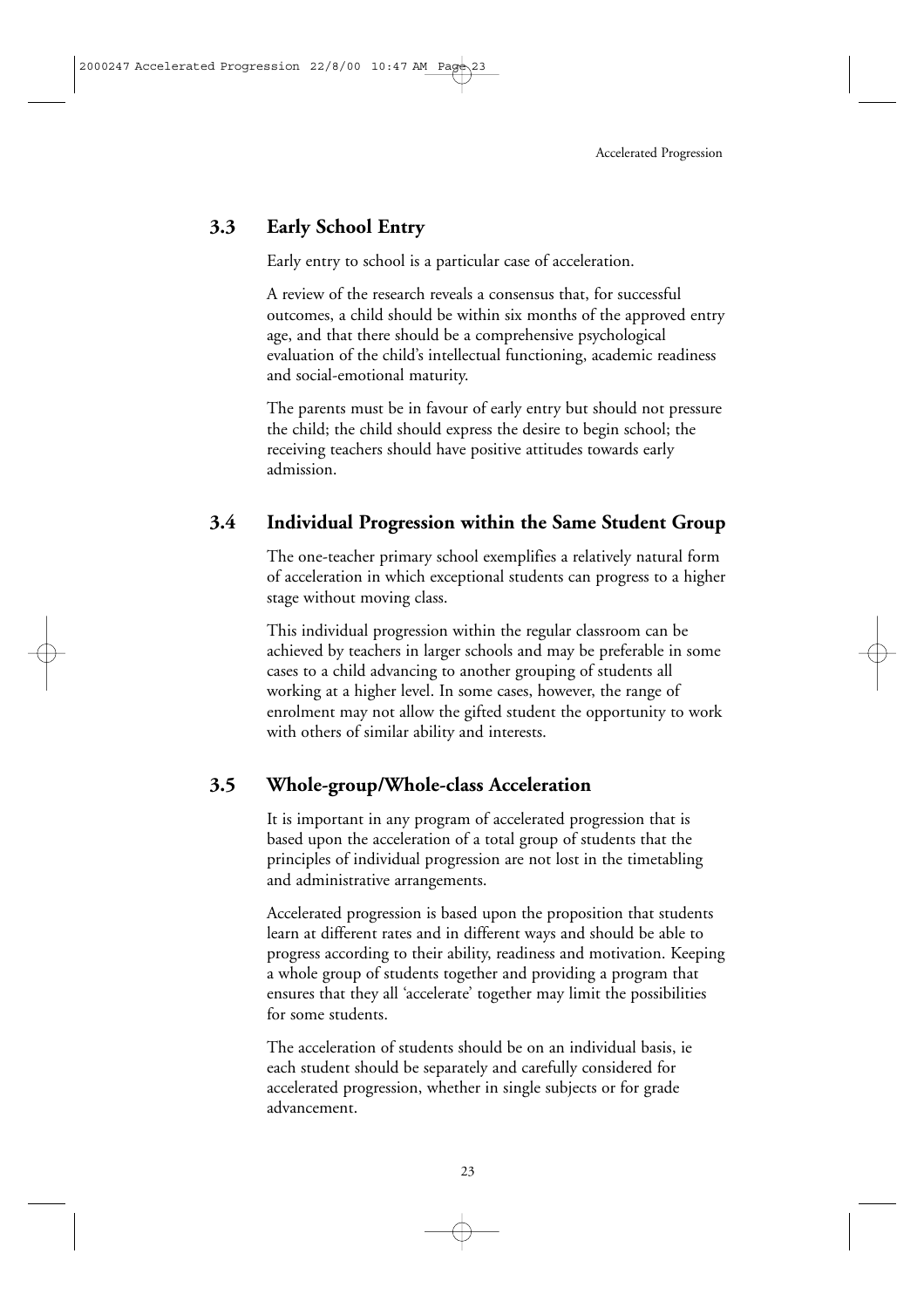## **3.6 Transition from Primary to Secondary (Stage 3 to Stage 4)**

Consideration should be given to the most appropriate method of transition from Stage 3 to Stage 4. This is essential if students are to have natural progression from Kindergarten to Year 12. The concept of learning as a continuous individual process, occurring at different rates, certainly raises questions about the traditional division of schooling into years and into infants/primary, secondary and tertiary (Committee of Review of New South Wales Schools 1989).

Schools that allow for flexibility across the traditional primary/secondary gap would obviously provide many advantages. In such a context, the central school structure that can take all students from Kindergarten to Year 10, or to Year 12 in some cases, provides an excellent educational environment in which to implement accelerated progression. There are, however, many productive ways in which the transition from primary to secondary (Stage 3 to Stage 4) can be achieved for accelerating students.

Where a highly talented student, still in Stage 3, is ready and able to undertake study in some subjects at Stage 4 level, but is not to move to a higher cohort and where extension work is no longer appropriate, a suitable arrangement would seem to be for the student to remain in the primary school and for primary teachers, within the normal classroom, to provide the student with experience in the secondary syllabuses. To this end the Board of Studies provides copies of the major secondary syllabuses (Years 7–10) in each Key Learning Area to all primary schools. Where appropriate the Board builds into K–6 syllabuses opportunities for students to achieve outcomes beyond those typically achieved in Stage 3.

Liaison between primary and secondary schools is vital to ensure that the achievements of students coming from primary schools are known and allowed for by the students' secondary teachers. Accordingly, the Board provides secondary schools with copies of all new K–6 syllabuses.

The Board adopts a K–12 perspective when developing syllabuses and ensures liaison between those developing K–6 and 7–12 syllabuses.

If a school plans to accelerate a student from primary to secondary, a trial period might be advantageous during which the student attends secondary school in their areas of exceptional talent, and Year 6 for the other subjects. At the end of this trial period the student may then move full time into secondary school. This ensures that, if the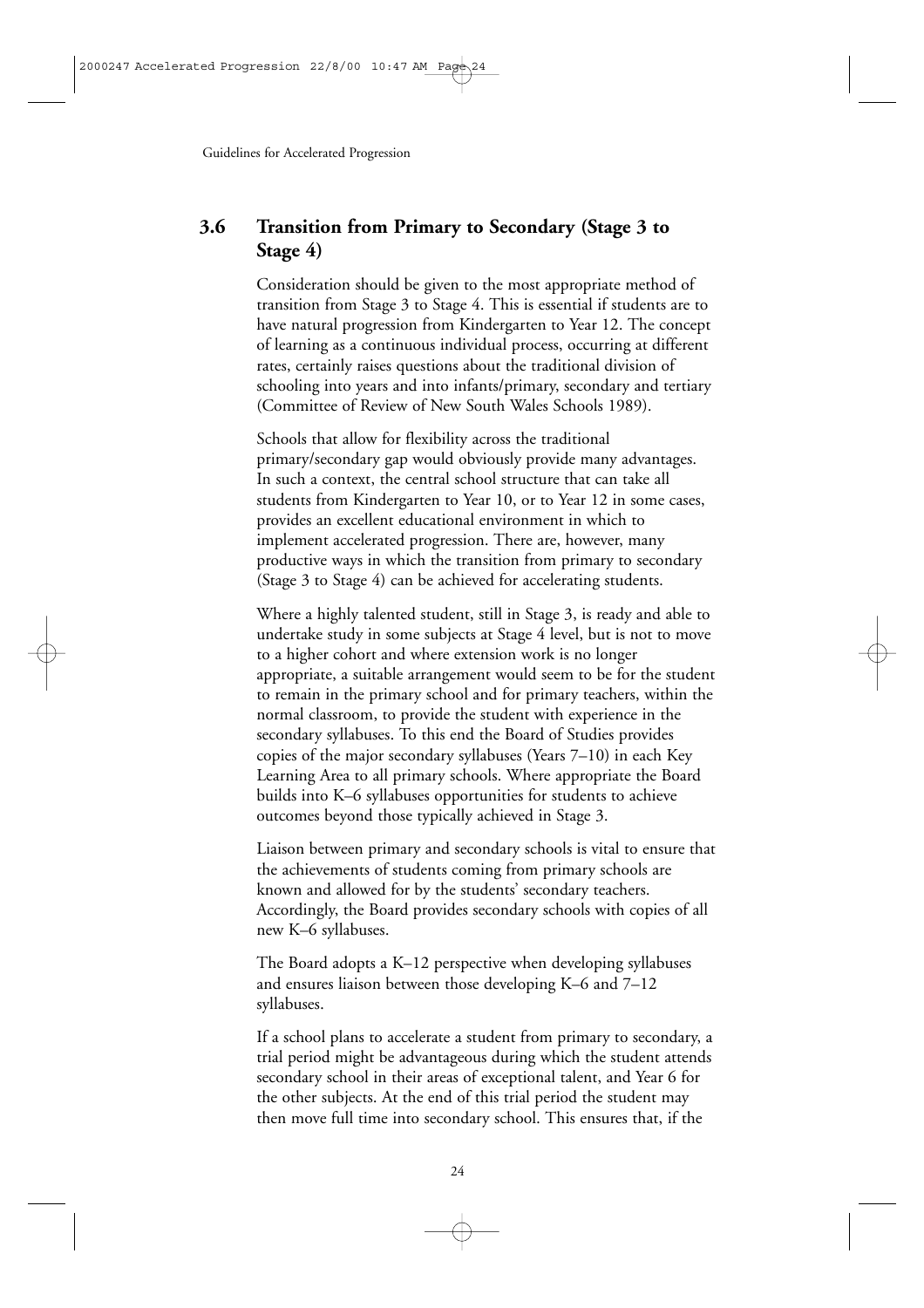trial is not a success, there is no risk of the student having to go back to primary school after having been full time in secondary.

In acceleration from primary to secondary it is absolutely necessary that the receiving teachers be supportive. Decisions on early entry to high school should be shared jointly by the primary school principal and the high school principal.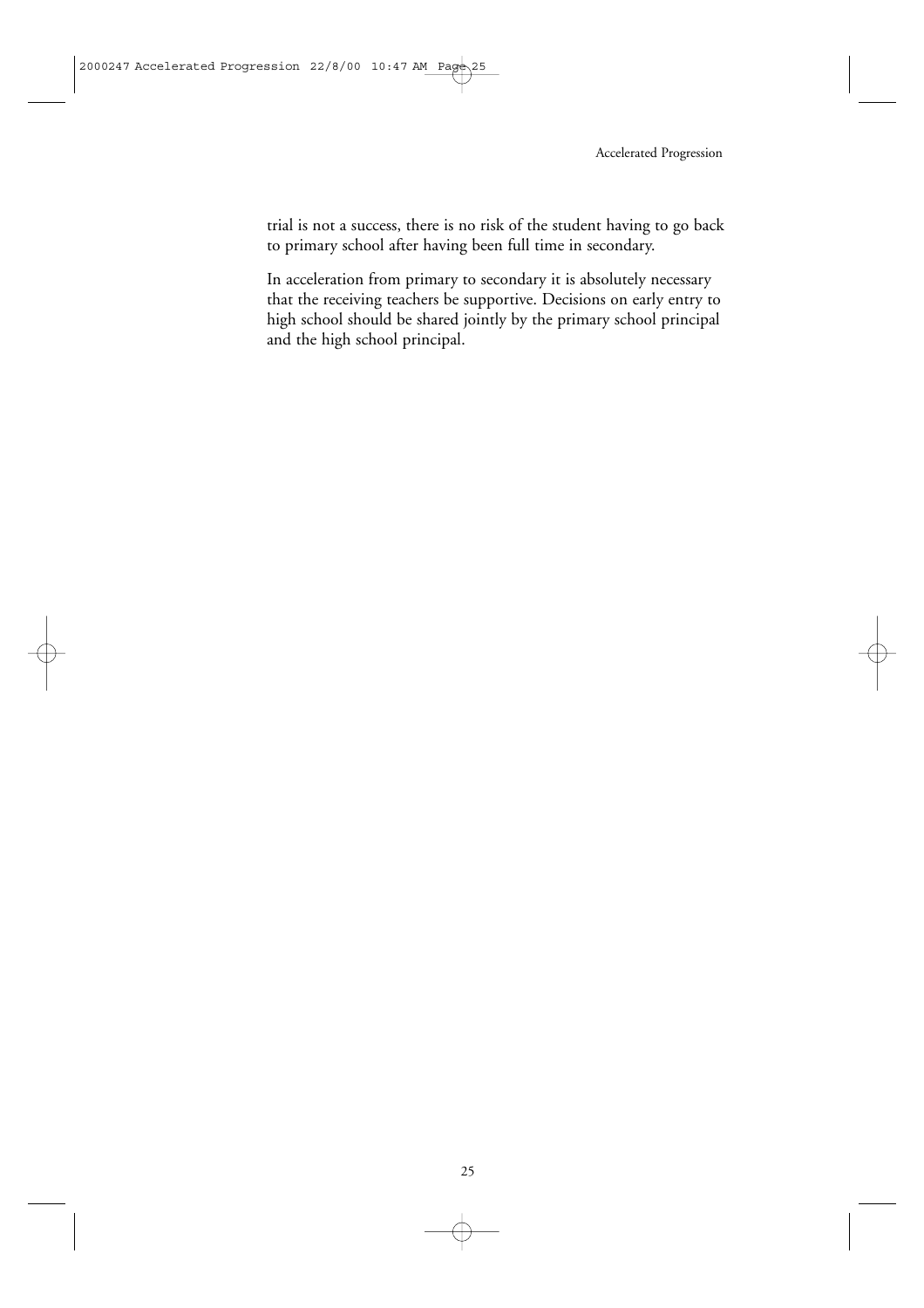## **Part Four: Board of Studies Policies on Accelerated Progression**

## **4.1 General Policies K–12**

The Board of Studies views accelerated progression as part of a wider process of flexible progression within NSW schools.

School principals will determine suitable students for acceleration subject to the requirements of these guidelines, as appropriate.

Students who are accelerated must be able to demonstrate completion of the Board of Studies syllabus outcomes, ie they must attain the outcomes required in the Board's syllabuses earlier than other students. It follows therefore that they should not be accelerated at all if they have not achieved at a high standard in the required outcomes. This need not mean that every outcome has been fully attained; however, the student should have demonstrated a very high standard of achievement. This is a matter for professional judgement by the teachers in identifying students for acceleration. The emphasis must be on required outcomes rather than the content of courses.

Acceleration must be on the basis of compression of the curriculum, or curriculum 'compacting', not omission, ie accelerating students should be outstanding or exceptional students who attain the Board's curriculum outcomes in less time than other students.

Appropriate students may be accelerated at any time once they have achieved the Board's outcomes.

Acceleration is possible in all subjects (grade advancement), in one subject (single subject acceleration) or in a number of subjects. Within each subject, acceleration should generally occur in the highest level course available.

Accelerating students, as with all other students, must meet Board of Studies curriculum and credentialling requirements. When credentialling requirements have been completed, the result will be accumulated and incorporated into the secondary credentials.

#### *4.1.1 Notifying the Office of the Board of Studies, especially through Years 7–12*

When the proposed advancement, whether whole-grade or single subject, is to be two or more cohort Years ahead of the student's present Year cohort and is likely to lead to early entry for the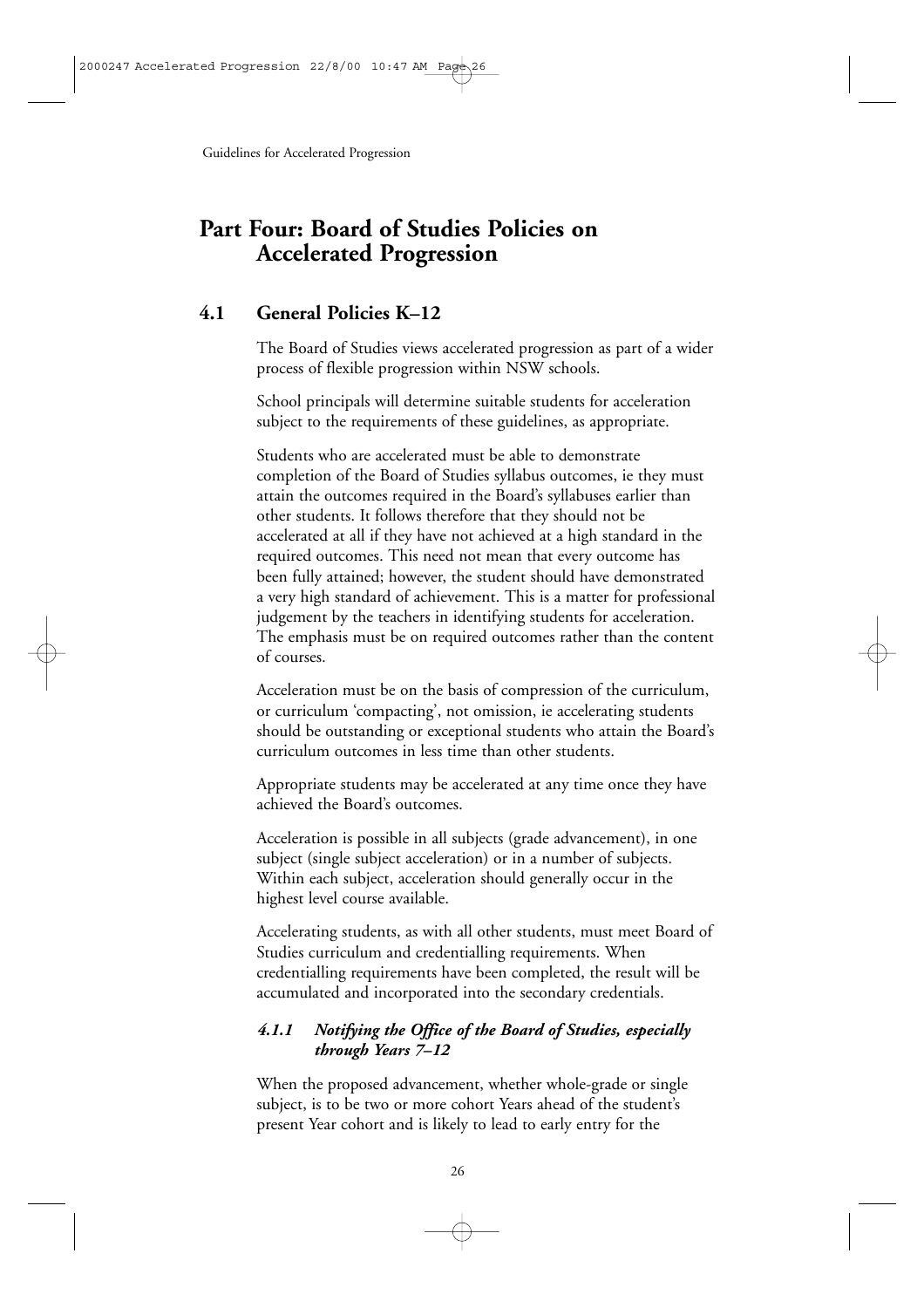secondary credentials (eg when the proposal is for a Year 8 student to accelerate to Year 10 in Mathematics or a Year 9 student is to accelerate to Year 12 in Japanese) the principal must inform the Office of the Board of Studies. A proforma, included as Appendix IV, is provided for this purpose.

It must be emphasised that this proforma does not take the place of the entries that are required to be submitted by schools to enter accelerants for the secondary credentials. See Board of Studies ACE Manual 6.1 and 12.1.

#### **4.2 Acceleration in Years 7–10**

The decision to accelerate a student in one or more courses should take into account the balance of the student's achievement in all courses.

Students who have been accelerated in all courses to a cohort ahead of their enrolment cohort (grade advancement) will be exceptional students.

Students who are accelerated in one or more courses will be outstanding students within the subject candidature. It is expected that these students will present at the highest level course in the accelerated subject when they sit the HSC. For example, a student may not accelerate into a standard or general course such as English Standard or General Mathematics.

Students may only accelerate into Board Developed courses.

Students should be entered for their Stage 5 accelerated course in the calendar year in which they will complete it.

Where a student has accelerated in English, Mathematics, Science or History/Geography for the School Certificate, the student will be required to sit for the relevant School Certificate Test(s) in the year in which he/she completes the course(s).

Students who are accelerated into Year 10 or from Year 10 into Year 11, will be outstanding or exceptional students whom the school can confidently expect will receive 'A' gradings in Stage 5. An 'A' grading, however, does not of itself equate to exceptional ability requiring acceleration, ie there will be many more students receiving 'A' gradings than those who should be accelerated. This will be true, for example, at a selective high school as well as a comprehensive high school, although it would be expected that more students at a selective high school would be capable of acceleration. If a student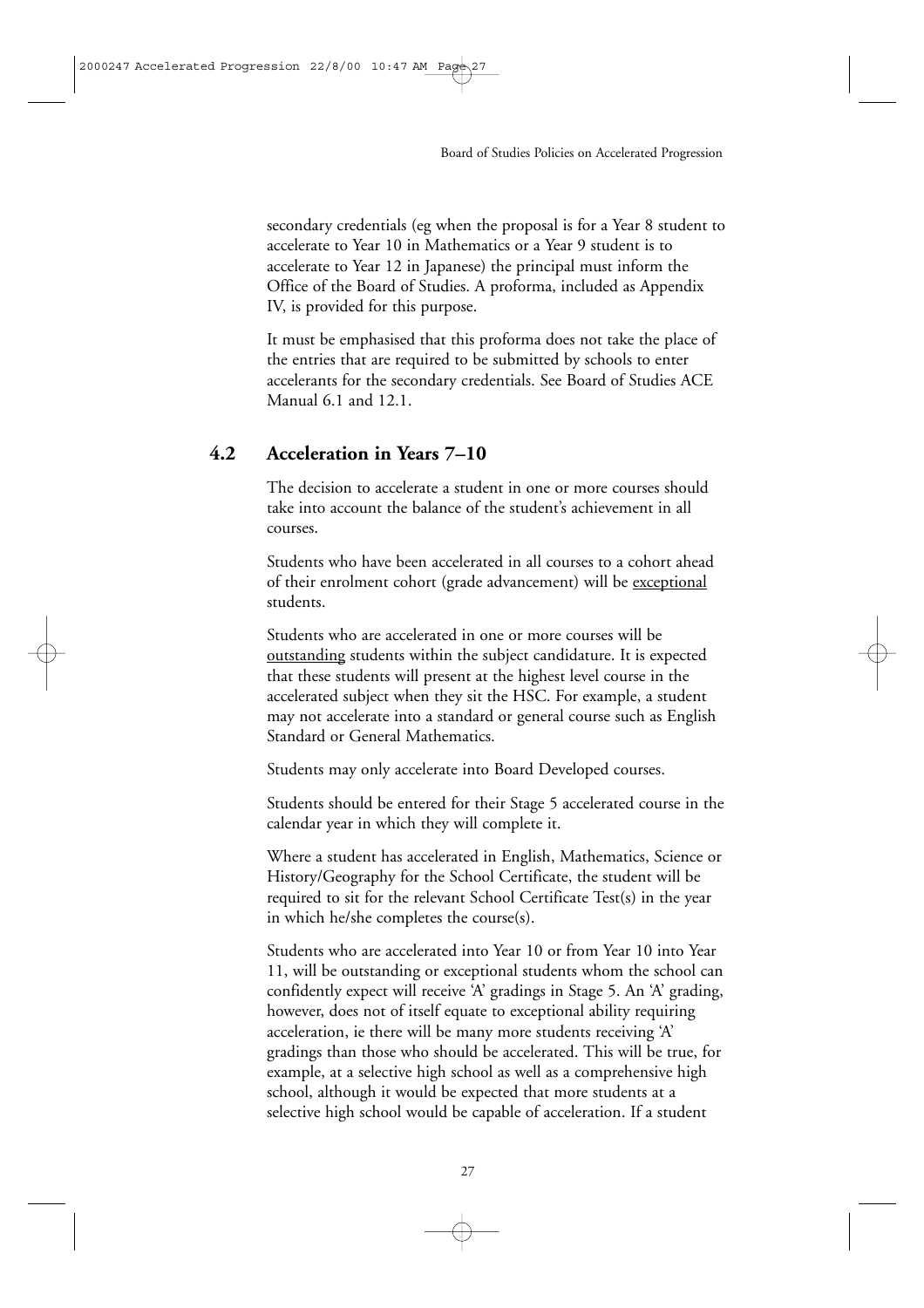does not receive an 'A' as expected and decides to repeat the course, they should be made aware that the grades for all attempts are reported on the cumulative Record of Achievement. Students who are not expected to receive an 'A' grading should not be accelerated unless there are exceptional and compelling circumstances.

Students who are accelerants in terms of these guidelines, and for whom the school confidently expects a grade 'A' to be awarded in Stage 5, may begin studying Stage 6 courses while still in Stage 5.

Where a student has demonstrated a genuine talent in a particular subject(s) and has completed all Stage 5 requirements for that subject(s), eg Advanced Mathematics, the student may begin studying Stage 6 in an appropriate course, eg Preliminary Mathematics.

Similarly, where a student demonstrates a genuine interest in and aptitude for a Stage 6 course, for which there is no corresponding Stage 5 course, the student may begin studying the Stage 6 course when all requirements in that particular KLA have been completed.

An appropriately selected student might commence Stage 6 Preliminary course study in one course, for example, and compact the Preliminary and HSC course work into approximately fourteen months or five terms, thereby undertaking the HSC examination in that course at the end of the following year.

Students accelerating into Stage 6 Preliminary course work will need to be entered with the Board for the higher level study.

Where it is proposed to accelerate a student two or more Years ahead of their Year cohort and the acceleration is likely to result in early entry for the secondary credentials, the procedure under 4.1.1 above also applies.

#### *4.2.1 Key Learning Area requirements*

Students accelerating in one or more courses, but not in all courses, should be assessed by the school in the year in which they complete Stage 5 in that course or courses. This means that the usual enrolment cohorts for such students will vary considerably. For example, students may be enrolled in Year 8 or Year 9 and be completing a Year 10 course, or have completed a Year 10 course early and gone on to study a Stage 6 Preliminary course while in Year 10.

In Years 7–10, students studying in the English, Mathematics and Science KLAs who have been assessed as meeting the requirements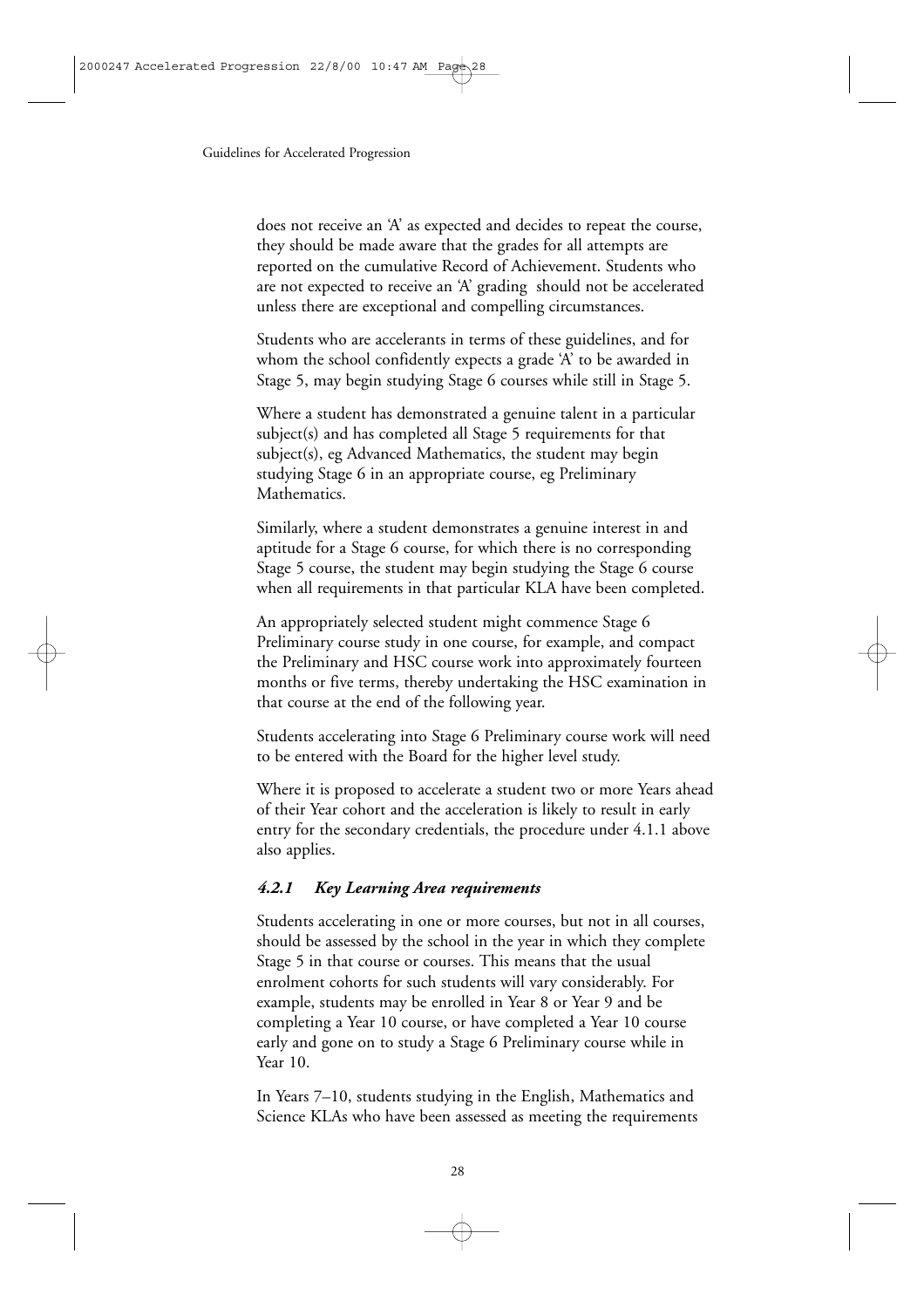of acceleration for one (or more) of these subjects, and who are confidently expected to be awarded an 'A' in that subject by the school in accordance with the Board's advice on grade descriptors, may, provided they have met the mandatory requirements in the relevant KLA, advance to a higher Year level within the Years 7–10 curriculum.

Where a student has demonstrated a genuine talent in English, Mathematics, or Science, and has completed all Stage 5 requirements for that subject, and is expected to receive an 'A' grading in the subject, the student may begin studying Stage 6 in an appropriate course (eg Preliminary Mathematics).

A number of accelerated progression options are available in English and Mathematics.

Where the school decides that the needs of the student are best met by acceleration in English, as indicated in 4.2 above, it is expected that the acceleration will be in the English Advanced Preliminary Course. The accelerant would then progress to the English Advanced HSC Course. Students may also study English Extension Courses 1 and 2.

Where a student is considered appropriate for acceleration in Mathematics, acceleration should be in the Mathematics Preliminary Course, not the General Mathematics Course. The accelerant would then progress to the HSC Mathematics Course. Students may also study Mathematics Extension Courses 1 and 2.

For Science, it is expected that the acceleration would be in Physics, Chemistry, Biology, or Earth and Environmental Science, but not in Senior Science.

Students undertaking a 200-hour Stage 5 course in Human Society and Its Environment, who have been assessed as meeting the requirements for acceleration, and who have been awarded an 'A' in that subject by the school in accordance with the Board's advice on grade descriptors, may, provided they have met the mandatory requirements in Human Society and Its Environment, either:

begin a Stage 6 course in that subject, or a related subject (see 4.2.2.1)

or

select and study a 100-hour Stage 5 course (or another 200-hour course) in Human Society and Its Environment.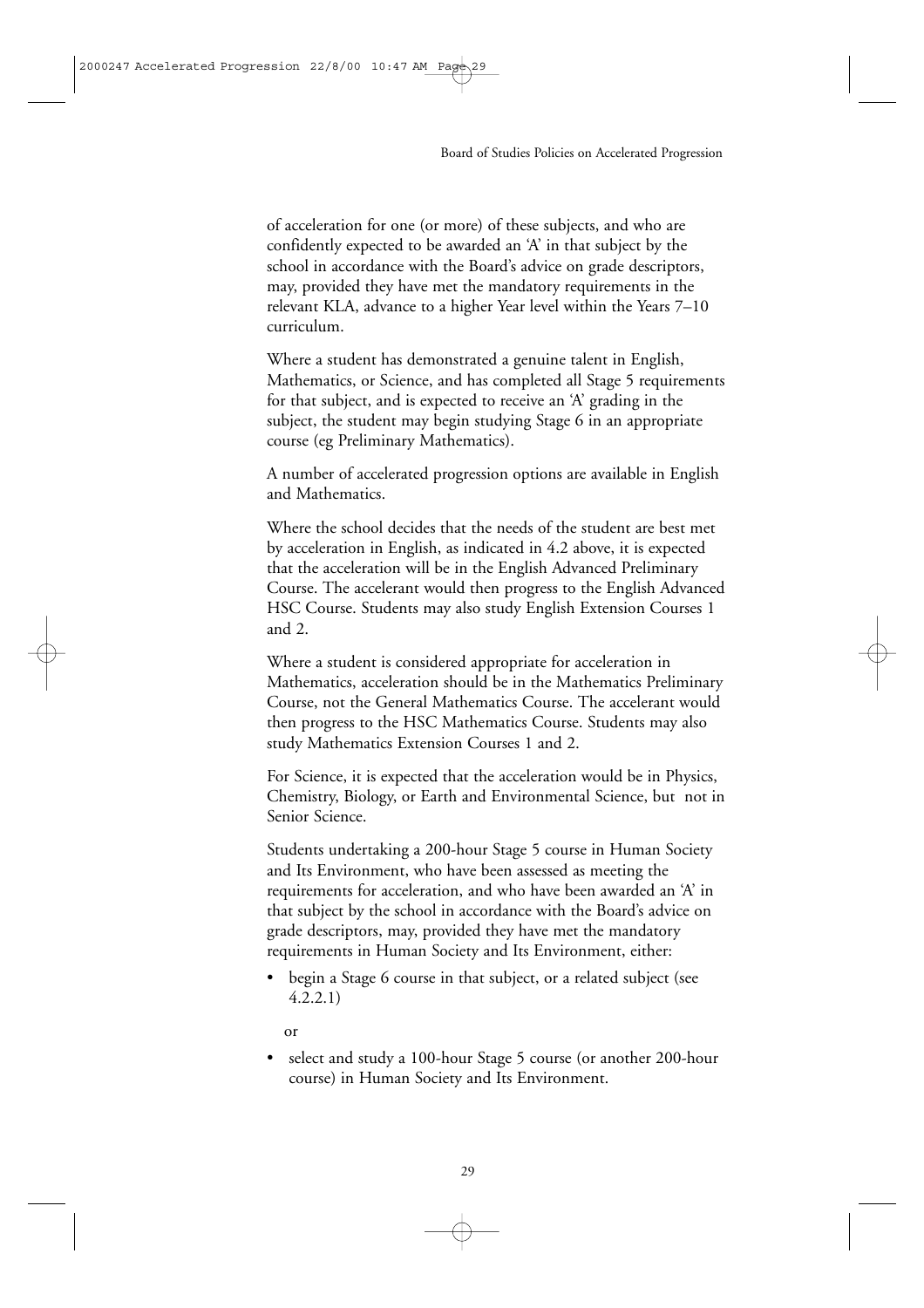Students undertaking a 200-hour Stage 5 course in Languages Other Than English, Technological and Applied Studies, Creative Arts or Personal Development, Health and Physical Education, who have been assessed as meeting the requirements for acceleration, and who have been awarded an 'A' in that subject by the school in accordance with the Board's advice on grade descriptors, may, provided they have met the mandatory requirements of the relevant Key Learning Area, either:

- begin a Stage 6 course in that subject or a related subject (see 4.2.2.2, 4.2.2.3, 4.2.2.4 and 4.2.2.5)
	- or

• select and study a 100-hour Stage 5 course (or another 200-hour Stage 5 course) in any Key Learning Area of Languages Other Than English, Technological and Applied Studies, Creative Arts or Personal Development, Health and Physical Education.

Where a student demonstrates a genuine interest in and aptitude for a Stage 6 course for which there is no corresponding Stage 5 course, the following advice on possible course progressions may be used as a guide when allowing students to accelerate. Courses in related vocational education options that suit student needs and interests may be included.

Board Inspectors are available to offer advice on sequences of courses for accelerants.

#### *4.2.2 Some Possible Course Progressions for Accelerants*

#### *4.2.2.1 Human Society and Its Environment (HSIE)*

For this KLA there are a number of possible course sequences that could be followed after completion of the mandatory requirements. Some of these are shown in the following table: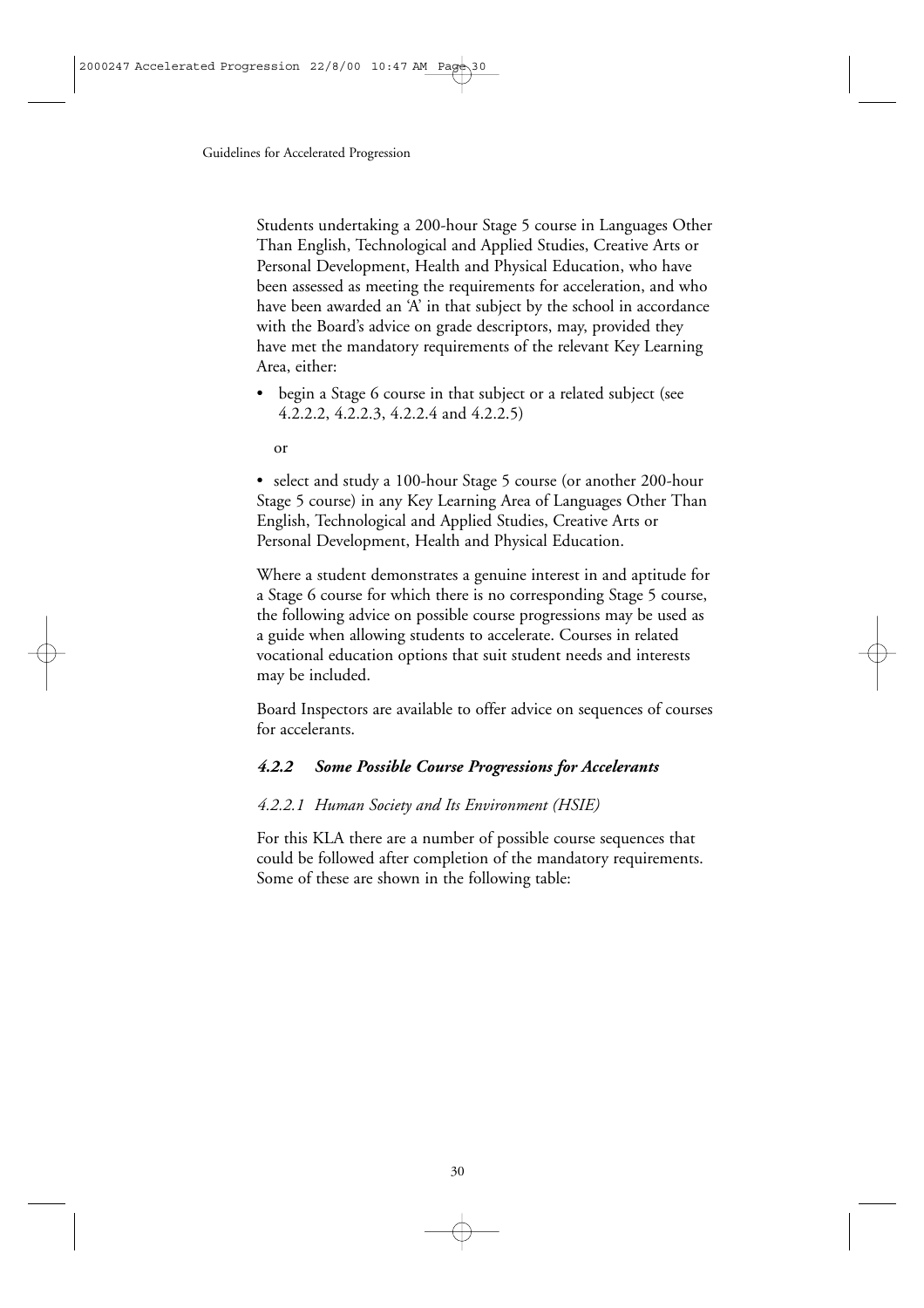#### **HUMAN SOCIETY AND ITS ENVIRONMENT**

#### **Mandatory Requirements**

Human Society and Its Environment is to be studied substantially throughout each of Years 7–10. 400 hours are to be completed by the end of Year 10 and must include the 100-hour mandatory courses of History and Geography plus further study (from one or two of the subjects in this Key Learning Area) to satisfy the remainder of the 400 hours indicative time requirement across Years 7–10. From and including the 1999 Year 7 cohort, HSIE must be studied in each of Years 7–10 and must include the study of 100 hours each of History and Geography in Stage 4 and 100 hours each of Australian History and Australian Geography in Stage 5.

## Aboriginal Studies | History | Commerce | Geography Studies in Society Studies of Religion Asian Social Studies v **Stage 6 Courses** Society and Culture, Modern History, Economics, Geography, Aboriginal Studies, Ancient History, Business Studies, Society and Culture, Studies of Religion (I/II) Legal Studies | Aboriginal Studies, Studies of Religion (I/II) Legal Studies, Society & Culture, Aboriginal Studies, Studies of Religion (I/II)

#### **Additional studies may include the following :**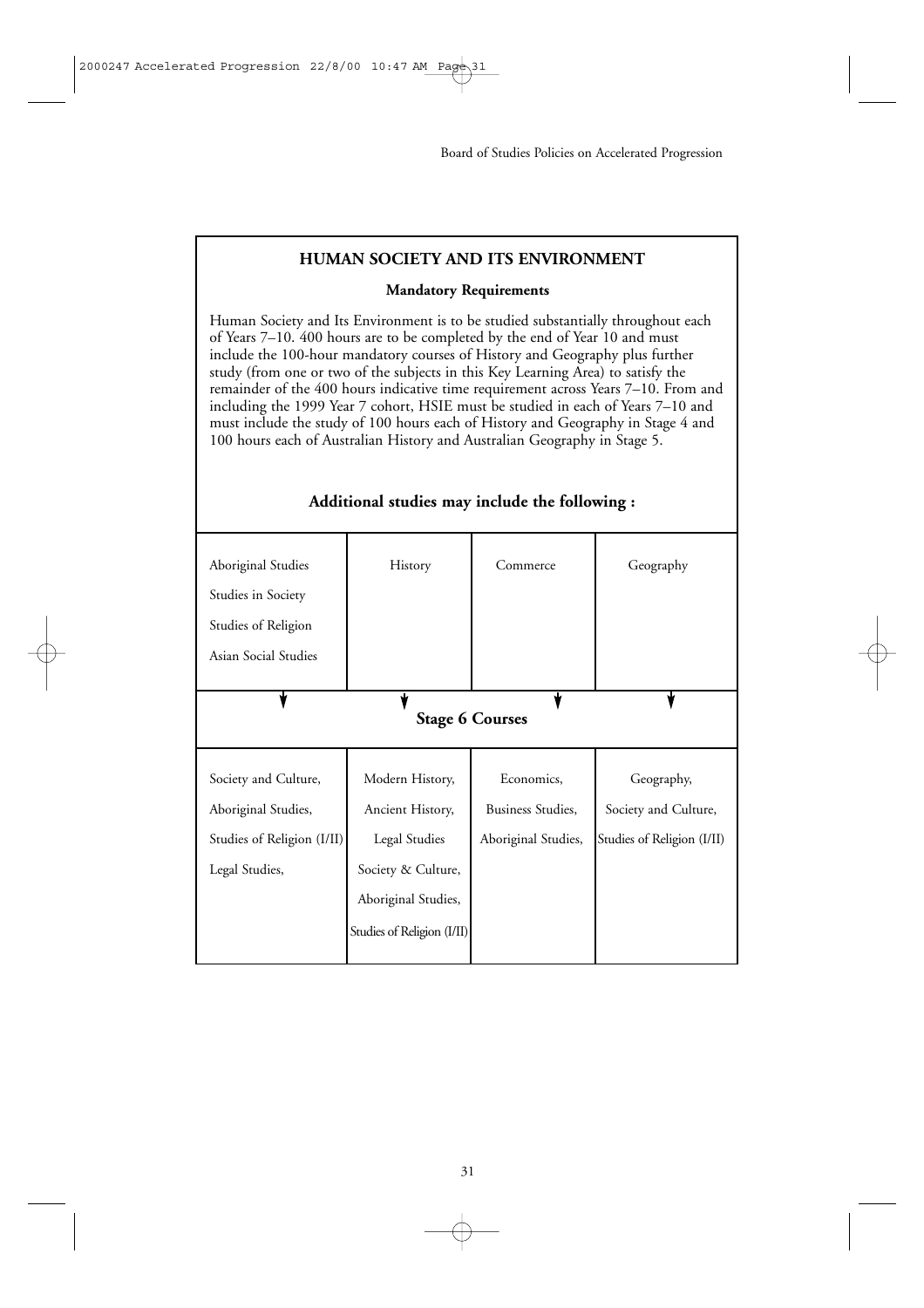#### *4.2.2.2 Languages*

A student in Stage 5 may be permitted to begin study of a Stage 6 language course where the student has been accelerated in the Stage 5 course in that language and has been awarded a grade 'A' by the school, or where the school is confident that a grade 'A' will be awarded.

There could be circumstances where the student can demonstrate proficiency in the language, across the range of skills in listening, speaking, reading and writing, of a standard that meets or exceeds the outcomes of the Stage 5 course. This could occur, for example, in the case of a background speaker in a particular language. In such a circumstance the principal may decide to permit the student to accelerate to Stage 6.

Where acceleration to Stage 6 is being contemplated the following points should be noted:

- the normal eligibility rules for languages courses continue to apply;
- students may not be accelerated into Stage 6 courses for which they are ineligible;
- students cannot be accelerated into a Beginners Language course;
- reference should be made to Section 9 (Recognition of Prior Learning for Languages) in the document *Recognition of Prior Learning for the Higher School Certificate*, Board of Studies, 2000.

#### *4.2.2.3 Personal Development, Health and Physical Education (PDHPE)*

In accelerating a Stage 5 student into a Stage 6 course in either PDHPE or Community and Family Studies, principals should take account of the student's maturity and ability to cope with the more sophisticated personal development issues raised in the Stage 6 courses. Schools offering acceleration in this area should note the Board's requirement to maintain physical activity for fitness outcomes throughout Stage 5.

#### *4.2.2.4 Technological and Applied Studies*

For this KLA, as for HSIE, there are a number of possible sequences of courses that may be followed after completion of the mandatory requirements. See the following table for some suggestions.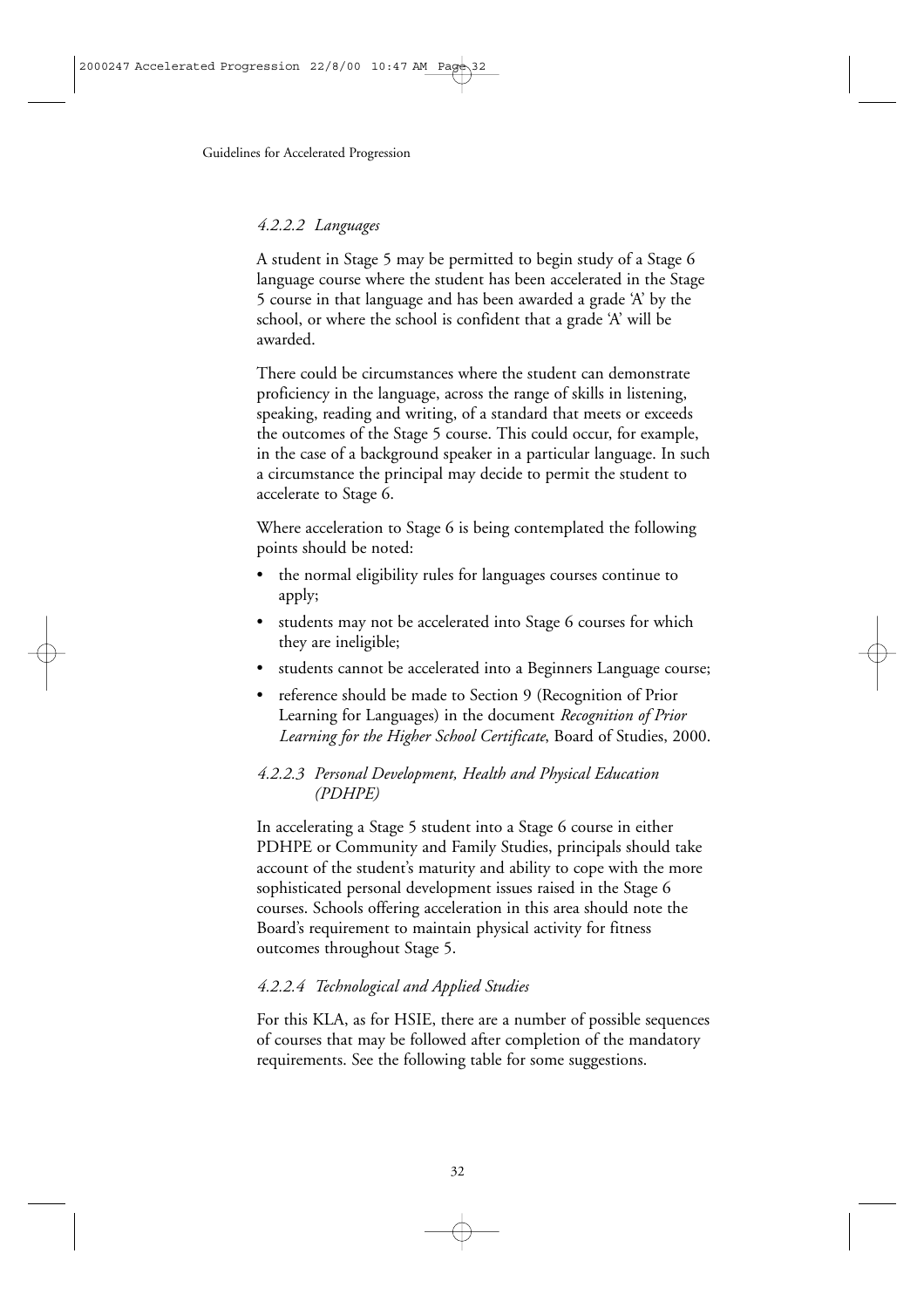#### **TECHNOLOGICAL AND APPLIED STUDIES**

#### **Mandatory Requirements**

200 hours within the Key Learning Area, incorporating a minimum of 50 hours of computing studies. Schools must use the Design and Technology syllabus to meet the 200-hour mandatory requirement.

| 200-hr course                                                                                          | 200-hr course                                                                  | 200-hr course                                                                        | 200-hr course                                                   | 200-hr course                                                       |
|--------------------------------------------------------------------------------------------------------|--------------------------------------------------------------------------------|--------------------------------------------------------------------------------------|-----------------------------------------------------------------|---------------------------------------------------------------------|
| Agriculture,<br>Sheep<br>Husbandry<br>and Wool<br>Science,<br>Design and<br>Technology<br>(additional) | Technics,<br>Technical<br>Drawing,<br>Design and<br>Technology<br>(additional) | Computing<br>Studies,<br>Design and<br>Technology<br>(additional)                    | Food<br>Technology,<br>Design and<br>Technology<br>(additional) | Textiles and<br>Design,<br>Design and<br>Technology<br>(additional) |
|                                                                                                        |                                                                                |                                                                                      |                                                                 |                                                                     |
|                                                                                                        |                                                                                | <b>Stage 6 Courses</b>                                                               |                                                                 |                                                                     |
| Agriculture,<br>Design and<br>Technology                                                               | Design and<br>Technology,<br>Engineering<br>Studies.<br>Industrial             | Software<br>Design and<br>Development,<br>Information<br>Processes and<br>Technology | Food<br>Technology,<br>Design and<br>Technology                 | Textiles and<br>Design,<br>Design and<br>Technology                 |

#### **Additional studies may include the following :**

#### *4.2.2.5 Creative Arts*

After completion of the mandatory requirements a student may choose to follow a course sequence such as appears in the table presented below: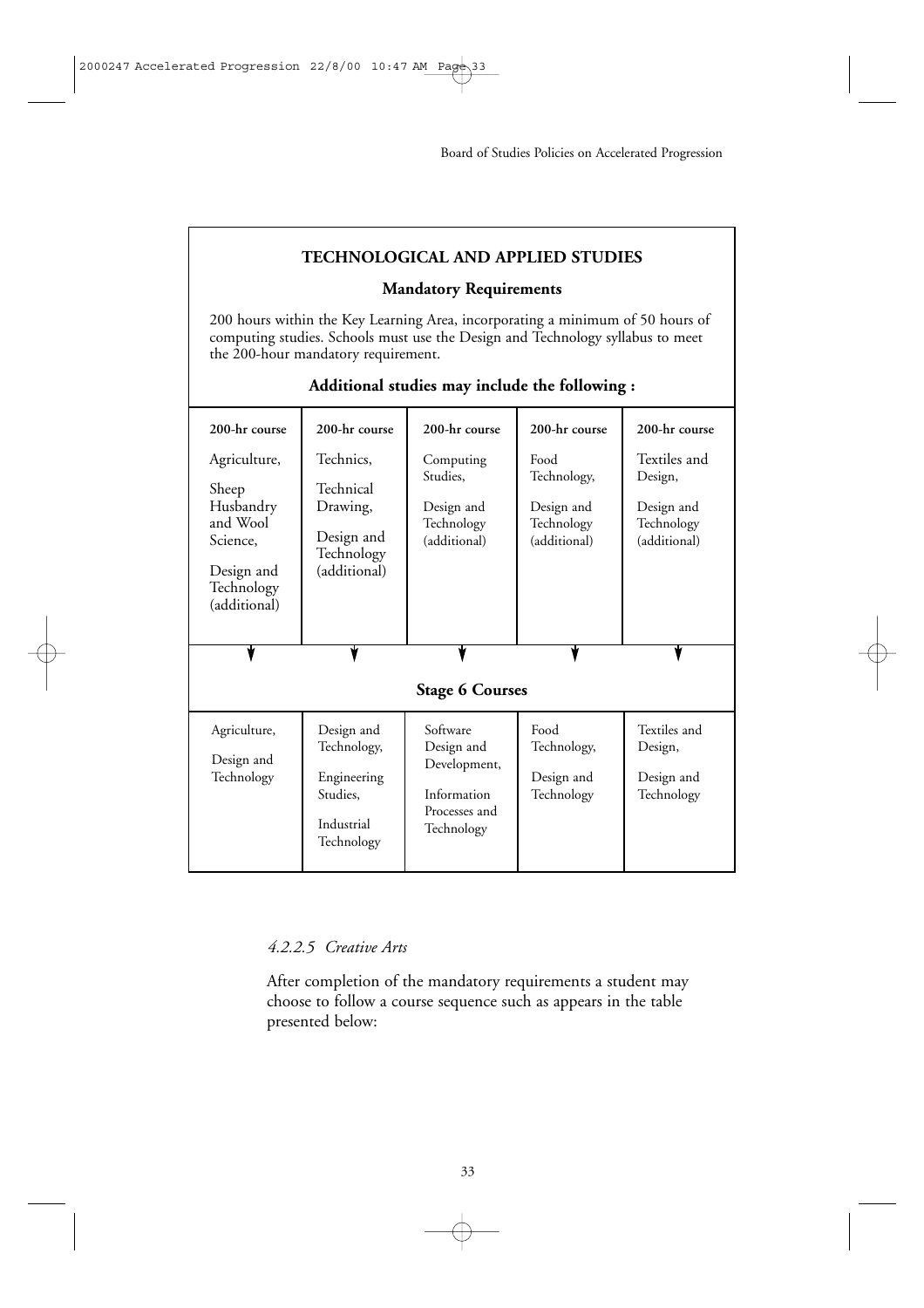#### **CREATIVE ARTS**

#### **Mandatory Requirements**

100 hours Visual Arts (mandatory course); and 100 hours Music (mandatory course) taught as coherent units of study and not split over a number of years.

| 200-hour course<br><b>Visual Arts</b><br>(additional)<br>Potential<br>accelerants must<br>satisfy all of the<br>course requirements<br>and demonstrate<br>excellent<br>achievement<br>(Grade 'A') in<br>making, critical<br>study and<br>historical study. | 200-hour course<br>Music<br>(additional)<br>Potential<br>accelerants must<br>satisfy all of the<br>course requirements<br>and demonstrate<br>excellent<br>achievement<br>(Grade 'A') in<br>performing,<br>composing and<br>listening. | 200-hour course<br>Drama<br>Potential<br>accelerants must<br>satisfy all of the<br>course requirements<br>and demonstrate<br>excellent<br>achievement<br>(Grade 'A') in<br>improvisation, play<br>building<br>and acting; ability<br>to manipulate<br>appropriately the<br>elements of<br>production; a<br>sound<br>understanding of<br>the cultural.<br>historical and<br>stylistic contexts<br>of forms of drama | 200-hour course<br>Dance<br>Potential<br>accelerants must<br>satisfy all of the<br>course requirements<br>and demonstrate<br>excellent<br>achievement<br>(Grade 'A') in<br>performance,<br>composition and<br>appreciation. |
|------------------------------------------------------------------------------------------------------------------------------------------------------------------------------------------------------------------------------------------------------------|---------------------------------------------------------------------------------------------------------------------------------------------------------------------------------------------------------------------------------------|--------------------------------------------------------------------------------------------------------------------------------------------------------------------------------------------------------------------------------------------------------------------------------------------------------------------------------------------------------------------------------------------------------------------|-----------------------------------------------------------------------------------------------------------------------------------------------------------------------------------------------------------------------------|
|                                                                                                                                                                                                                                                            |                                                                                                                                                                                                                                       | and theatre; well<br>developed written                                                                                                                                                                                                                                                                                                                                                                             |                                                                                                                                                                                                                             |
|                                                                                                                                                                                                                                                            |                                                                                                                                                                                                                                       | and oral skills                                                                                                                                                                                                                                                                                                                                                                                                    |                                                                                                                                                                                                                             |

#### **Additional studies may include the following :**

## **Stage 6 Courses**

| Visual Arts | Music 2 and                                              | Drama | Dance |
|-------------|----------------------------------------------------------|-------|-------|
|             | Music Extension                                          |       |       |
|             | (or Music 1<br>determined<br>on a case by case<br>basis) |       |       |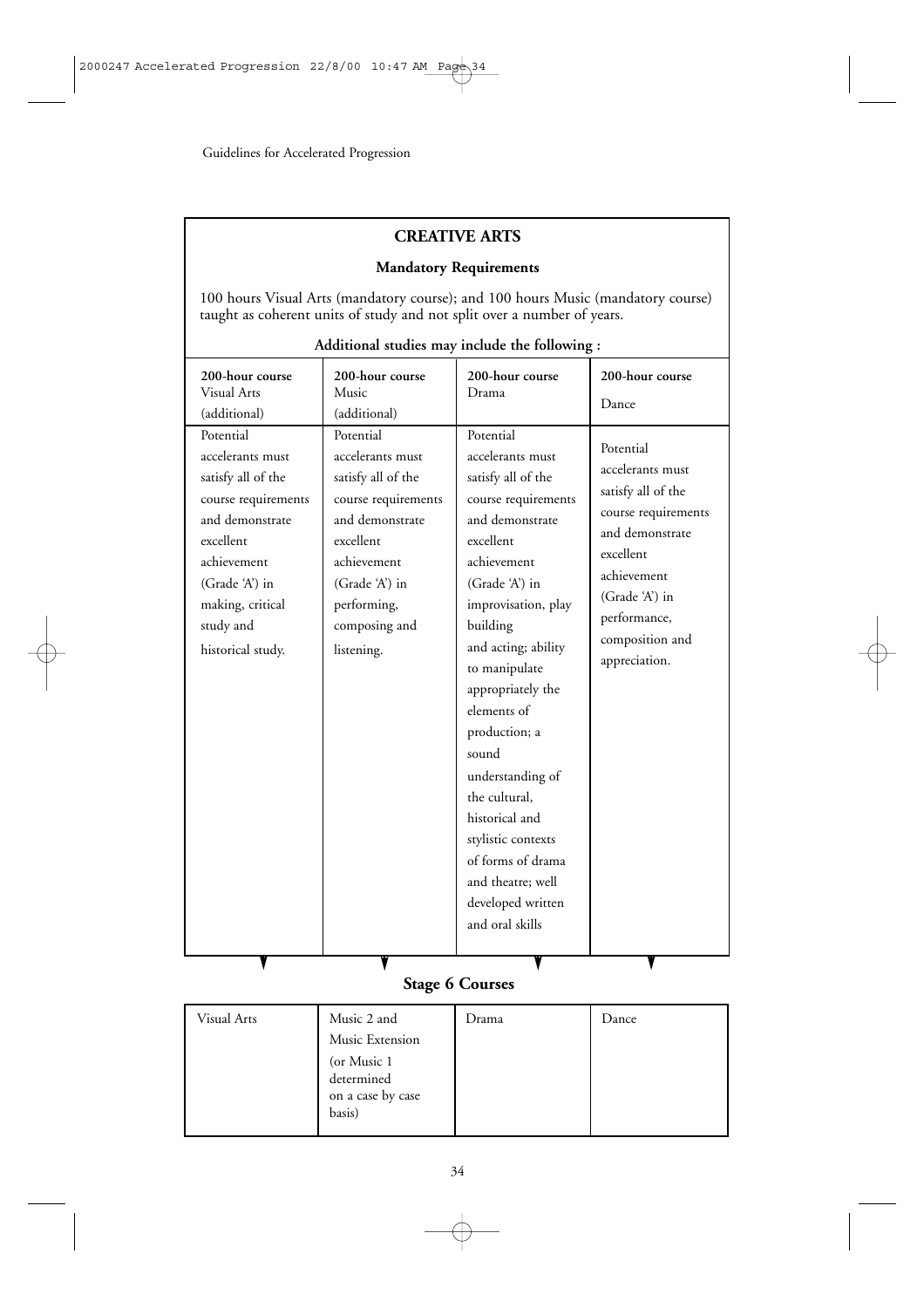## **4.3 Acceleration and the Higher School Certificate**

Students may undertake Preliminary and/or HSC courses in advance of their usual Year cohort in accordance with the principles contained in these *Guidelines for Accelerated Progression*.

Decisions about acceleration of HSC students will be made by school principals within Board requirements.

Students may accelerate in all courses (grade advancement) or in one or more courses.

**Acceleration must be based on the principle of compression or compacting of study, not omission of work.** Students who accelerate in one or more courses must achieve the required outcomes for the courses, but in a shorter time frame, ie one or more years in advance of their cohort.

Accelerating students may count towards their Higher School Certificate results obtained in advance of their cohort. This means that acceleration, other than whole grade advancement, can be regarded as a form of accumulation. However, it is a particular form of accumulation, achieved through meeting required outcomes in less than the Board's stated indicative time. A student who may have achieved Board outcomes early through the provision of additional study time is not an accelerant.

For students accelerating by less than two cohort Years, schools should enter students for their accelerated course(s), viz Preliminary or Higher School Certificate entries.

Where the proposed advancement is for two cohort Years or more and is likely to lead to early entry for the Higher School Certificate the matter must be referred to the Office of the Board of Studies. Appendix IV shows the proforma to use in such cases. See also 4.1.1.

The main principle governing the issue of assessment tasks for accelerating HSC students is the Board of Studies policy that accelerating students must be capable of compressing required study rather than omitting requirements. Therefore, in terms of the formal assessment program for the HSC, a student accelerating in a subject should complete all assessment tasks (or the equivalent) that are undertaken by students completing the usual HSC program in the subject.

This does not mean that accelerating students must complete every assessment task at the same time as other students. In some instances this will clearly be impossible as it depends on the time at which the student is accelerated and the amount of work that has been covered.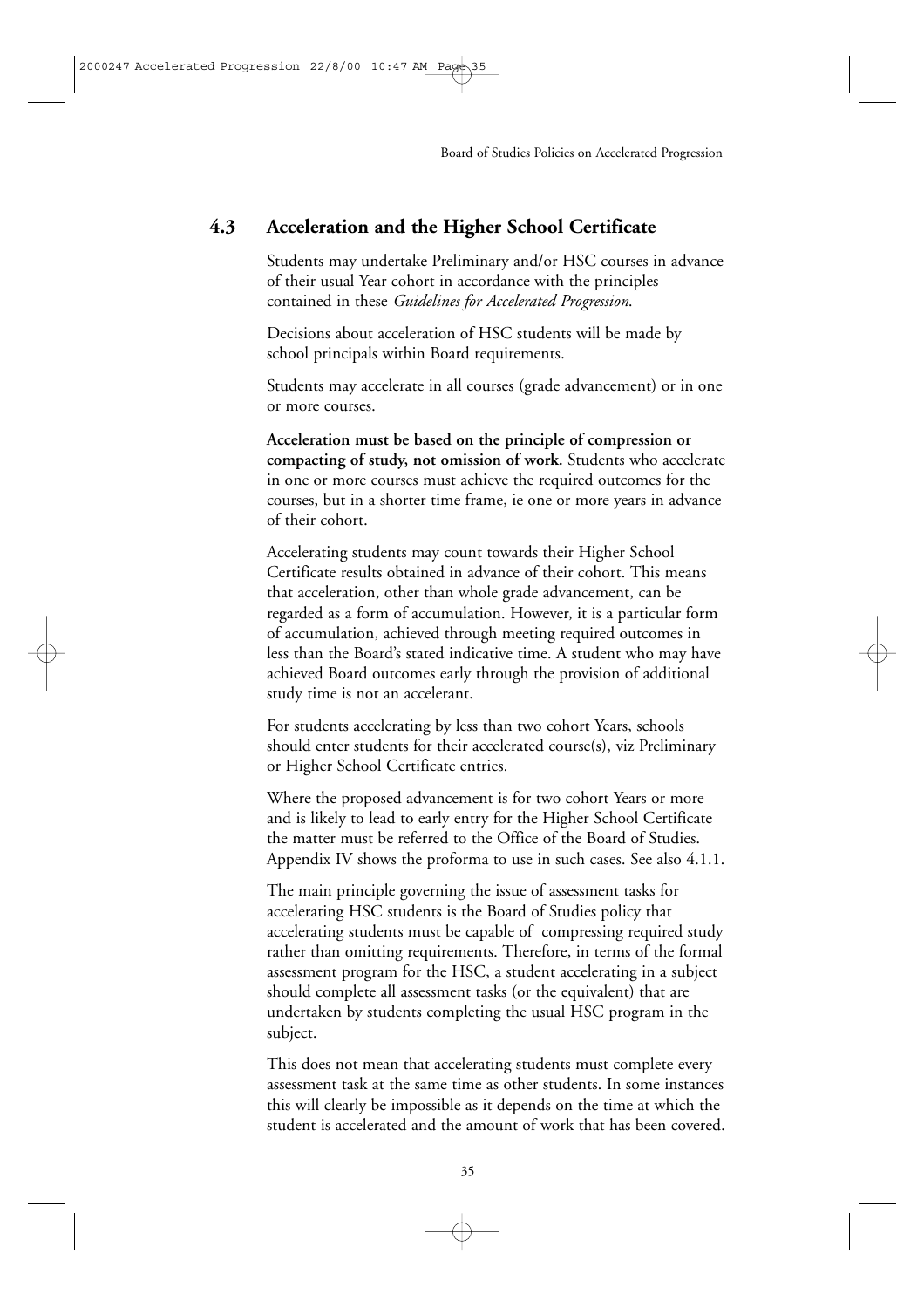There may need to be flexibility in the order and timing of assessment tasks. This also means, however, that accelerating students may have to do additional work at certain times and that, to some extent, programs of work may have to be specifically tailored for the student's needs.

## **4.4 Options for Accelerating Students at HSC Level**

Accelerating students, as with all HSC students, will have open to them a range of alternative pathways to the HSC.

Accelerating HSC students, having completed HSC courses in advance of their Year cohort, may:

- undertake additional units for the HSC:
- undertake an HSC extension course, if requirements are met;
- undertake a university level course, eg a Distinction Course or University Extension Course;
- undertake external or part-time study at University or TAFE;
- commence part-time work in addition to their studies
- undertake a combination of some of the above options.

## **4.5 Repeating of Courses by Accelerants**

The issue of accelerants repeating courses, particularly courses for the secondary credentials, is a complex one. An accelerating student may be permitted to repeat a course in which they have been accelerated, though this would not be the expectation. If a student is accelerated, it should occur in the educational interests of the particular student, and with a strong probability of success in that accelerated subject or subjects. It may be desirable for principals to ensure that a student has a trial period of enrichment and limited acceleration before formal acceleration is confirmed.

The Universities Admission Index (UAI) rules specify that, while a student may repeat a subject at the HSC, only the most recent result may be counted for UAI purposes.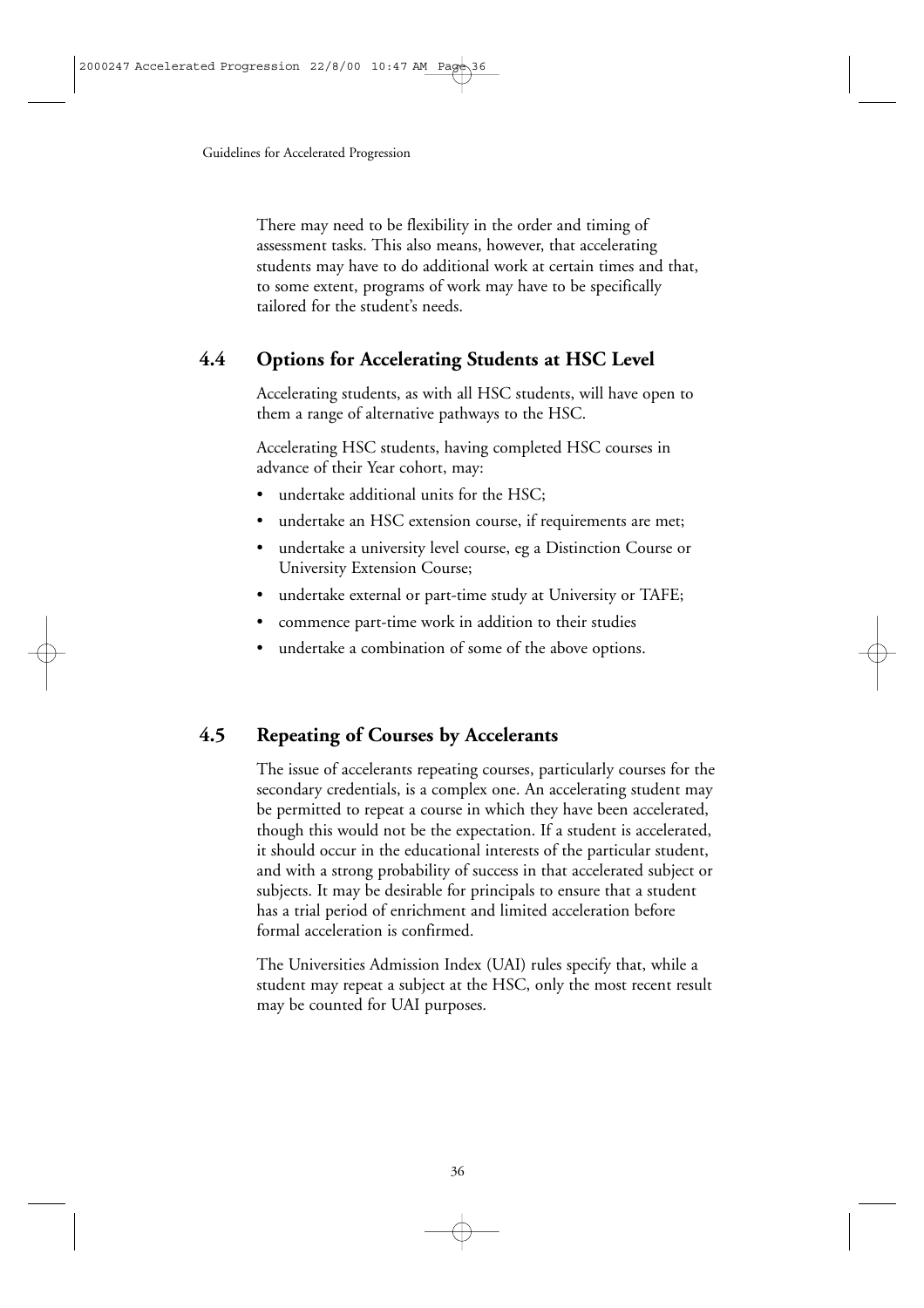#### **APPENDIX I**

## **International Guidelines on Suitability for Accelerated Progression**

Some of the guidelines used internationally to assist school principals in determining gifted students' suitability for accelerated progression include the following:

- 1. It is not necessary for every gifted student to be psychometrically tested. However, in the case of students who are being considered for accelerated progression, there should be a comprehensive psychological evaluation of their intellectual functioning, academic skill levels and social-emotional adjustment by a trained psychologist.
- 2. Academically, the student should demonstrate skill levels above the average of the class they desire to enter.
- 3. Socially and emotionally the student should be free of any serious adjustment problems. Principals should be aware, however, that in some gifted students social or emotional difficulties may have been caused by inappropriately low grade placement. In such cases the problem may be alleviated by accelerated progression.
- 4. The student should be in good physical health. The student's size, however, should be considered only to the extent that competitive sports may be viewed as important in later years.
- 5. It is important that the student should not feel unduly pressured by parents/guardians. The student themselves should be eager to move ahead.
- 6. The receiving teacher must have positive attitudes towards the grade advancement and must be willing to help the student adjust to the new situation.
- 7. Judgements about the student's social and emotional maturity should include input from the student's parents/carers and the psychologist. Gifted students are sometimes rejected by their classmates. It is important that teachers do not confuse the absence of close peer relationships with social immaturity.
- 8. Ideally, grade advancement should occur at natural transition points, such as the beginning of the school year. However, midyear advancement may sometimes be desirable where the student's prior teacher and receiving teacher may more easily confer about how best to help the student make a smooth transition.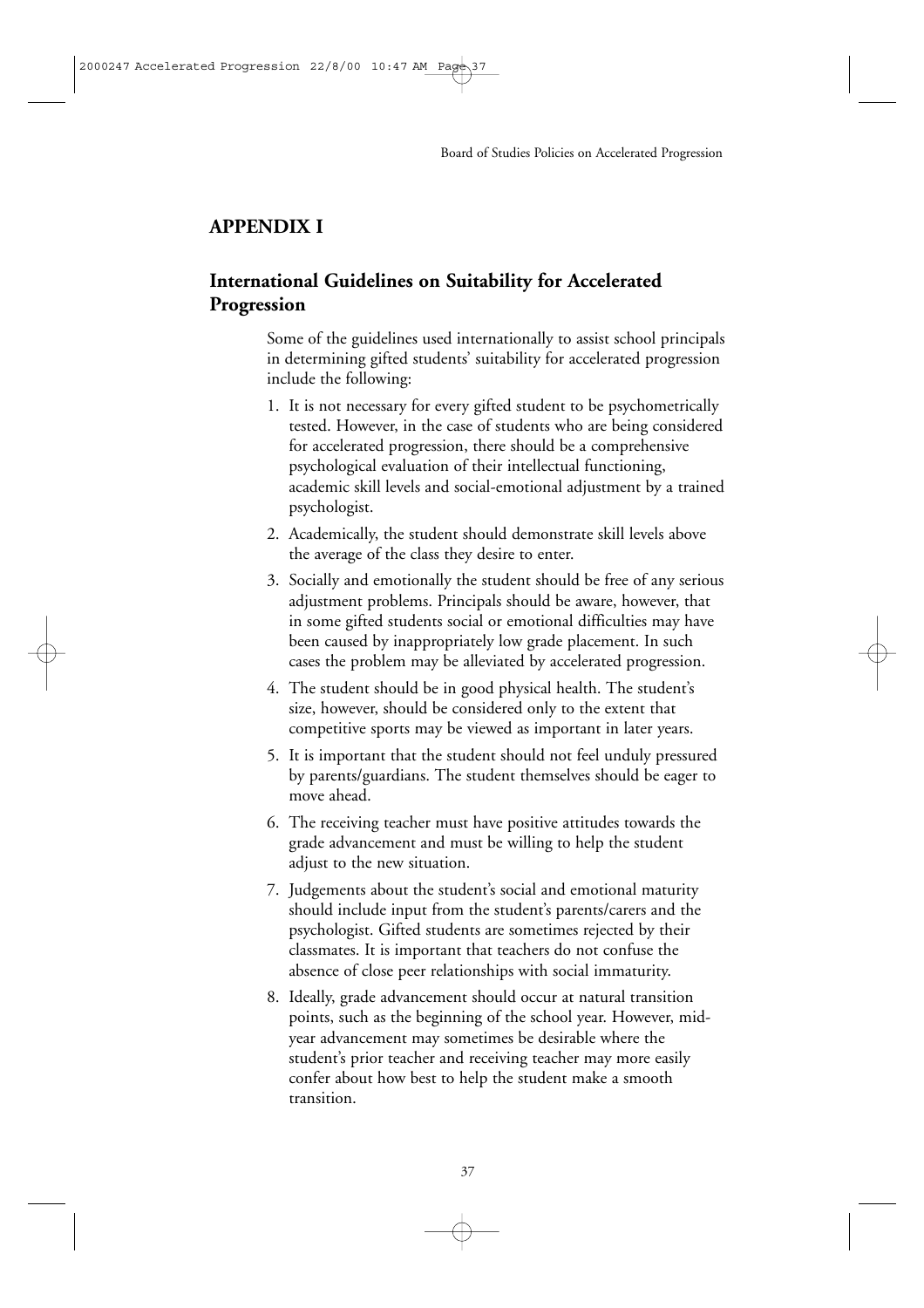- 9. All cases of accelerated progression should be arranged on a trial basis of at least six weeks. The student should be aware that if the trial period is not a success, they will return to the original grade placement. It is important that in such a circumstance the student should not be made to feel that they have 'failed'.
- 10. Care should be exercised not to build up excessive expectations from grade advancement. A small minority of gifted students are so advanced in their intellectual or academic development that one year of accelerated progression may still leave them bored at school. For such students further advancement may be advisable at a later period in their schooling.
- 11. Decisions regarding accelerated progression should be based on facts rather than myths. The research literature on acceleration reveals that accelerated progression benefits the gifted student both academically and socially. Conversely, failure to advance a highly gifted student may result in poor study habits, apathy, lack of motivation, and maladjustment.

Adapted from: Feldhusen, J F, Proctor, T B & Black, K N, 'Guidelines for grade advancement of precocious children', *Roeper Review*, 19 (1), 1986, pp 25–27.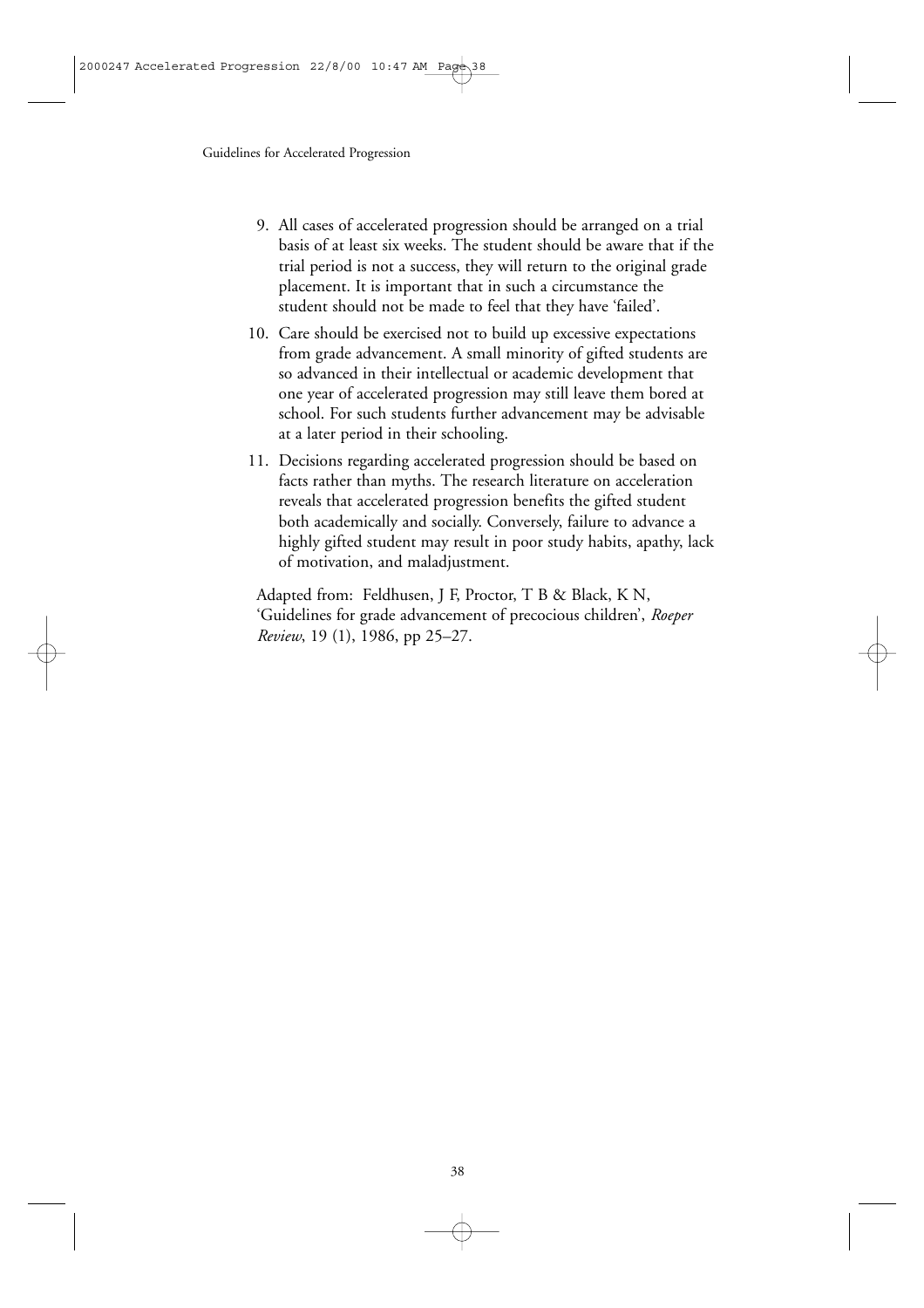## **APPENDIX II**

#### **Flow Chart: Selection of Appropriate Students for Accelerated Progression**

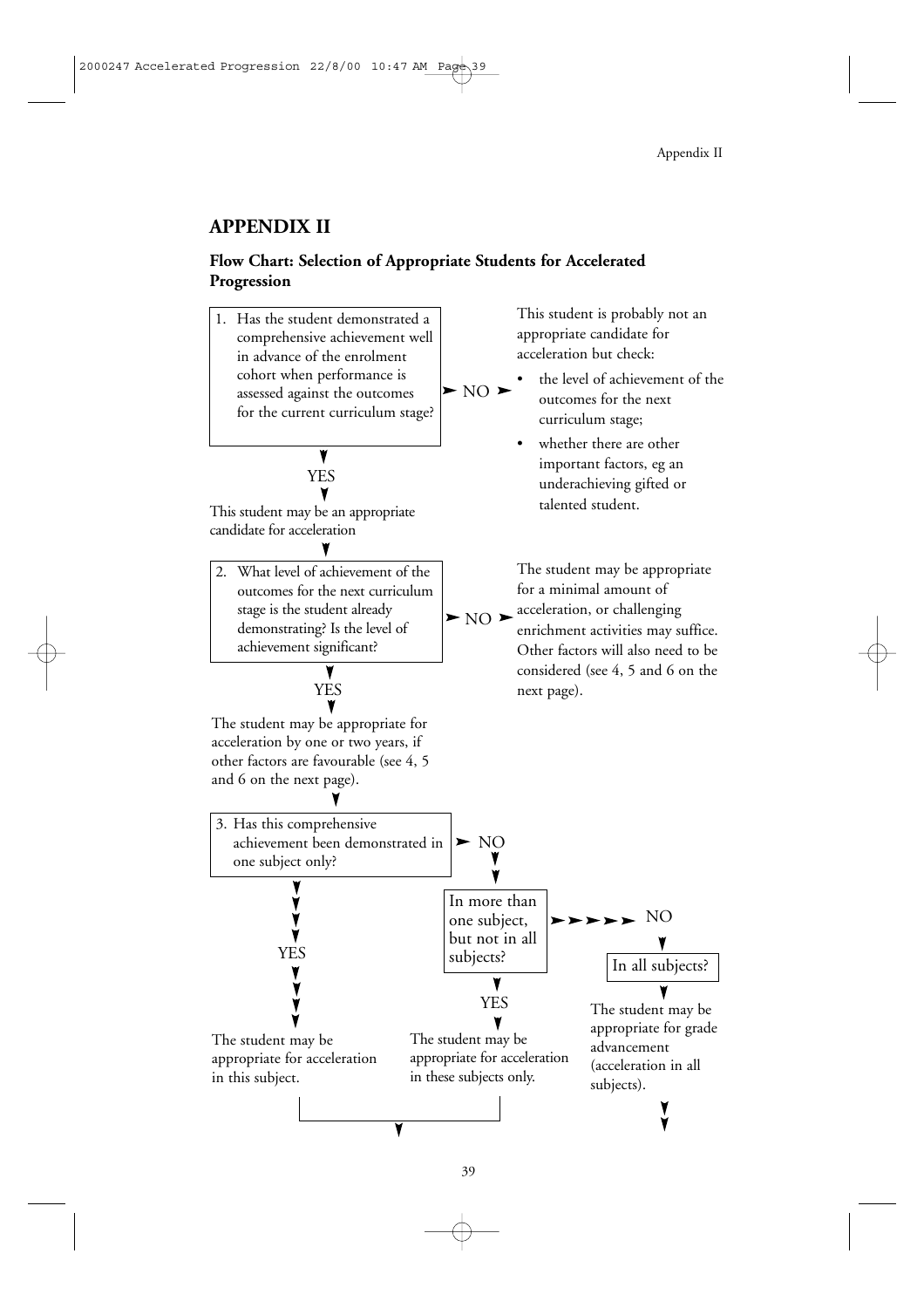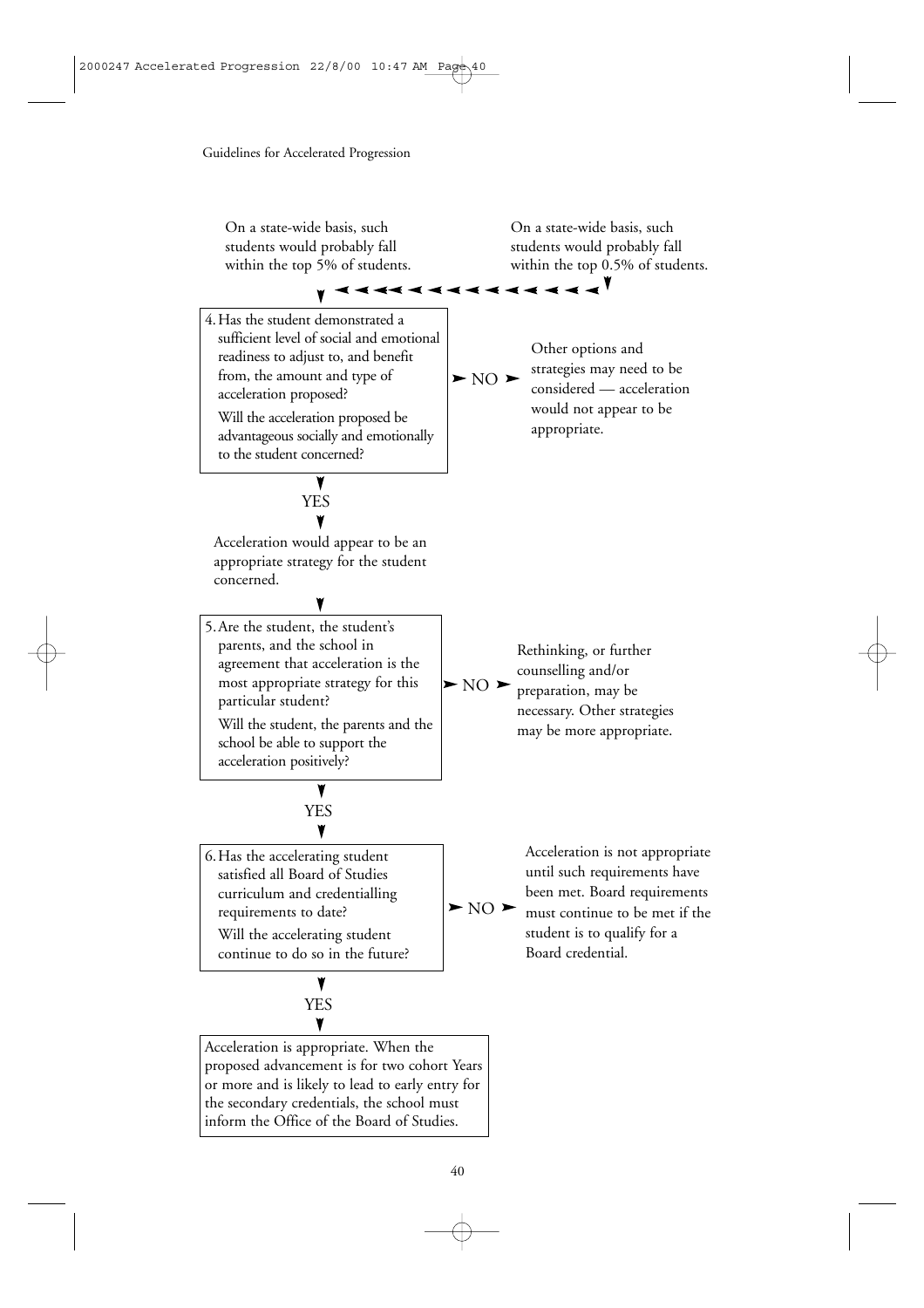#### **APPENDIX III BIBLIOGRAPHY**

Archambault, F X, Westberg, K L, Brown, SW, Hallmark, B W, Emmons, C L & Zhang, W, 'Regular classroom practices with gifted students: Results of a national survey of classroom teachers' (Research Monograph No. 93101). Storrs, CT: University of Connecticut, The National Research Center on the Gifted and Talented, July 1993.

Assouline, S G & Lupkowski-Shoplik, A E, 'Talent searches: A model for the discovery and development of academic talent', in N Colangelo & G A Davis (eds), *Handbook of gifted education* (2nd ed, pp 170–179), Boston, Allyn & Bacon, 1997.

Assouline, S G, 'Assessment of gifted children', in N Colangelo & G A Davis (eds), *Handbook of gifted education* (2nd ed, pp 89–108), Boston, Allyn & Bacon, 1997.

Assouline, S G, 'Elementary students who can do junior high mathematics: Policy and pedagogy', paper presented at The Fourth Biennial Henry B. and Jocelyn Wallace National Research Symposium on Talent Development, Iowa City, IA, May 1998.

Benbow, C P, 'SMPY's model for teaching mathematically precocious students', in J S (ed), *Systems and Models for Developing Programs for the Gifted and Talented*, Creative Learning Press, Mansfield, Connecticut, 1986, pp 2–24.

Benbow, C P, 'Acceleration as a method for meeting the academic needs of intellectually talented children', in J VanTassel-Baska (ed), *Excellence in educating gifted and talented learners* (3rd edition, pp. 279–294), Denver, Love Publishing, 1998

Borland, J H, *Planning an Implementing Programs for the Gifted*, Teachers College Press, New York, 1989.

Borland, J H & Wright L, 'Identifying Young, Potentially Gifted, Economically Disadvantaged Students', *Gifted Child Quarterly*, 38 (4), 1994, pp 164–171.

Braggett, E J, 'The education of gifted and talented students in Australia: A national overview', in K Imison (ed), *Gifted and Talented Children: A National Concern*, Darling Downs Institute Press, Brisbane, 1985.

Braggett, E, *Pathways for Accelerated Learners*, Hawker Brownlow Education, Victoria, 1992.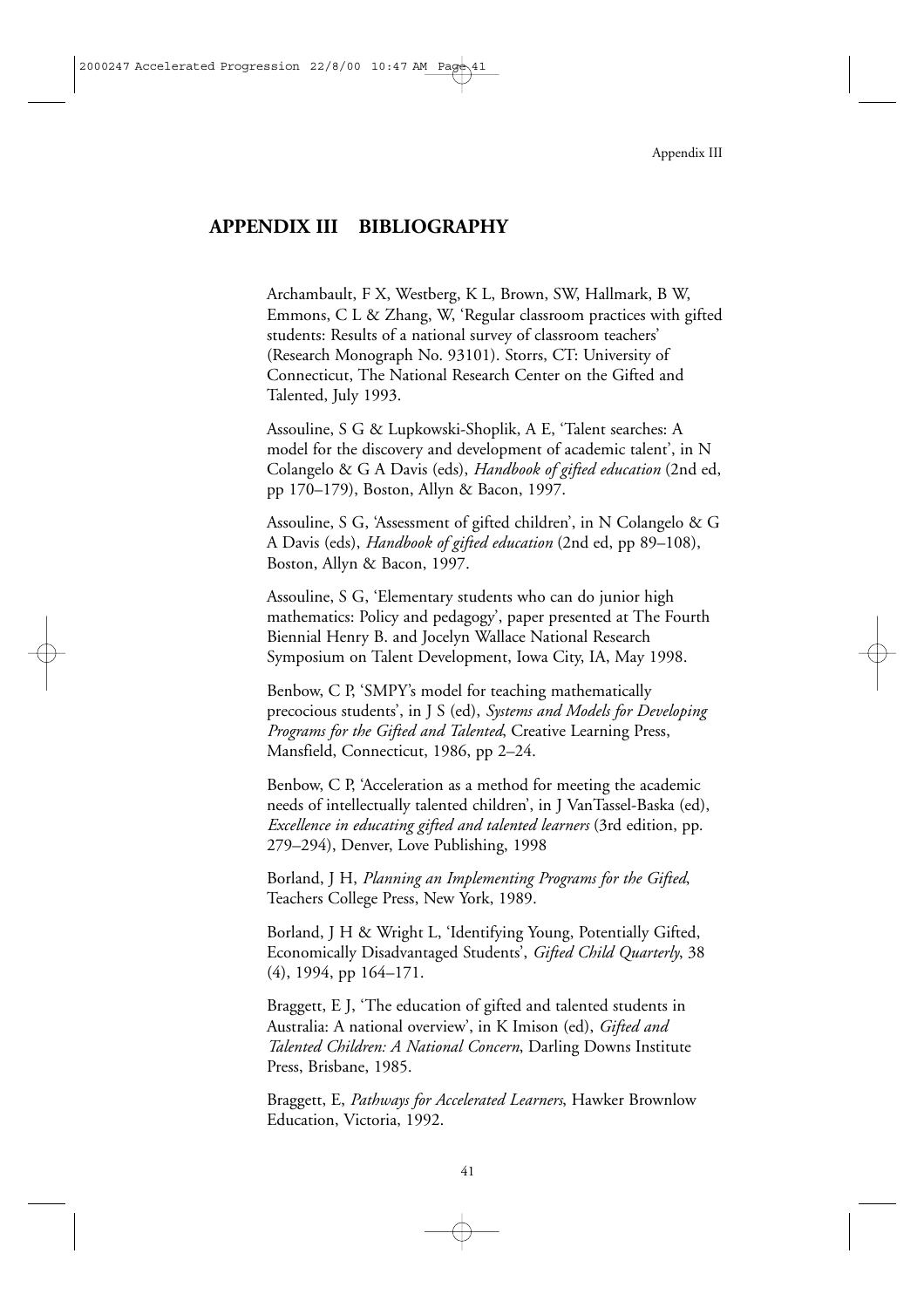Braymen, R K F & Piersel, W C, 'The early entrance option: Academic and social-emotional outcomes', *Psychology in the Schools*, 24, 1987, pp 179–189.

Brody, L E, Assouline, S G & Stanley, J C, 'Five years of early entrants: Predicting successful achievement in college', *Gifted Child Quarterly*, 34 (4), 1990, pp 138–142.

Brody, L E & Stanley, J C, 'Young college students: Assessing factors that contribute to success', in W T Southern & E D Jones (eds), *The academic acceleration of gifted children* (pp 103–131), New York: Teachers College Press, 1991.

Clark, B, *Growing up gifted*, Upper Saddle River, N J, Prentice Hall, 1997.

Cohen, L & Frydenberg, E, *Coping with Capable Kids*, Hawker Brownlow Education, Victoria, 1993.

Colangelo, N & Davis, G A (eds), *Handbook of Gifted Education*, Allyn & Bacon, Boston, 1991.

Colangelo, N, 'Counselling gifted students: Issues and practices', in N Colangelo & G A Davis (eds), *Handbook of gifted education* (2nd ed, pp 353–365), Boston, Allyn & Bacon, 1997.

Colangelo, N, 'Academically talented students: They don't think the way we think they think', Paper presented at the Fourth Biennial Henry B and Jocelyn Wallace National Research Symposium on Talent Development, Iowa City, IA, May, 1998.

Committee of Review of New South Wales Schools, (J Carrick, Chair), *Report of the Committee of Review of New South Wales Schools*, Sydney, 1989.

Cornell, D G, Callahan, C M, Bassin, L E & Ramsay, S G, 'Affective development in accelerated students', in W T Southern & E D Jones (eds), *The academic acceleration of gifted children* (pp 74–101). New York, Teachers College Press, 1991.

Creed, K, 'An accelerated program for total schooling at University High School: Does it work?', in K B Start (ed), Proceedings of the First National Conference on Gifted and Talented Children, Commonwealth Schools Commission, Canberra, 1984, pp 141–142. Available from the CHIP Unit, University of Melbourne.

Csikszentmihalyi, M, Rathunde, K & Whalen, S, *Talented teenagers: The roots of success and failure*, Cambridge, Cambridge University Press, 1993.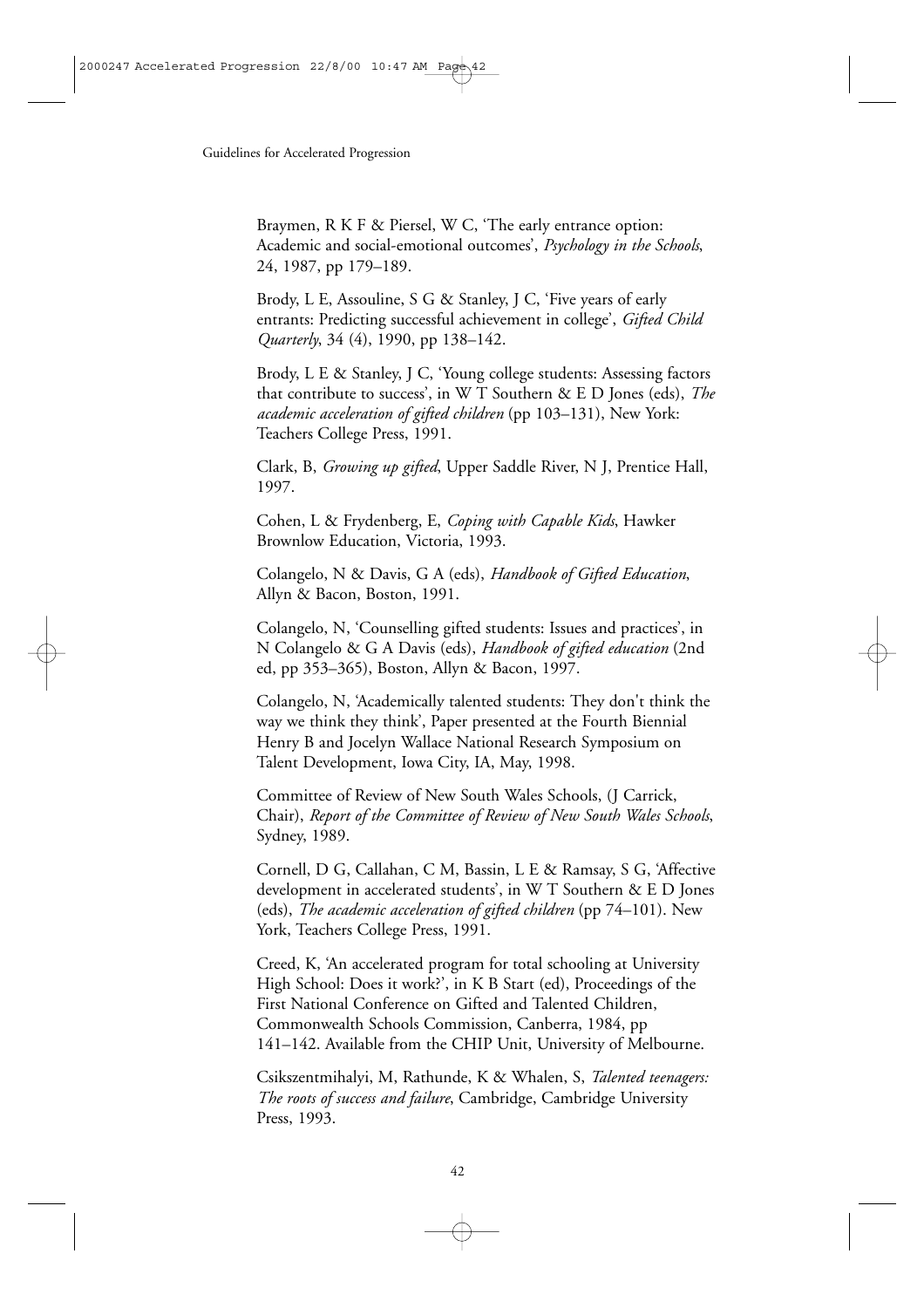Davis, G A & Rimm, S B, *Education of the gifted and talented* (3rd ed), Englewood Cliffs, N J, Prentice-Hall, 1994.

Department of Education and Children's Services, *Understanding Giftedness*, Darlington Materials Development Centre, Adelaide, 1996.

Feldhusen, J F, Proctor, T B & Black K N, 'Guidelines for grade advancement of precocious children', *Roeper Review*, 9 (1), 1986, pp 25–27.

Feldhusen, J F, Van Tassel-Boska, J & Seeley, K, *Excellence in Educating the Gifted*, Love Publishing Co, Denver, Colorado, 1989.

Feldhusen, J F, 'Effects of programs for the gifted: A search for evidence', in W T Southern & E D Jones (eds), *The Academic Acceleration of Gifted Children*, Teachers College Press, New York, 1991.

Feldhusen, J F, 'Early admission and grade advancement for young gifted learners', *Gifted Child Today*, 15(2), 45–49, 1992.

Feldhusen, J F & Jarwan, F A, 'Identification of gifted and talented youth for educational programs', in K A Heller, F J Monks & A H Passow (eds), *International handbook of research and development of giftedness and talent* (pp 233–252), Oxford, England, Pergamon, 1993.

Feldhusen, J F, Winkle, L V & Ehle, D A, 'Is it acceleration or simply appropriate instruction for precocious youth?' *Teaching Exceptional Children*, Spring 1996, 48–51.

Frasier, M M, 'Disadvantaged and Culturally Diverse Gifted Students', Journal for the Education of the Gifted, 14 (3), 1991, pp 234–245.

Gagné, F, 'The differentiated nature of giftedness and talent: A model and its impact on the technical vocabulary of gifted and talented education', *Roeper Review*, 18(2), 1995, 103–111.

Gallagher, J J, 'Educational research and education policy: The strange case of acceleration', in C P Benbow & D Lubinski (eds), *Intellectual talent: Psychometric and social issues* (pp 83–92), Baltimore, The Johns Hopkins University Press, 1996.

Gregory, E & March, E, 'Early entrance program at California State University', *Gifted Child Quarterly*, 29 (2), 1985, pp 83–86.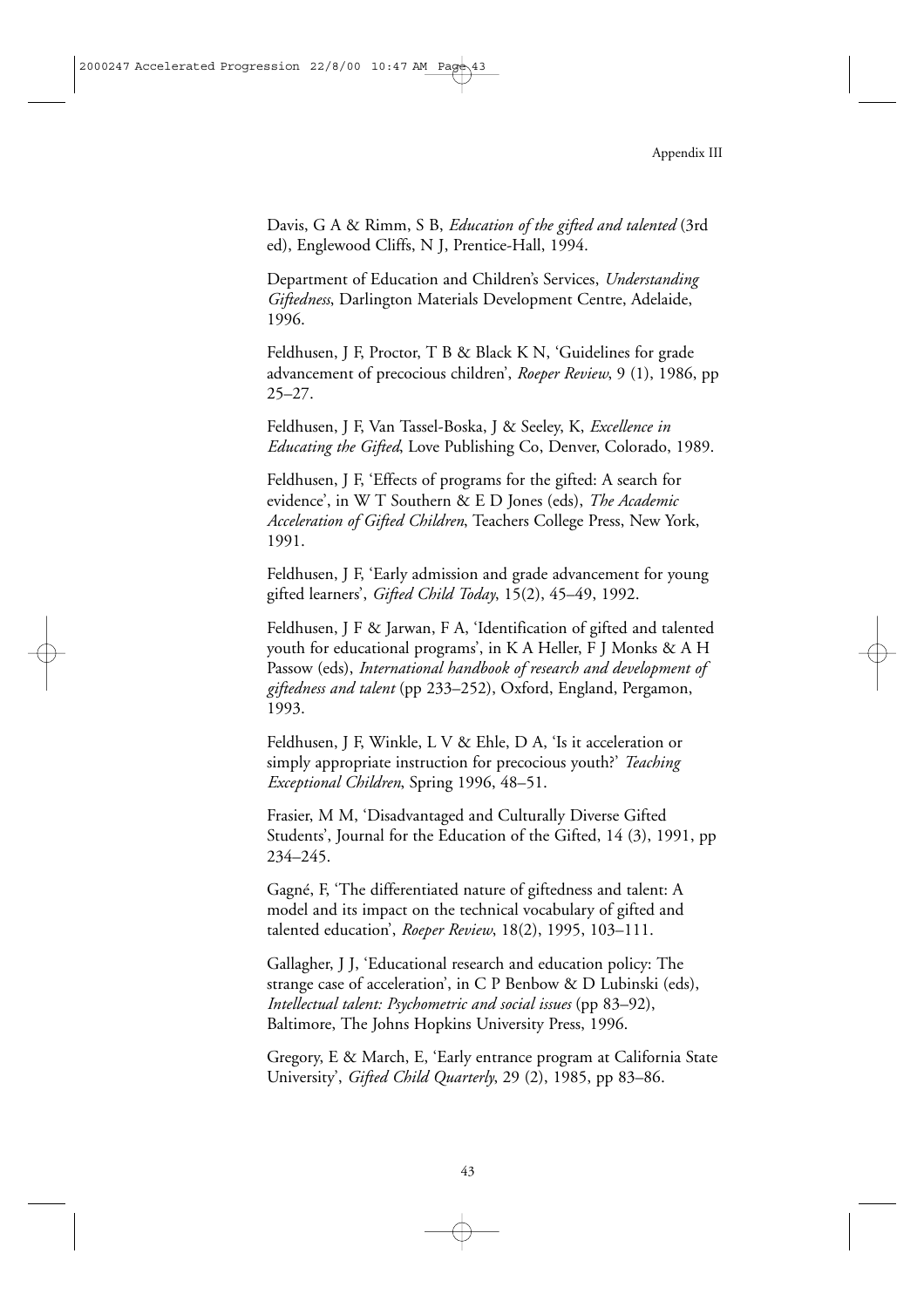Gross, M U M, 'Radical acceleration in Australia: Terence Tao', *The Gifted Child Today*, 45, 1986, pp 2–11.

Gross, M U M, 'The pursuit of excellence or the search for intimacy? The forced-choice dilemma of gifted youth', *Roeper Review*, 11 (4), 1989, pp 189–194.

Gross, M U M, *Exceptionally Gifted Children*, Routledge, London, 1993.

Gross, M U M, 'How ability grouping turns big fish into little fish or does it? Of optical illusions and optimal environments', *Australasian Journal of Gifted Education* 6(2), 1997, 18–30.

Gross, M U M, '"Fishing" for the facts: A response to Marsh and Craven', *Australasian Journal of Gifted Education*, 7(1), 16–28, 1998.

Gross, M U M, Sleap, B & Pretorius, M, *Gifted students in secondary schools: Differentiating the curriculum*. Sydney, Gifted Education Research, Resource and Information Centre (GERRIC), 1999.

Hallahan, D P & Kaufman T, Exceptional Children, Prentice Hall, New Jersey, 1982.

Hannon, K, 'Research Based Answers to Five Commonly Asked Questions about Acceleration', *Gifted*, 88, 1995, pp 11–15.

Harrison, C, *Giftedness in early childhood*, Sydney, Gifted Education Research, Resource and Information Centre (GERRIC), 1999.

Heacox, D, *Up from Underachievement*, Hawker Brownlow Education, Victoria, 1991.

Jackson, N E & Klein, E J, 'Gifted performance in young children', in N, Colangelo & G A Davis (eds) *Handbook of gifted* education (2nd ed, pp 460–474), Boston, Allyn & Bacon, 1997.

Janos, P M & Robinson, N M, 'The performance of students in a program of radical acceleration at the university level', *Gifted Child Quarterly*, 29 (4), 1985, pp 175–179.

Janos, P M & Robinson, N M, 'Psychosocial development in intellectually gifted children', in F D Horowitz & M O'Brien (eds), *The Gifted and Talented: Developmental Perspectives*, American Psychological Association, Washington, D C, 1985, pp 149–196.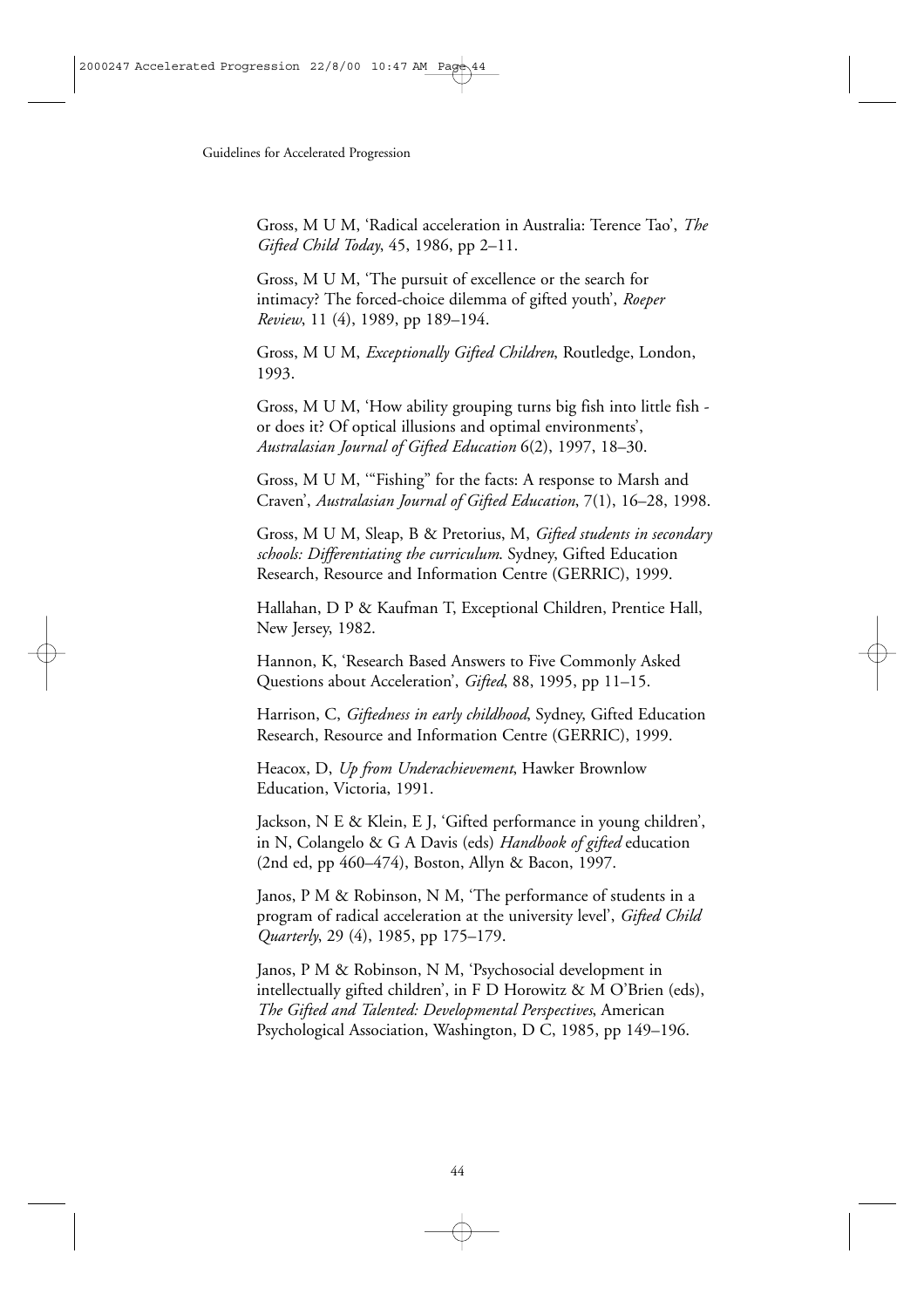Janos, P M et al, 'A cross-sectional developmental study of the social relations of students who enter college early', *Gifted Child Quarterly*, 32 (4), 1988, pp 210–215.

Jones, E D & Southern, W T, 'Objections to early entrance and grade-skipping', in W T Southern & E D Jones (eds), *The Academic Acceleration of Gifted Children*, Teachers College Press, New York, 1991.

Kulik, J A & Kulik, C C, 'Synthesis of research on effects of accelerated instruction', *Educational Leadership*, 42, 1984, pp 84–89.

Kulik, J A & Kulik, C C, 'Effects of acceleration instruction on students', *Review of Educational Research*, 54, 3, 1984, pp 409–425.

Kulik, J A & Kulik, C C, 'Meta-analytic findings on grouping programs', *Gifted Child Quarterly*, 36, 2, 1992, pp 73–77.

Kulik, J A & Kulik, C C, 'Ability grouping', in N Colangelo & G A Davis (eds), *Handbook of gifted education* (2nd ed, pp 230–242), Boston, Allyn & Bacon, 1997.

Marland, S P, *Education of the Gifted and Talented*, Report to the Congress of the United States by the U S Commissioner of Education, U S Government Printing Office, Washington, D C, 1972.

McAlpine, D and Moltzen R, *Gifted and Talented: New Zealand Perspectives*, ERDC Massey University, Palmerston North, NZ, 1996.

Milne, H, *Facilitating Fusion through Curriculum Compacting*, paper presented at 6th National Conference of Australian Association for the Education of the Gifted and Talented, Adelaide, 1996.

Murphy, B, 'A descriptive overview of University High School's acceleration program', in K B Start (ed), *Proceedings of the First National Conference on Gifted and Talented Children*, Commonwealth Schools Commission, Canberra, 1984, pp 322–324. Available from the CHIP Unit, University of Melbourne.

Nagorcka, M, 'The University High School acceleration program since 1981', in K Imison et al (eds), *Gifted and Talented Children: A National Concern*, Darling Downs Institute Press, Toowoomba, 1985, pp 205–207.

NSW Department of Education, *Acceleration and the Education of Gifted and Talented Students*, 1992.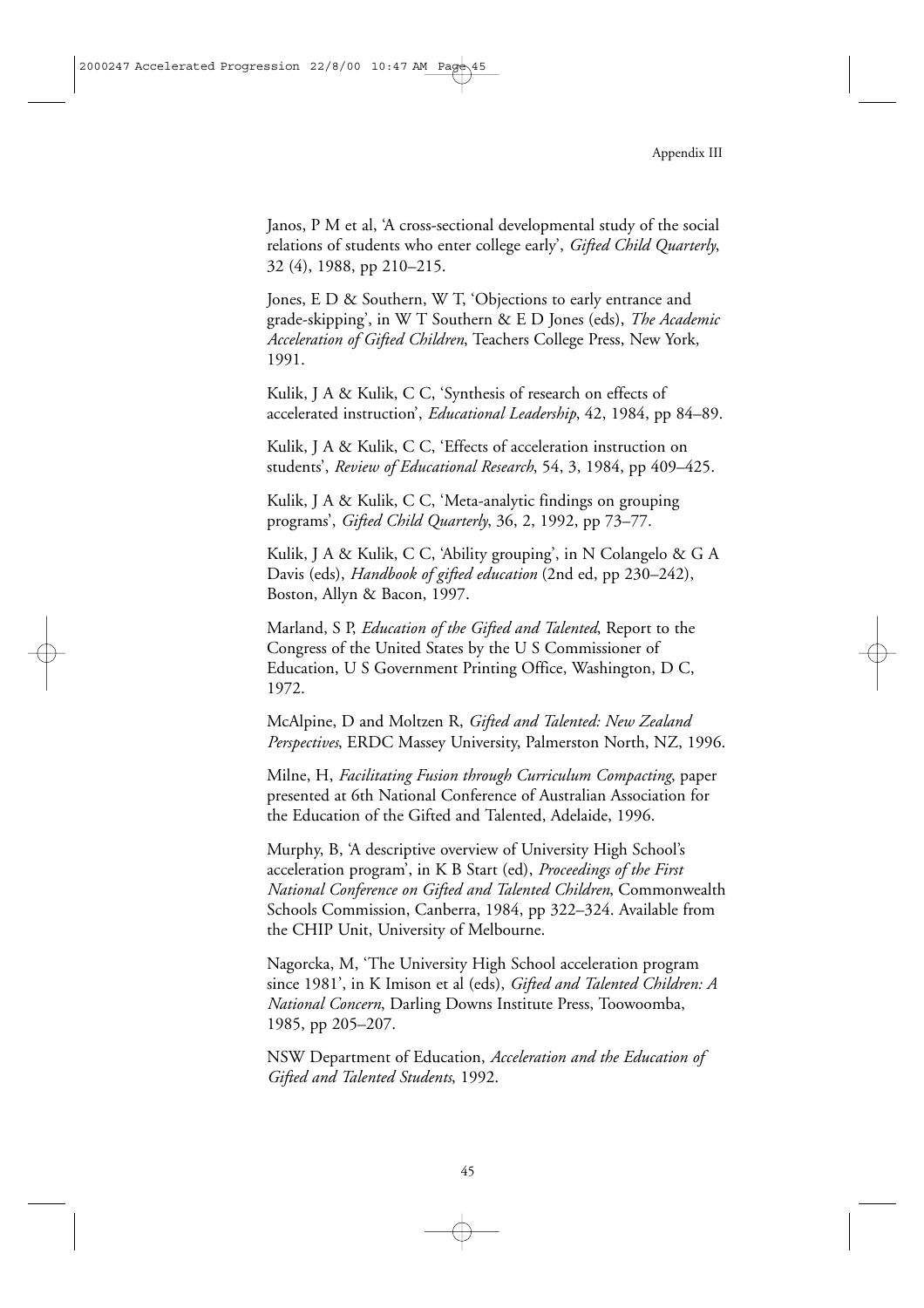Olszewski-Kubilius, P M, Kulieke, M J & Krasney, N, 'Personality dimensions of gifted adolescents: A review of the empirical literature', *Gifted Child Quarterly*, 32(4), 1998, 347–352.

Passow, A H, 'Families and Communities: Essential Resources for Nurturing Giftedness and Talent', *Gifted Education International*, 10, 1995, pp 52–55.

Passow, A H, 'Acceleration over the years', in C P Benbow & D Lubinski (eds), *Intellectual talent: Psychometric and social issues* (pp 93–98), Baltimore, The Johns Hopkins University Press, 1996.

Paulus, P, 'Acceleration: More than Grade Skipping', *Roeper Review*, 7, 1984.

Piper, S & Creps, K, 'Practical concerns in assessment and placement in academic acceleration', in W T Southern & E D Jones (eds), *The academic acceleration of gifted children* (pp 162–180), New York, Teachers College Press, 1991.

Pohl, M in *Understanding Giftedness*, Dept of Education and Children's Services, Adelaide, 1994.

Pollins, L D, 'The effects of acceleration on the social and emotional development of gifted students', in C P Benbow & J C Stanley (eds), *Academic Precocity: Aspects of its Development*, John Hopkins University Press, Baltimore, 1983, pp 160–178.

Porath, M, 'Classroom based assessment for instructional planning at the elementary level', in J Andrews (ed), *Teaching students with diverse needs: Elementary classrooms* (pp 62–83), Toronto, Canada, Nelson, 1995.

Proctor, T B, Feldhusen, J F & Black K N, 'Guidelines for early admission to elementary school', *Psychology in the Schools*, 25, 1988, pp 41–44.

Proctor, T B, Black, K N & Feldhusen, J F, 'Early admission of selected children to elementary school: A review of the literature', *Journal of Educational Research*, 80 (2), 1986, pp 70–76.

Reilly, J, *Mentorship, The Essential Guide for Schools and Business*, Hawker Brownlow Education, Victoria, 1993.

Renzulli J (ed), *Systems and Models for Developing Programs for the Gifted and Talented*, Creative Learning Press Inc, Mansfield Center T C, 1986.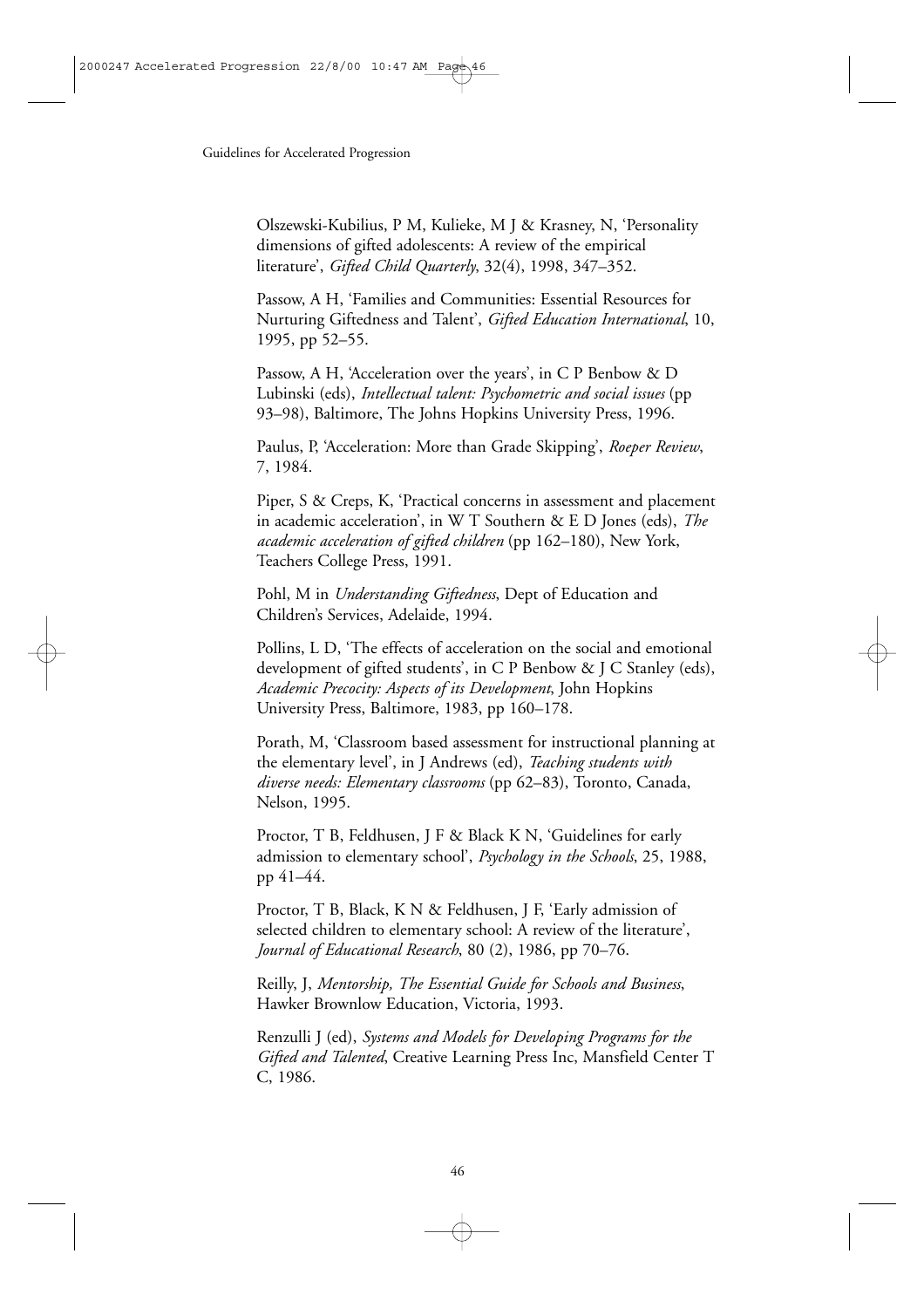Reynolds, M C, Birch, J W & Tuseth, A A, 'Research on early admission', in W Dennis and M Dennis (eds), The Intellectually *Gifted: An Overview*, Grune and Stratton, New York, 1976, pp 165–177.

Robinson, H B, 'A case for radical acceleration: Programs of Johns Hopkins University and the University of Washington', in C P Benbow and J C Stanley (eds), *Academic precocity: Aspects of its development*, Johns Hopkins University Press, Baltimore, 1983, pp 139–159.

Rogers, K B, 'A best-evidence synthesis of research on acceleration options for gifted students', in N Colangelo, S Assouline & D Ambroson (ed), *Talent development: Proceedings from the 1991 Henry B. and Jocelyn Wallace National Research Symposium on Talent Development* (pp 406–409), New York,Trillium Press, 1992.

Ross, Patricia O'Connell (ed), *National Excellence: A Case for Developing America's Talent*, Pennsylvania USA, 1994.

Sayler, M F & Brookshire, W K, 'Social, emotional and behavioural adjustment of accelerated students, students in gifted classes and regular students in eighth grade', *Gifted Child Quarterly*, 37(4), 150–154, 1993.

Schiever S W & Maker, C J, 'Enrichment and acceleration: An overview and new directions', in N Colangelo and G A Davis (eds), *Handbook of Gifted Education*, Allyn and Bacon, Boston, 1991.

Seeley, K, *High Ability Students at Risk*, Clayton Foundation, Denver, 1987.

Silverman, L K, 'The highly gifted', in J F Feldhusen, J Van Tassel-Baska & K Seeley (eds), *Excellence in Educating the Gifted*, Love Publishing Co, Denver, Colorado, 1989, pp 71–84.

Silverman, L, *Counselling the Gifted and Talented*, Love Publishing Co, Denver, Colorado, 1993.

Silverman, L K, 'The highly gifted', in J VanTassel-Baska (ed) *Excellence in educating gifted and talented learners* (3rd edition, pp 115–128), Denver, Love Publishing, 1998.

Sosniak, L A, 'The tortoise, the hare, and the development of talent', in N Colangelo & G A, Davis (eds), *Handbook of gifted education* (2nd ed, pp 207–217), Boston, Allyn & Bacon, 1997.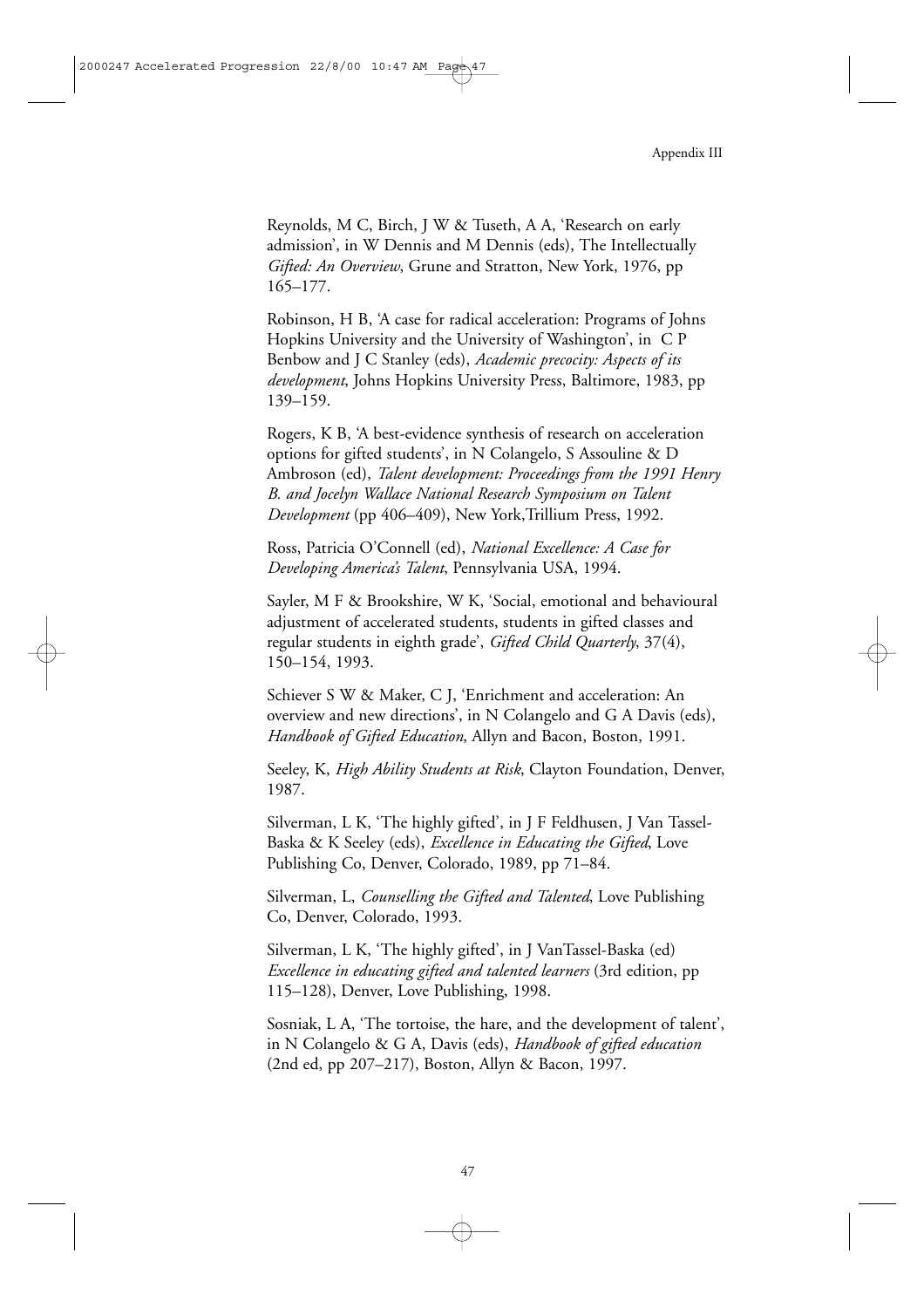Southern, W T, Jones, E D & Fiscus, E D, 'Practitioner objections to the academic acceleration of gifted children', *Gifted Child Quarterly*, 33 (1), 1988, pp 29–35.

Southern, W T, Jones, E J & Stanley, J C, 'Acceleration and enrichment: the context and development of program options', in K A Heller, F J Monks & A H Passow (eds), *International Handbook of Research and Development of Giftedness and Talent*, Pergamon Press, Oxford, 1993.

Stanley, J C & Benbow, C P, 'Extremely young college graduates: Evidence of their success', College and University, 58, 1983, pp 361–371.

Start, K B, *The Tyranny of Age*, keynote address at 8th World Conference on Gifted and Talented Children, Sydney, 1989. Available from Professor K B Start, School of Education, University of Melbourne, Parkville, 3052.

Swiatek, M A & Benbow, C P, 'Ten-year longitudinal follow-up of ability-matched accelerated and unaccelerated gifted students', *Journal of Educational Psychology*, 83(4), 528–538.

Tannenbaum, A J, *Gifted Children: Psychological and Educational Perspectives*, Macmillan, New York, 1983.

Tannenbaum, A J, 'Giftedness: A psychosocial approach', in R J Sternberg & J E Davidson (eds), *Conceptions of Giftedness*, Cambridge University Press, Cambridge, 1986, pp 21–51.

Tannenbaum, A J, 'The social psychology of giftedness', in N Colangelo and G A Davis (eds), *Handbook of Gifted Education*, Allyn and Bacon, Boston, 1991.

Tannenbaum, A J, keynote address at 6th National Conference of the Australian Association for the Education of the Gifted and Talented, Adelaide, 1996.

Van Tassel-Baska, J, 'Acceleration', in C J Maker (ed), *Critical Issues in Gifted Education*, Aspen, Rockville, Maryland, pp 179–198, 1986.

Van Tassel-Baska, J, 'Appropriate curriculum for the gifted', in J F Feldhusen (ed), *Toward Excellence in Gifted Education*, Love Publishing Co, Denver, Colorado, 1985, pp 45–67.

Van Tassel-Baska, J, *Comprehensive Curriculum for Gifted Learners*, 2nd edition, Allyn & Bacon, Needham Heights, Massachusetts, 1994.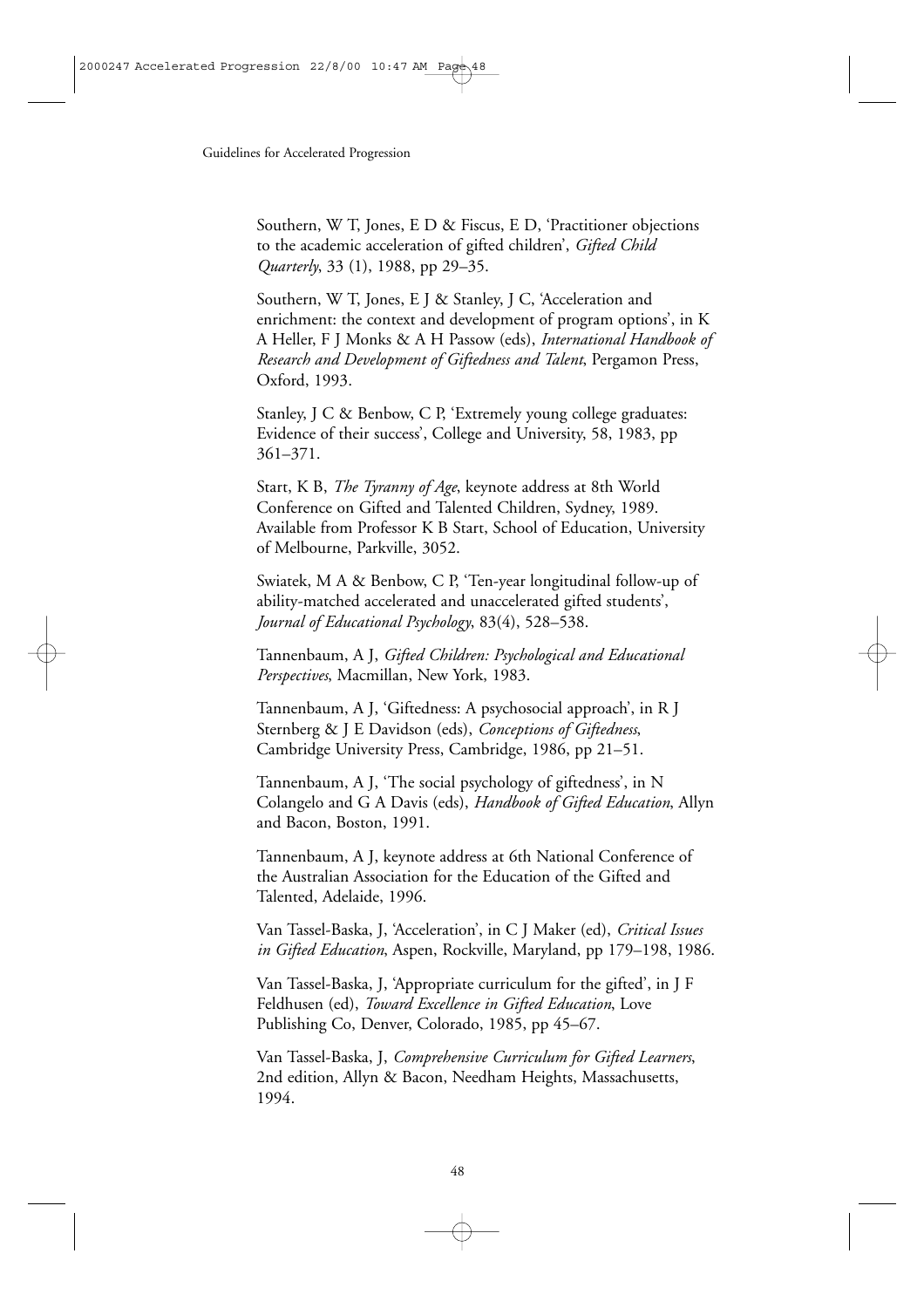Van Tassel-Baska, J, *Planning Effective Curriculum for Gifted Learners*, Love Publishing Co, Denver, Colorado, 1992.

VanTassel-Baska, J (ed), *Excellence in educating gifted and talented learners*, Denver, Love Publishing, 1998.

Whitlock, M S, & DuCette, J P, 'Outstanding and average teachers of the gifted: A comparison study', *Gifted Child Quarterly*, 33(1), 15–21, 1992.

Winebrenner S, *Teaching Gifted Kids in the Regular Classroom*, Hawker Brownlow Education, Victoria, 1993.

Winner, E, *Gifted Children: Myths and Realities*, Basic Books, New York, 1996.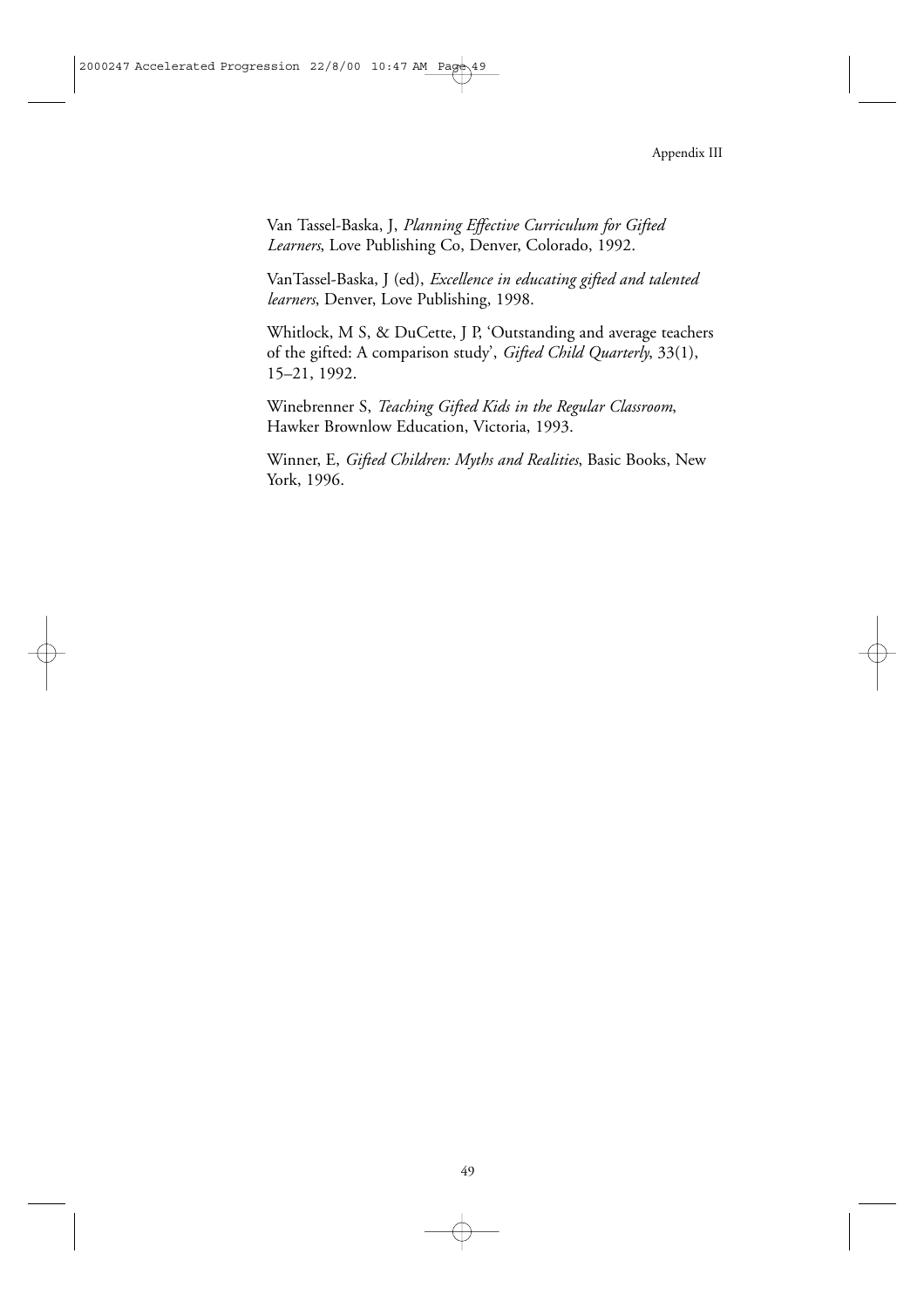## **APPENDIX IV**

#### PROFORMA FOR INFORMING THE OFFICE OF THE BOARD OF STUDIES

(The use of this form does not replace the need for submission of entries for the Board of Studies secondary credentials)

#### **ACCELERATED PROGRESSION**

PROPOSED ADVANCEMENT FOR TWO OR MORE YEARS AHEAD OF YEAR COHORT

| Student Name                             |               |                    |
|------------------------------------------|---------------|--------------------|
|                                          | (first names) | (surname)          |
| Date of Birth: $\frac{\sqrt{2}}{2}$      |               |                    |
| Gender (please tick)                     | Female        | Male               |
| Current (cohort) School Year (eg Year 9) |               | Year               |
|                                          |               |                    |
|                                          |               | Postcode _________ |
|                                          |               |                    |
|                                          |               |                    |
|                                          |               |                    |

**Student's History of Acceleration (including when student first commenced acceleration, whether single subject or grade advancement)**

#### **Proposed Acceleration (tick appropriate descriptor)**

- Single subject
- A number of subjects
- All subjects (Grade advancement)